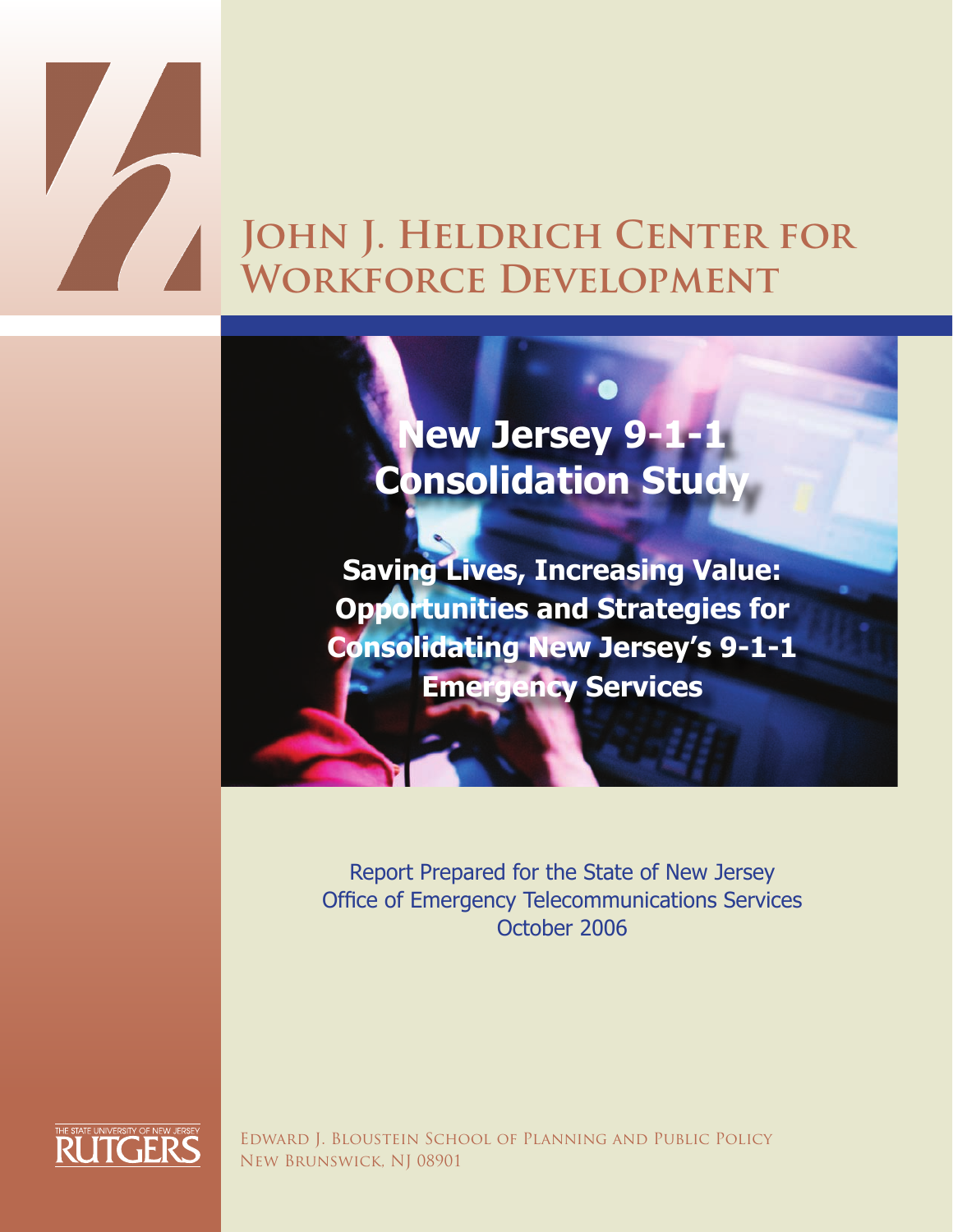# **Acknowledgements**

The research presented in this report, *Saving Lives, Increasing Value: Opportunities and Strategies for Consolidating New Jersey's 9-1-1 Emergency Services*, was produced under a contract from the State of New Jersey Office of Emergency Telecommunications Services to the John J. Heldrich Center for Workforce Development at Rutgers, The State University of New Jersey.

The principal author of this report was Bonny Fraser with assistance from Neil Ridley. Bill Mabe, Bill Tracy, Captain Timothy Matheny (Retired), Jeffrey Stoller, and Kathy Krepcio also made significant contributions to the writing of this report. Hyungyong Park provided support for the Geographic Information Systems mapping. Robb C. Sewell was the editor, and Christine VanCleaf was the graphic designer.

Special appreciation is due the following individuals for their assistance in producing this report: John Cusack, Gary Langfelder, Bonnie Hueg, Charles Mars, Danny Medina, and Craig Reiner of the New Jersey Office of Information Technology, and Gary Brune and Thomas Labue of the New Jersey Department of the Treasury. The Heldrich Center also wishes to thank the members of the New Jersey 9-1-1 Commission for their support of this project.

The Heldrich Center research team is indebted to the staff, supervisors, and commanders of the following Public Safety Answering Points for their courtesy, cooperation, and time: Andover Township Police Department, Bernards Township/Long Hill Township Communications, Burlington County Communication Center, Cherry Hill Police Department, Hamilton Township Police Department, Jersey City Police Department, Longport Township Police Department, Mahwah Police Department, Maywood Police Department, Morris Plains Borough Police Department, Neptune Township Police Department, North Wildwood Police Department, Ocean City Police Department, Ocean County Communications Center, Princeton Borough Police Department, South Amboy Police Department, Warren Township Police Department, Washington Township Police Department (Morris County), West Caldwell Police Department, and West Orange Police Department.

The Heldrich Center also thanks the county 9-1-1 coordinators from Atlantic, Bergen, Burlington, Camden, Cape May, Hudson, Mercer, Middlesex, Monmouth, Morris, Ocean, Passaic, Somerset, and Sussex counties for their input, advice, and feedback.

Finally, the Heldrich Center would like to recognize William Cade of the Association of Public-Safety Communications Officials and Rick Jones of the National Emergency Number Association for their contributions and assistance.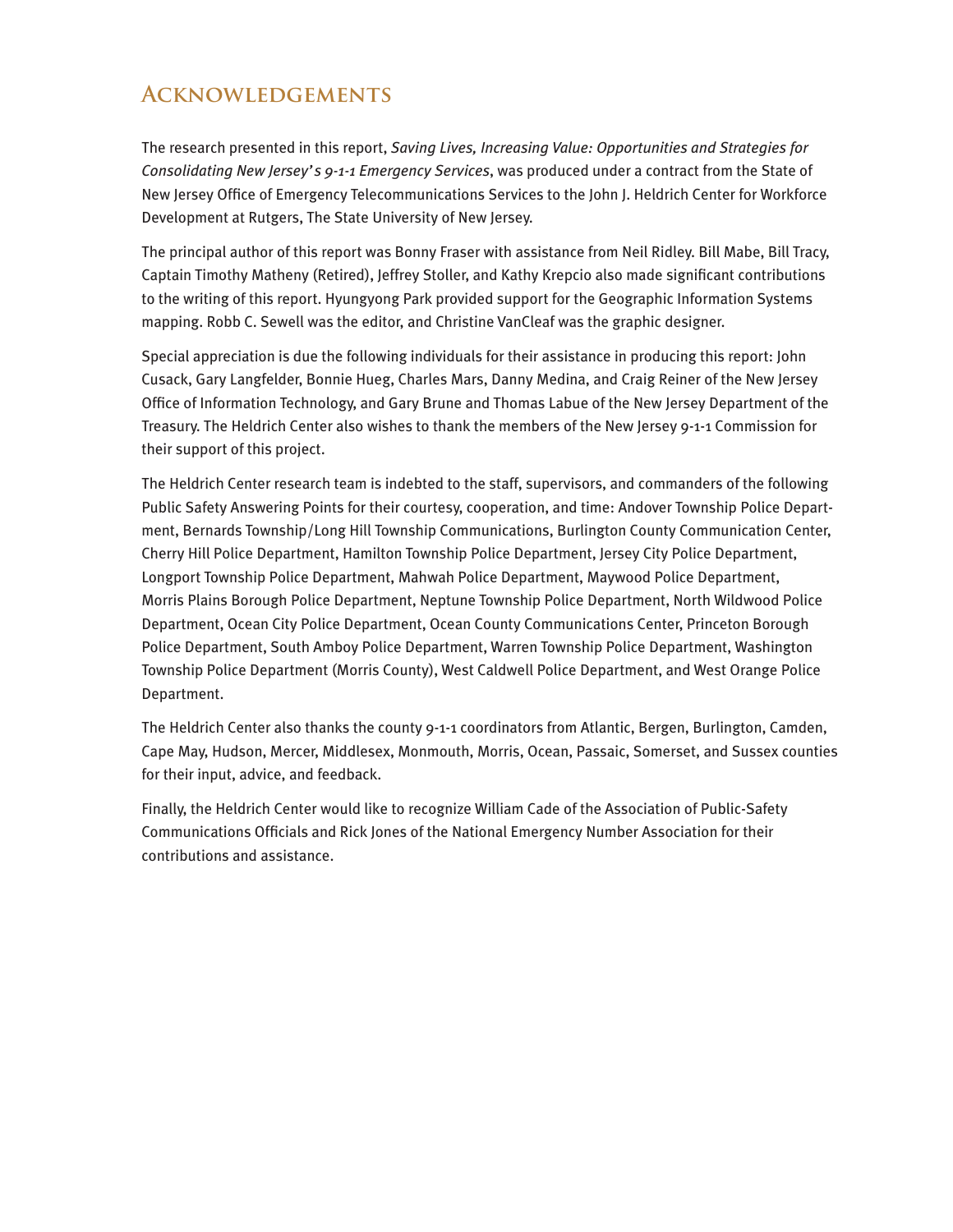# **EXECUTIVE SUMMARY**

For years, New Jersey has encouraged municipalities to share services or even combine agencies as a way to save taxpayer dollars. Past 9-1-1 consolidation efforts advanced through local leadership and initiative. Mounting budget pressures at the state and local levels have triggered a renewed interest in promoting shared services, either through the use of financial incentives, or by using mandates or other policy tools to drive increased consolidation. Evidence suggests that greater numbers of local officials are considering consolidation. In addition, the state has increased the amount of funding available to study and/or implement shared services and the New Jersey state legislature is actively working on legislation to promote consolidation of municipalities.

During 2005-2006, the John J. Heldrich Center for Workforce Development completed a comprehensive analysis of New Jersey's E9-1-1 system and the experience of other states with consolidation of 9-1-1 operations. This report, *Saving Lives, Increasing Value*, is the fourth report to result from the Center's research. It examines the opportunities for consolidating local 9-1-1 emergency communication services and finds that a clear majority of all the 9-1-1 call centers operating in New Jersey are likely to be inefficient and are reasonable candidates for consolidation.

New Jersey has an extensive and decentralized network of public agencies and private medical centers that provide 9-1-1 emergency communication services. There are over 300 Public Safety Answering Points (PSAPs) and Public Safety Dispatch Points (PSDPs) operating throughout the state. New Jersey has a relatively large number of low-volume call centers and, compared with other states, a considerable number of stand-alone dispatch centers. In fact, two-thirds of the 9-1-1 call volume in New Jersey is handled by about 10% of its call centers.

New Jersey's E9-1-1 system is mostly funded and managed at the local level with the dominant operational role being played by municipalities, but with some counties increasingly playing a role in providing services to multiple municipalities. Depending on the area of the state, counties have historically had a weak role and, as such, municipalities tend to provide most 9-1-1 services. While local and county officials have made decisions about how to manage and fund local call center operations, the state has funded the basic infrastructure of the 9-1-1 network. The state has little to no authority to affect location decisions relating to 9-1-1 service and, until recently, has not provided funding to local agencies.

Local decisions have resulted in the proliferation of smaller call centers—there are at least 25 call centers in some counties and as few as 1 in others. After more than 15 years in operation, the state's 9-1-1 system reflects the reality of local budget decisions. While there are many state-of-the-art call centers, there is wide disparity in the level of local investment. Much of the local 9-1-1 equipment and facilities need to be upgraded. To address this, the state has expanded its role to provide funding to local operations.

#### Findings

The Heldrich Center research identifies state and local officials' perspectives on and experiences with consolidation, highlights key operational issues, and finds a strong connection between operational efficiency and a PSAP's workload. Specifically, the Center found:

 $\blacksquare$  Local officials in New Jersey and 9-1-1 officials from other states cite improved service and public safety as potential benefits of consolidation.

Consolidated call centers are likely to have more qualified, trained staff on duty and to provide more training opportunities for staff. Larger operations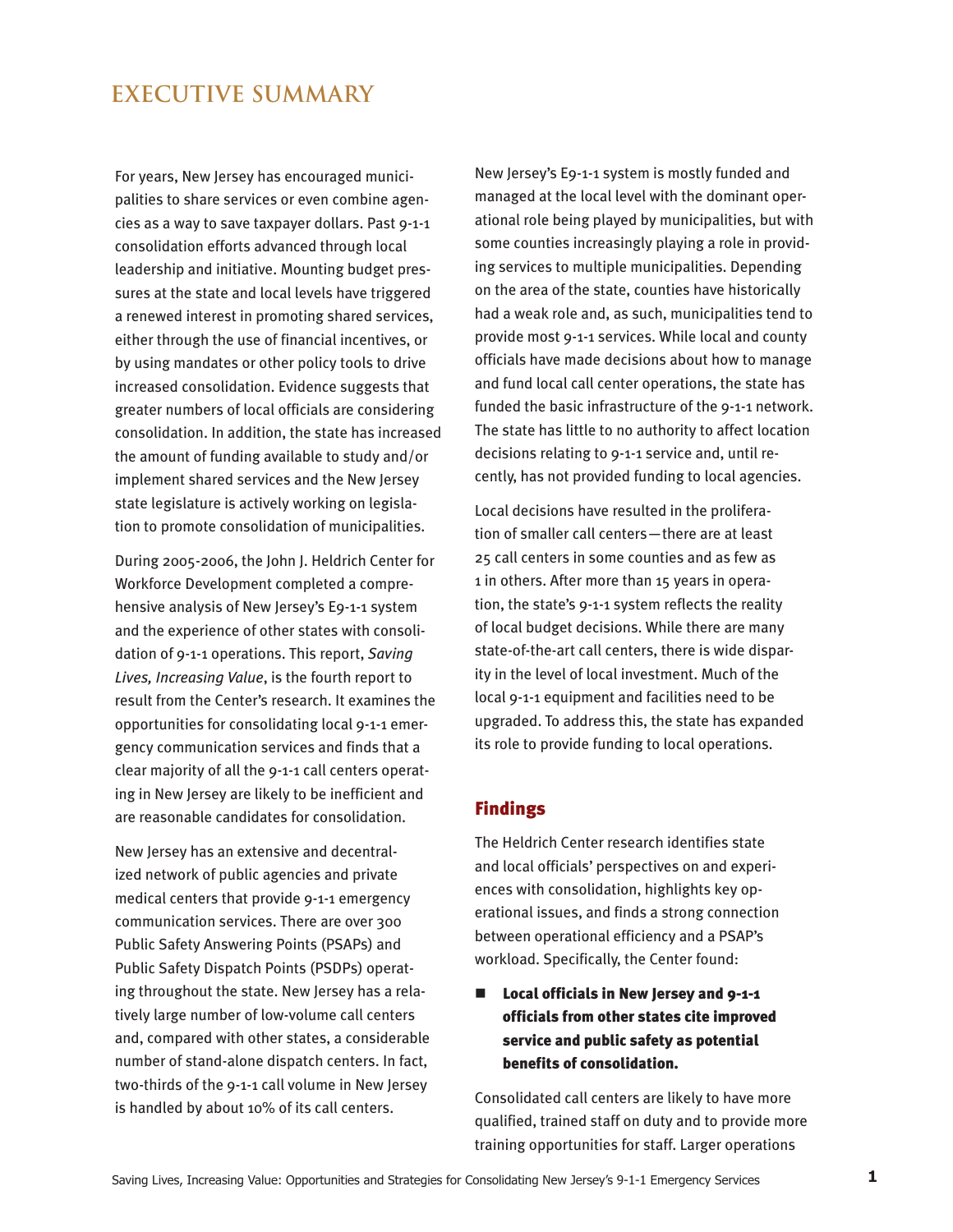will likely benefit from efficiencies in the long term because local jurisdictions can share operating and capital costs. Combining local operations may also improve the capacity of local emergency services to share information and respond to incidents.

#### $\blacksquare$  There are clear economies of scale in the cost of handling 9-1-1 calls.

An analysis of the costs of handling 9-1-1 calls demonstrates the potential for achieving efficiencies from consolidating smaller communication centers. Costs per call (measured in different ways) drop dramatically as call volume increases. The relationship between operational efficiency and a PSAP's workload or call volume holds up even when different data sources and alternative measurement definitions are used. Beyond a certain range, however, opportunities for achieving efficiencies diminish or drop off completely.

# $\blacksquare$  There is potential for improved efficiency through consolidation of PSAPs and PSDPs that have a low workload or call volume.

Centers that receive a relatively low number of incoming calls and that tend to have one person on duty at any time have substantially higher costs per call, compared with larger centers. Moreover, centers that only provide dispatch services tend to handle a low number of calls and have high costs per call, based on available data. Reducing the number of small answering and dispatch centers is therefore likely to increase operational efficiency. However, it is difficult to quantify the short-term cost savings due to consolidation.

### ■ Reducing the number of PSAPs and PSDPs has the potential to generate cost savings for state and local government.

While it is difficult to quantify local cost savings resulting from 9-1-1 consolidation, local and outof-state officials indicate that cost savings can be realized when 9-1-1 services are consolidated. Reducing the number of PSAPs and PSDPs would likely result in cost savings for the state because it would reduce the number of lines required to route 9-1-1 calls and the state would be able to

avoid a portion of the projected costs of replacing or upgrading equipment for every local center.

State policy can influence the direction of 9-1-1 consolidation by creating a supportive environment.

Officials in other states believe mandates have not worked well in forcing consolidation at the local level. If consolidation is a goal, the state can play a role by creating an environment that is favorable to local regionalization efforts. State and regional officials believe that financial incentives are likely to encourage consolidation, but they are not sufficient. Other strategies, such as technical assistance and improved data and metrics, are also necessary to support local decision makers.

## Recommendations

The recommendations contained in this report emphasize a combination of strategies, including incentives, improved data and metrics, public education, and technical assistance. The most promising targets for consolidation are those local areas that have cooperated in the past and/or that are willing to consider consolidation. Based on its research, the Heldrich Center recommends the state take the following steps to promote further consolidation of the E9-1-1 system:

## $\blacksquare$  Commit to a policy favoring combined operations for call taking and dispatch.

There is a belief among PSAP operators that forwarding calls for dispatch is inefficient and may actually increase time needed to handle emergency calls. It is also clear that, compared with other states. New Jersey has a large number of stand-alone secondary dispatch centers. Other states have encouraged consolidation of dispatch and answering functions, usually through financial incentives. For example, Connecticut provides enhanced operational funding to regional centers that provide services for a large population, experience a high call volume, and provide unified dispatch services for all emergency agencies (police, fire, and emergency medical services).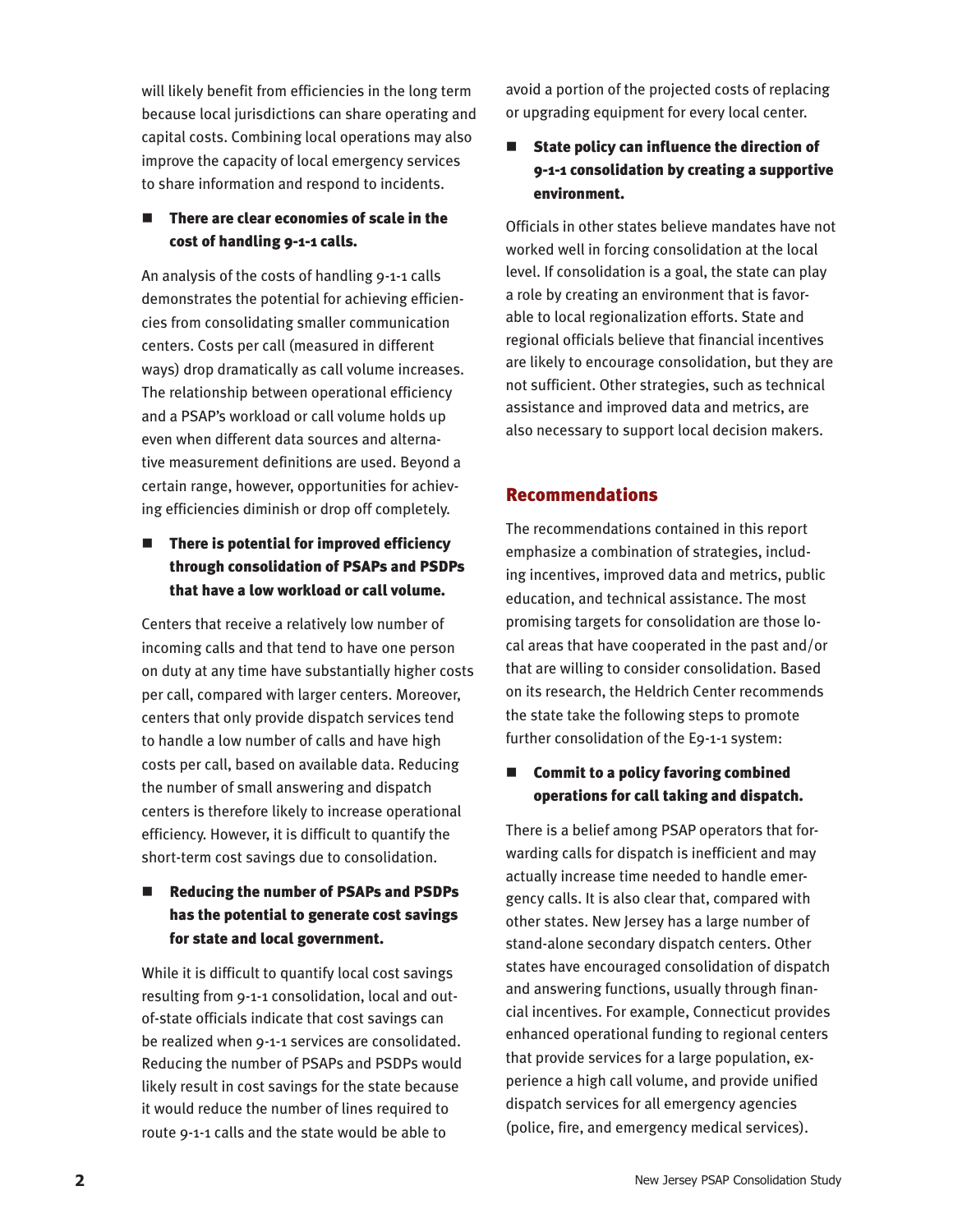## $\blacksquare$  Establish a program of incentives to pay a portion or all of the costs associated with PSAP consolidation.

Incentives provide a "carrot" that can reward and reinforce movement toward consolidation. The state should issue planning grants to local governments and implementation grants to cover the capital costs to establish a center or enlarge or enhance an existing PSAP. Additionally, grants should be made available to fund necessary equipment upgrades, including enhancements to support interoperability, for all PSAPs and to provide enhanced subsidies for municipalities that form a regional communication center.

# Support ongoing education of call center staff in the form of training assistance grants.

The level of professionalism, experience, and preparedness of telecommunicators varies throughout the E9-1-1 system because ongoing training and professional development opportunities are not supported by funding and are not widely available. Most call takers and dispatchers receive the mandated baseline training but are unable to attend additional training due to coverage requirements and budget constraints.

# $\blacksquare$  Develop a set of standards defining highquality E9-1-1 emergency services, institute data submission requirements for all E9-1-1 grants, and explore opportunities to collect more detailed budget information.

Making better data and metrics available will allow state and local decision makers to evaluate the potential success of a consolidated operation. Standards should address issues of staffing, equipment, facilities, governance, and accountability. Recipients of state E9-1-1 grants should be required to provide the state regular reports —including budget, staffing, and call volume data—as a condition of their grant. And to further support the collection of accurate and useable data, the Department of Community Affairs should consider requiring a greater level of detail in municipal budgets.

## $\blacksquare$  Institute a public education and technical assistance program to promote and support consolidation.

Because consolidation of 9-1-1 services tends to advance through local leadership and initiative, the state needs to educate local officials—particularly those that are resistant to consolidation—on the benefits of consolidation. Third-party facilitation should also be made available to assist PSAPs with planning and implementation of consolidation. Office of Emergency Telecommunications Services (OETS) staff should be tasked with providing the support services and leading the efforts to develop the standards described above.

 $\blacksquare$  Limit eligibility for E9-1-1 grants to those communication centers that can demonstrate a minimum staffing level of two certified telecommunicators 24 hours per day, seven days per week.

This recommendation reflects what is needed to ensure public safety, quality of service, and efficiency. When a PSAP has only one employee per shift, it is extremely difficult for the call taker to take breaks or to respond to major events or emergencies. This recommendation also reflects what is needed to support efficient PSAP operations. The cost analysis completed by the Heldrich Center found that the smallest PSAPs were likely to be inefficient, compared with all PSAPs. In addition, the two-person standard is consistent with the direction that national 9-1-1 organizations and other states appear to be taking. It is estimated that implementing this recommendation will eliminate a significant number of PSAPs from funding eligibility.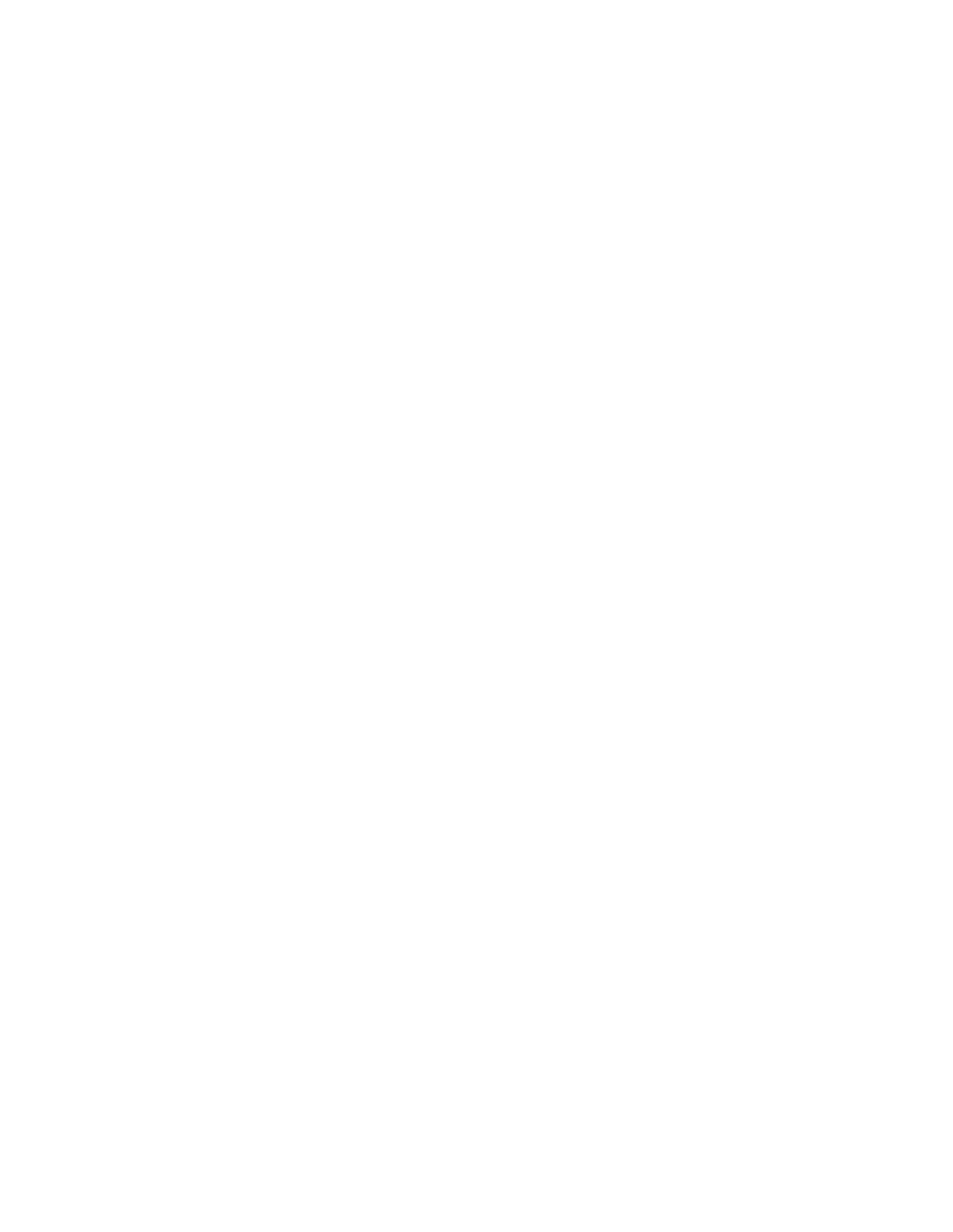# **INTRODUCTION**

Consolidation of local government services is a challenging and complex issue for state and local policymakers. For more than a decade, New Jersey has encouraged municipalities to share services or to even combine agencies as a way to save taxpayer dollars. Budget pressures at the state and local levels have triggered a renewed interest in promoting shared services, either through the use of financial incentives, or by using mandates or other policy tools to drive increased consolidation. Past and present consolidation efforts have focused on a wide range of local services—such as animal control, public works, public education, and police and fire services. This report focuses on one option for sharing local services: the consolidation of 9-1-1 emergency communication services.

#### Overview and Purpose of the 9-1-1 Consolidation Study

In 1999, the Center for Government Services at Rutgers, The State University of New Jersey completed a study of New Jersey's E9-1-1 system.<sup>1</sup> The study offered a snapshot of the extensive and decentralized network of communications centers that receive incoming calls requesting emergency assistance and that dispatch police, fire, and medical units. It recommended "a concerted effort" be put in place by all levels of government to achieve further regional cooperation, especially regionalization of dispatch services, arguing that such cooperation would likely result in improved service and lower costs.

In 2005, the New Jersey Office of Emergency Telecommunications Services and the New Jersey Office of Management and Budget (OMB) commissioned the John J. Heldrich Center for Workforce Development at Rutgers University to update the 1999 report and to describe the current history, delivery system, and organization of the state's emergency 9-1-1 system. Researchers

were also asked to determine, through the analysis of program data, whether consolidating 9-1-1 services could reduce costs to the state and/or local governments without sacrificing responsiveness, as well as to identify model frameworks at the county or multiple local jurisdiction level that could facilitate additional consolidation.

This report is the fourth and final deliverable to be produced by the Heldrich Center for the consolidation study. The other reports detailed the organization of New Jersey's E9-1-1 system, summarized findings from other states, and outlined key issues and options for system consolidation.<sup>2</sup> Those reports are:

- *Reorganizing 9-1-1 Operations: A Report on Experiences with Consolidation in Other States* (October 2005),
- *Profile of the New Jersey E9-1-1 System* (October 2005), and
- Site Visit Results and Implications for *Consolidation* (April 2006).

For the purposes of this study, consolidation is defined as two or more 9-1-1 communications centers entering into an agreement to provide dispatching and call-taking services from a single location. This process typically reduces the number of agencies providing emergency communication services. Also, the terms "consolidation," "shared services," and "regionalization" are used interchangeably in this report.

The findings in this report are based on:

- $\blacksquare$  Site visits to, and interviews with 20 local communications centers in New Jersey and interviews with local officials in nearly every New Jersey county (see Appendix A for a list of interview subjects);
- $\blacksquare$  Interviews with 9-1-1 directors in six states and two regions outside New Jersey;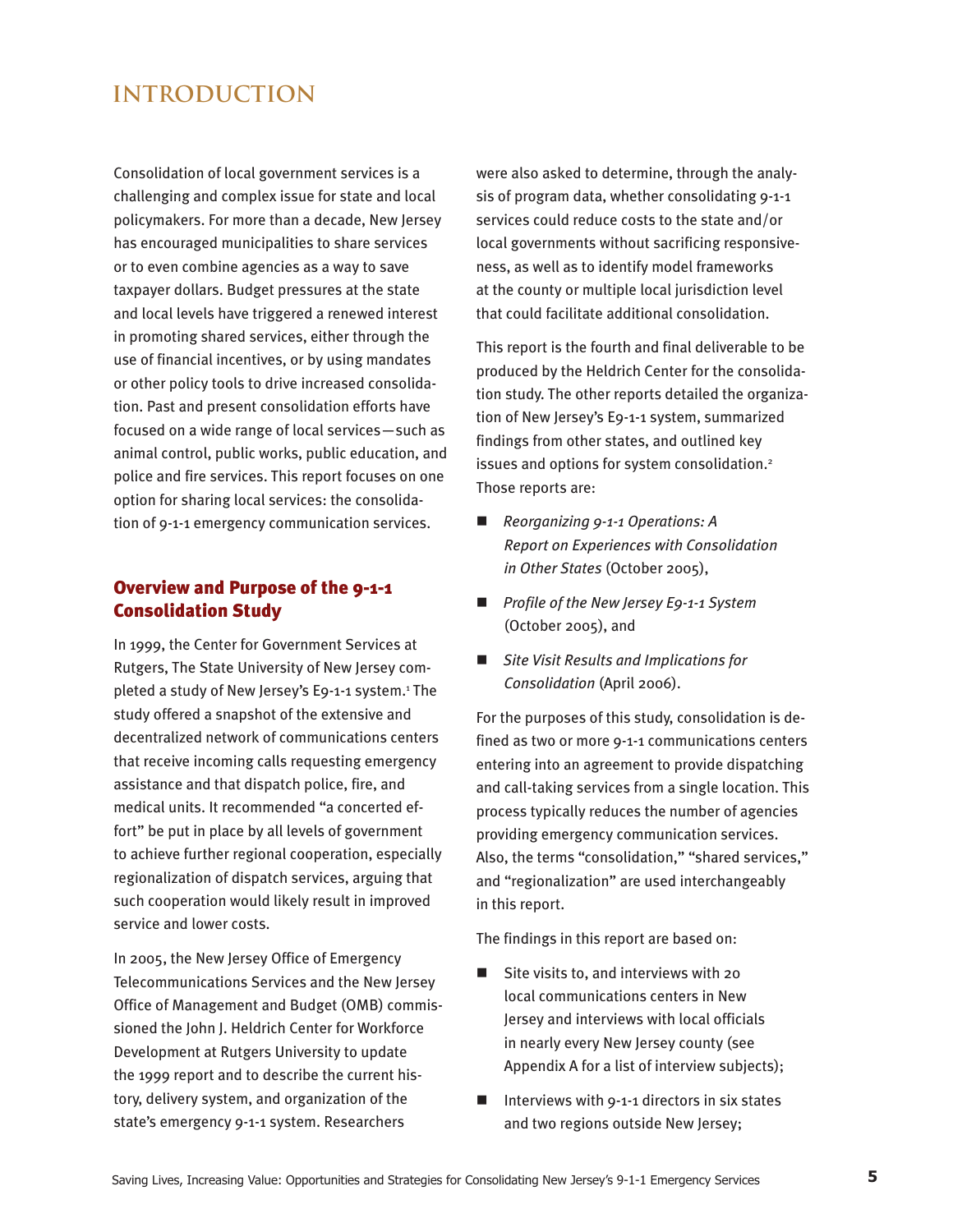- $\blacksquare$  A statewide survey of communications centers that handle incoming calls and that dispatch emergency services; and
- $\blacksquare$  A review and analysis of data on the cost of handling 9-1-1 calls.

# Organization of this Report

This report summarizes findings from previous reports and presents new information on the prospects for, and the efficiencies of, consolidation. The next sections briefly describe the current E9-1-1 system and provide findings on the potential in New Jersey to realize efficiencies and cost savings in a consolidated environment. The report then offers principal findings on the potential for consolidation and details the lessons learned during the course of this study. Finally, the report offers recommendations for promoting further 9-1-1 consolidation in New Jersey based on the lessons that emerged from the Heldrich Center's research in New Jersey and from the experiences of other states.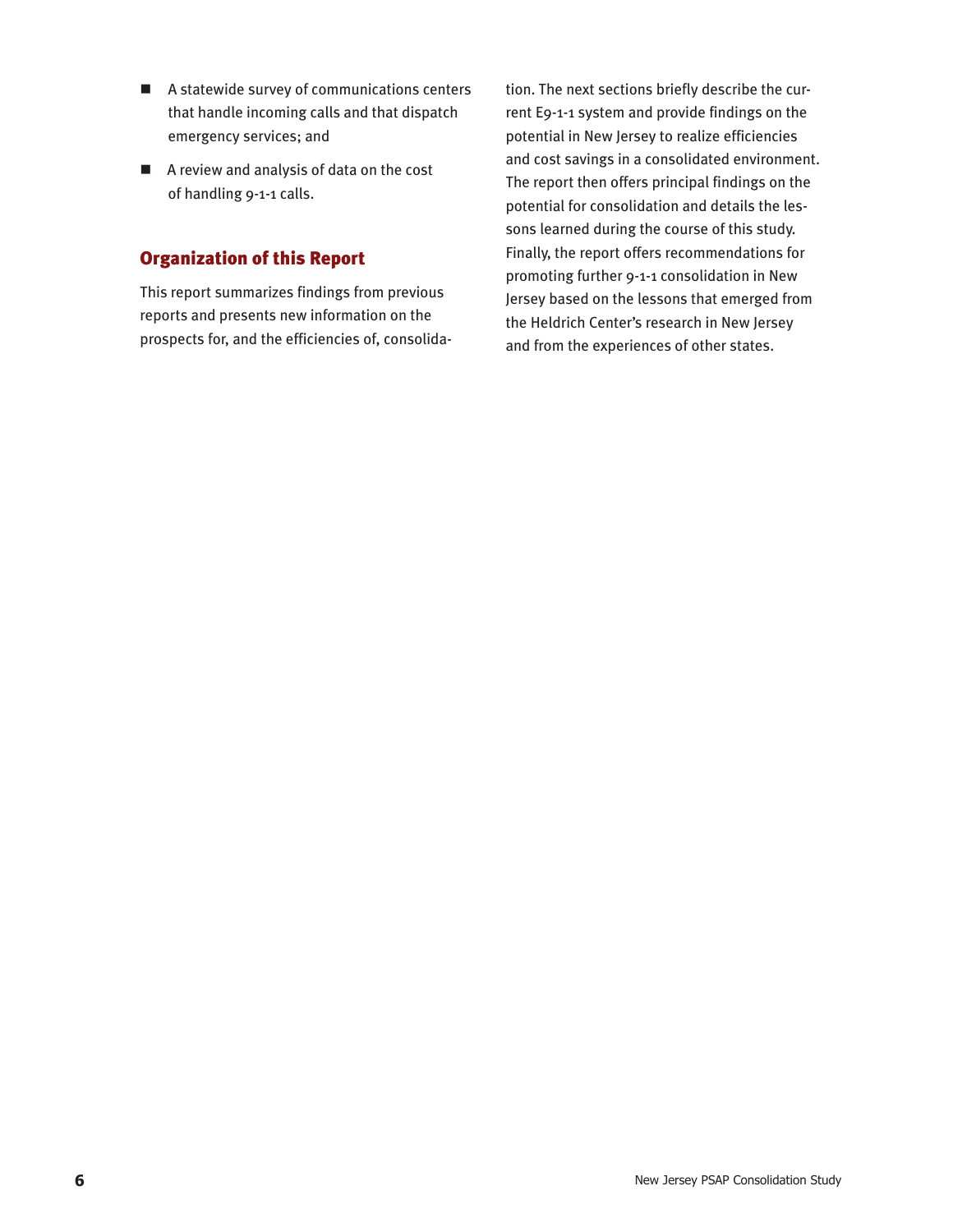# **CURRENT LANDSCAPE OF THE E9-1-1 SYSTEM IN NEW JERSEY**

New Jersey has an extensive and decentralized network of public agencies and private medical centers that provide 9-1-1 emergency communications. Compared with other states, New Jersey's E9-1-1 system is mostly funded and managed at the local level with the dominant operational role being played by municipalities, but with some counties increasingly playing a role in providing services to multiple municipalities. Depending on the area of the state, counties have historically had a weak role and, as such, municipalities tend to provide most 9-1-1 services.

Traditionally, New Jersey has funded the basic infrastructure of the 9-1-1 network, which has consisted mainly of providing the financing for equipment such as routers, databases, and trunk lines. Until recently, it has not played a strong role in setting policy and program standards or providing funding to local agencies.

# Brief History and Description of the New Jersey E9-1-1 System

The framework for the original New Jersey E9-1-1 system was established through enabling legislation in 1989. That legislation defined a **Public** Safety Answering Point as "…*a facility, operated on a 24-hour basis, assigned the responsibility of receiving 9-1-1 calls and, as appropriate, directly dispatching emergency response services or transferring or relaying emergency 9-1-1 calls to other public safety agencies.*"3 Under this definition, New Jersey has more than 300 PSAPs. New Jersey distinguishes between primary and secondary PSAPs: a primary PSAP is the first point of reception of a 9-1-1 call; a secondary PSAP, referred to as a Public Safety Dispatch Point, is a location that provides dispatch services for one or more public safety agencies.4

There are 203 primary PSAPs and 105 PSDPs in New Jersey. Each county has a least one PSAP within its geographic boundaries. The New Jersey State Police also operates four PSAPs to handle mostly wireless 9-1-1 calls. Additionally, four PSAPs are operated by Picatinny Arsenal, McGuire Air Force Base, Rutgers University, and Kean University. The analysis and findings presented in this report exclude those eight state police, university, and military PSAPs.

PSAPs offer two key public safety services: taking calls, including 9-1-1 calls, and dispatching or transferring calls for dispatch by a designated PSDP responder for one or more public safety agencies (police, fire, and emergency medical services). In addition, many PSAPs direct their personnel to provide additional services for their respective communities, including answering administrative phone lines. Currently, all New Jersey PSAPs are able to handle enhanced 9-1-1 (known as E-9-1-1), which automatically directs a call to the appropriate PSAP and identifies the caller's location and originating number. For the most part, existing equipment does not identify the caller's location for incoming wireless calls, although all PSAPs in New Jersey are capable of receiving Phase I wireless calls and 20 counties have successfully begun cut over to Phase II from some wireless carriers.<sup>5</sup> In this report, 9-1-1 and E9-1-1 are used interchangeably.

By statute and regulation, PSAPs are required to operate pursuant to the staffing, equipment, and operational standards established by OETS, based in the state's Office of Information Technology (OIT). Specifically, PSAPs are obligated to obtain E9-1-1 equipment from an OETSapproved vendor. Similarly, PSDPs are required to adhere to specific, although less comprehensive, equipment and staffing standards.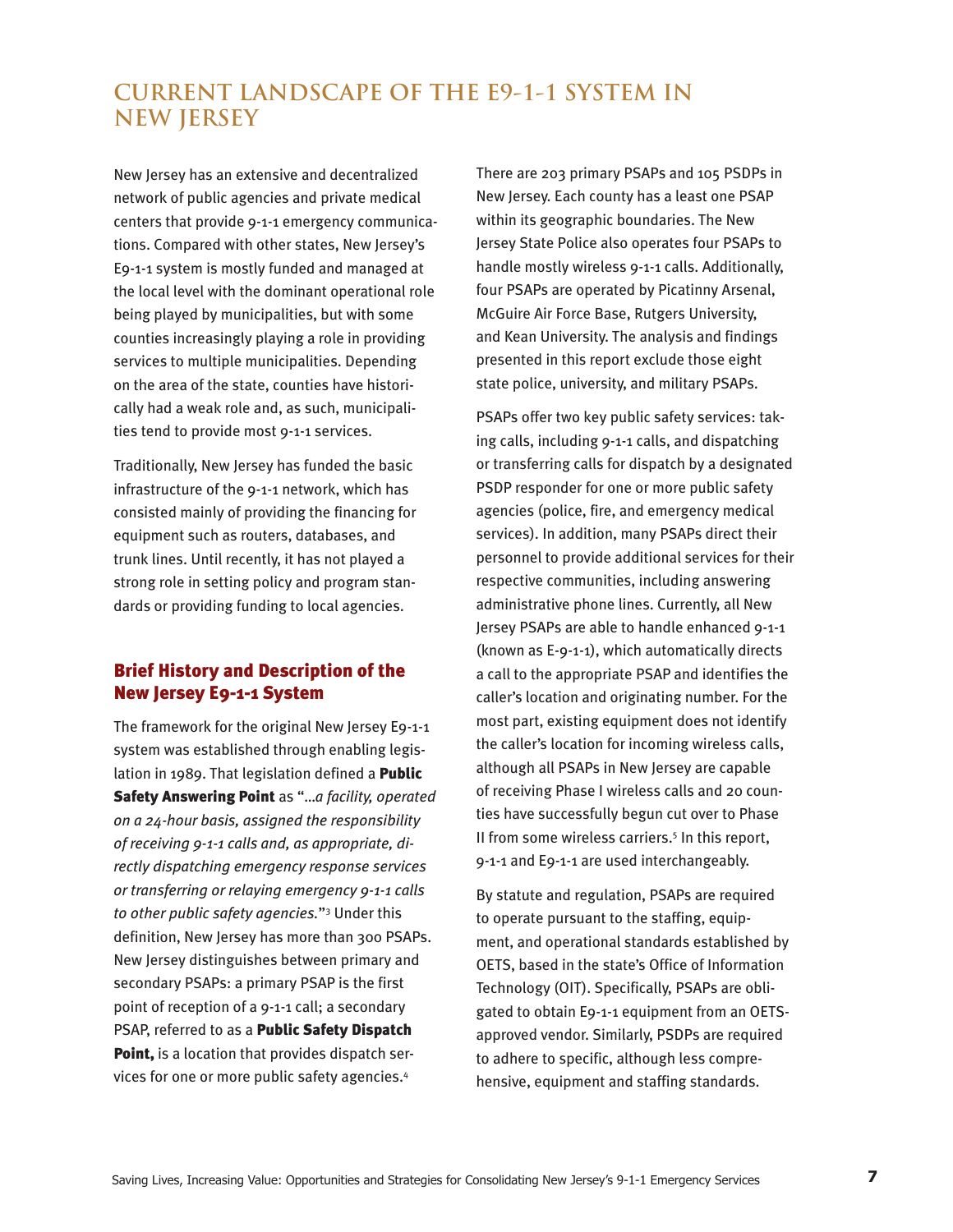#### Table 1. PSAP Organizational Structure by Selected States

| <b>State</b>      | <b>Structure</b>                                                                                             | <b>Typical Parent Organization</b>                                                                                   | <b>Notable Features</b>                                                   |
|-------------------|--------------------------------------------------------------------------------------------------------------|----------------------------------------------------------------------------------------------------------------------|---------------------------------------------------------------------------|
| Connecticut       | Town- and city-based PSAPs with<br>eight regional centers that provide<br>services to groups of towns        | Mostly local police departments;<br>regional centers operated by<br>independent agencies                             | No county-level<br>government                                             |
| Maine             | County and municipal PSAPs                                                                                   | Mostly local police departments<br>or county sheriff's offices                                                       | Strong tradition of local control                                         |
| Minnesota         | County and municipal PSAPs with<br>several multi-county PSAPs                                                | Mostly local police departments<br>or county sheriff's offices                                                       | Inter-state PSAP that covers<br>counties in Minnesota and<br>North Dakota |
| <b>New Jersey</b> | County and large number of<br>municipal PSAPs                                                                | <b>Mostly local police</b><br>departments or county<br>sheriff's offices; small<br>number of independent<br>agencies | <b>Strong tradition of local</b><br>control                               |
| Oregon            | County and municipal PSAPs<br>with a large number of centers<br>that provide services to groups<br>of cities | Mostly independent agencies or<br>police departments                                                                 | Strong tradition of local control                                         |
| Washington        | Mostly county PSAPs with some<br>municipal PSAPs and several<br>multi-county PSAPs                           | Mostly sheriff's offices, with a<br>large number of independent<br>agencies                                          | Strong county government                                                  |
| Wisconsin         | Mostly county PSAPs with some                                                                                | Mostly county sheriff's offices or                                                                                   | Locally managed system with                                               |

Source: Heldrich Center, October 2005.

New Jersey's organizational structure at the local level is similar to many of the states that were examined as part of the Heldrich Center's study.6 Either counties or municipalities provide the bulk of 9-1-1 services. Compared with other states, New Jersey has a large number of municipal PSAPs and stand-alone dispatch centers (PSDPs). (See Table 1.)

In New Jersey, the majority of PSAPs tend to be operated by law enforcement agencies, usually by a local police department, county police department, or sheriff's office. In limited situations, a PSAP may be operated by a county public service agency or a regional communications center.7 Compared with other states, New Jersey has relatively few

independent agencies that provide shared oversight of PSAP operations and that are administered by a group of jurisdictions rather than a single jurisdiction or emergency service (See Table 1).

Generally, all of the primary PSAPs within New Jersey fit into one of three categories, as described below.

Counties with a countywide PSAP. In these counties, all 9-1-1 calls are routed to a single facility and emergency responders (law enforcement, fire, and/or emergency medical services) are dispatched to respond to the emergency. Of the 21 counties in New Jersey, 9 use this type of arrangement: Burlington, Camden,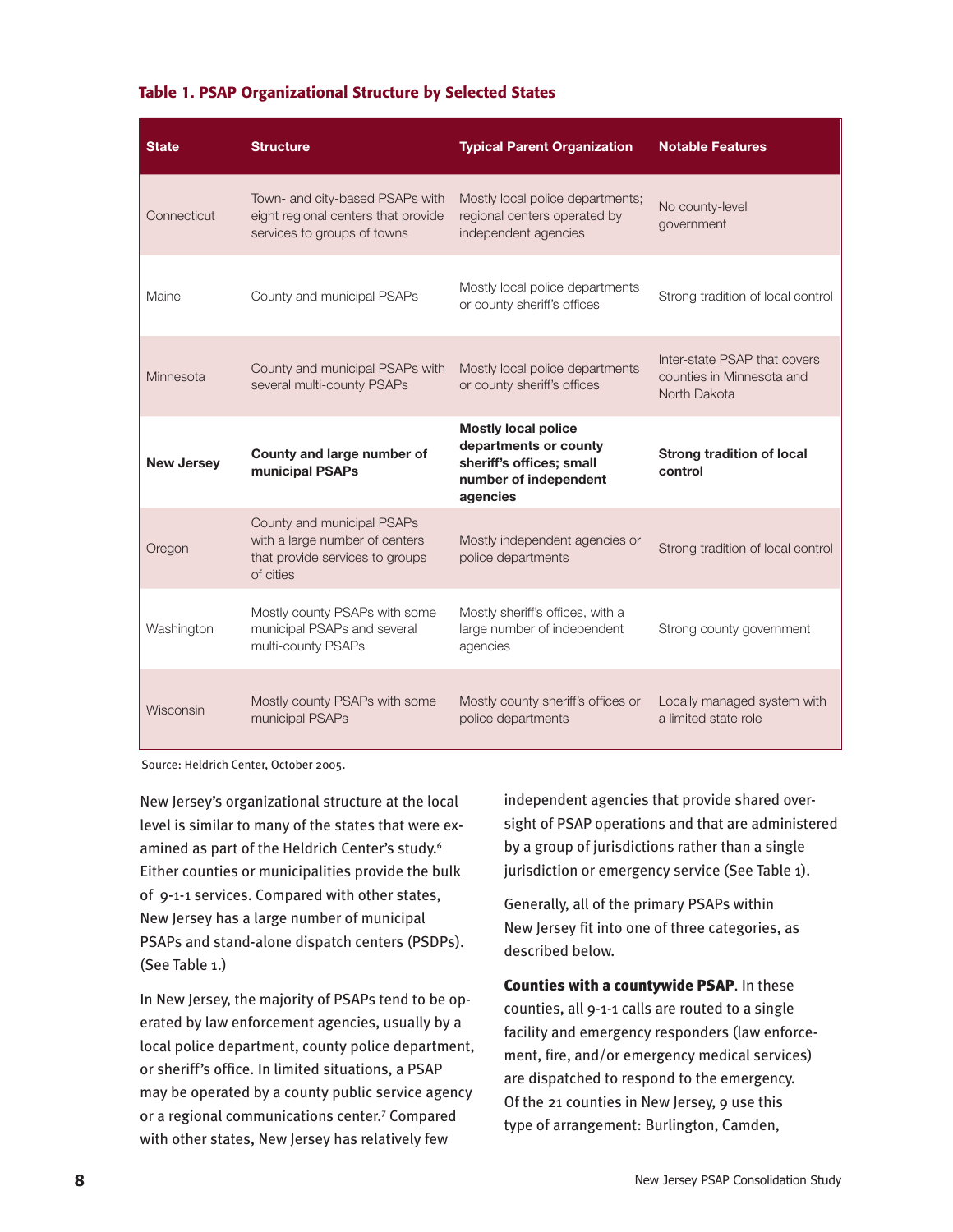Cumberland, Gloucester, Hunterdon, Ocean, Salem, Somerset, and Warren. However, 6 of these counties—Burlington, Camden, Cumberland, Ocean, Somerset, and Warren—also have individual PSAPs that receive their own 9-1-1 calls.

Counties without a countywide PSAP. Seven counties have only local PSAPs: Atlantic, Cape May, Essex, Mercer, Middlesex, Sussex, and Union.

Counties with a limited county PSAP. These counties have a county PSAP but it is not very large and does not handle much of the call volume. Most of the major municipalities still have their own PSAPs. Counties in this category are Bergen, Hudson, Monmouth, Morris, and Passaic. (See Map 1.)

Each county in New Jersey has at least one PSAP. However, the actual number of PSAPs and PSDPs varies widely by county. Gloucester and Hunterdon

#### Map 1. New Jersey PSAPs and PSDPs by Type and Location



Source: State of New Jersey, 2005.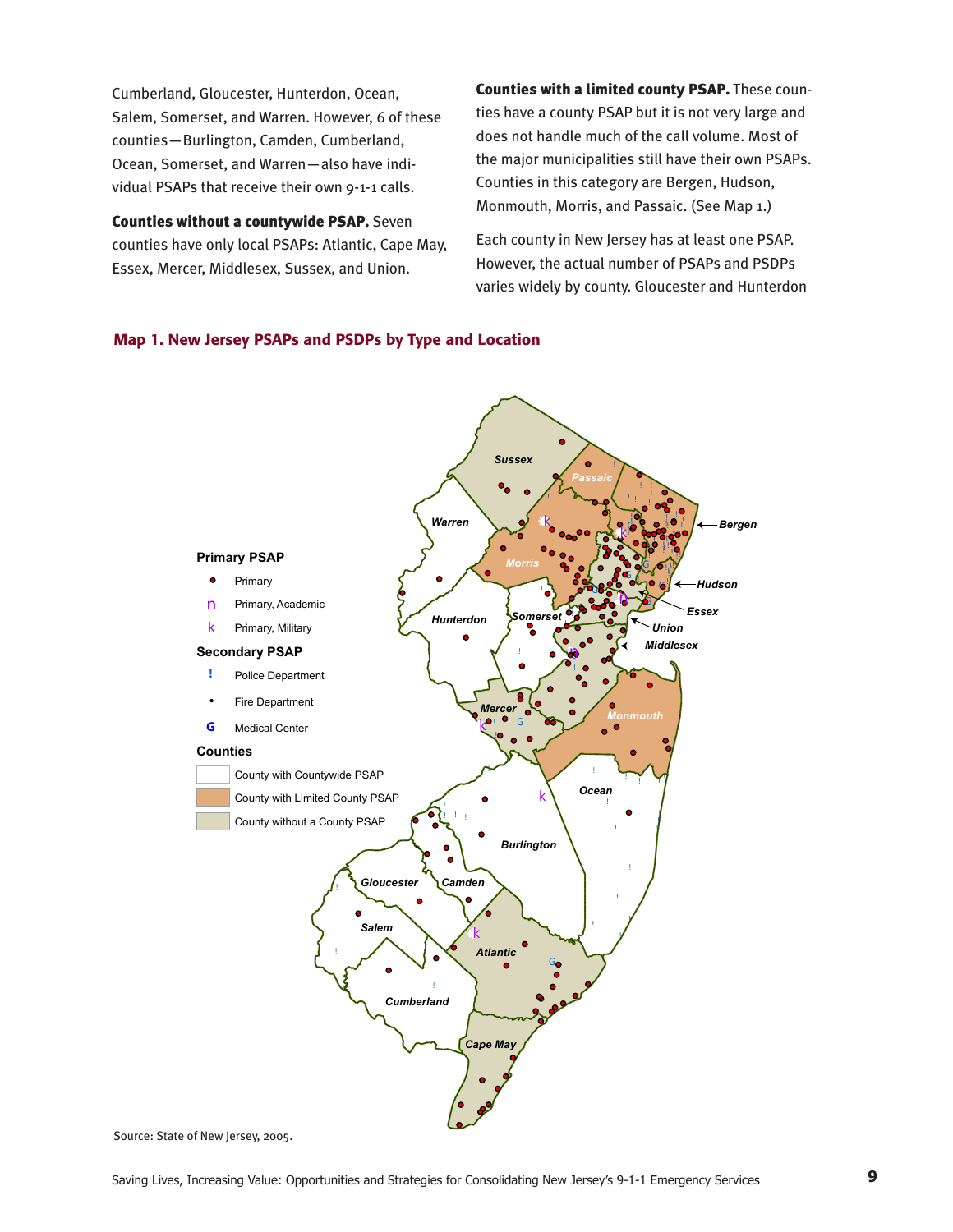each have one PSAP that performs all call-taking and dispatch functions while Ocean and Salem each have a single primary PSAP, but forward calls to PSDPs for dispatch. Many counties, including Essex, Middlesex, Morris, and Union, have more than 20 PSAPs and Bergen has as many as 60.

At the state level, the New Jersey 9-1-1 Commission and OETS oversee New Jersey's E9-1-1 system, which was launched in 1989.<sup>8</sup> The authorizing legislation, the "Statewide 9-1-1 Enhanced Emergency Telephone System" Act (E9-1-1 Act), established OETS, and vested with it the responsibility for planning, designing, implementing, and coordinating the statewide emergency 9-1-1 network. The legislation required every New Jersey municipality to determine how it would provide 9-1-1 services. Those municipal plans were submitted to the designated county coordinator and became part of a county plan. County plans were submitted to OETS for review and OETS approved a statewide 9-1-1 emergency plan in January 1990.

The state of New Jersey funded the original 9-1-1 infrastructure, including the selective routers and dedicated 9-1-1 trunk lines for a cost of \$94 million. Local jurisdictions were responsible for the costs associated with equipment purchases, staffing, facilities, and operations. In 1997, a line of credit for \$4.7 million was established to fund upgrades to the E9-1-1 network. The upgrades enabled New Jersey to begin to implement Phase I wireless 9-1-1 services<sup>9</sup> and included purchasing a new tandem switch, upgrading database software and capacity, and expanding area coverage. The state completed implementation of wireline E9-1-1 in December 2004.10

In 1999, New Jersey's 9-1-1 law was amended, transferring OETS from the Department of Law and Public Safety to the Office of Information Technology (OIT). OIT is an agency in-but-not-of Treasury<sup>11</sup> and is responsible for establishing information technology policy for the Executive Branch of New Jersey state government. The amendment also established a permanent 9-1-1 Commission to oversee OETS in the planning and implementation

of the statewide emergency E9-1-1 network. Also in 1999, Rockwell International, Inc., the manufacturer of the underlying call routing systems and the answering equipment located in many of the PSAPs, notified Verizon and OETS that it would terminate support of their switches in December 2002.12 That decision effectively rendered much of New Jersey's 9-1-1 network obsolete. This necessitated a significant network upgrade, including replacing the switches and, for many PSAPs, their call-taking equipment as well.<sup>13</sup> Verizon replaced the four Rockwell switches with equipment from Nortel in 2004 at no cost to the state.

During the year-long project to replace the 9-1-1 network, those PSAPs with Rockwell call answering equipment either purchased new equipment or converted to the Verizon-provided equipment. Those PSAPs that accepted the Verizon equipment were required to either purchase that equipment or replace it by September 2005. According to OETS, all but three PSAPs had either replaced or purchased the Verizon equipment.

## Funding

Until 2004, New Jersey had no stable source of funding to support the E9-1-1 network. In June 2004, the New Jersey Legislature authorized a new surcharge of \$0.90 per phone line per month, a portion of which was to provide a stable source of revenue for replacing the current 9-1-1 infrastructure.<sup>14</sup> Proceeds from the surcharge are credited to the "9-1-1 System and Emergency Response Trust Fund Account."15

Most of the other states examined as part of this study have imposed a wire-line and wireless fee on telecommunications bills to support statewide and local 9-1-1 services. Many states have used proceeds from those fees to provide operational assistance to PSAPs through grants, reimbursements, or direct acquisition of equipment. Compared with other states, New Jersey initially did not play a strong role in providing equipment or distributing operational assistance to PSAPs (See Table 2).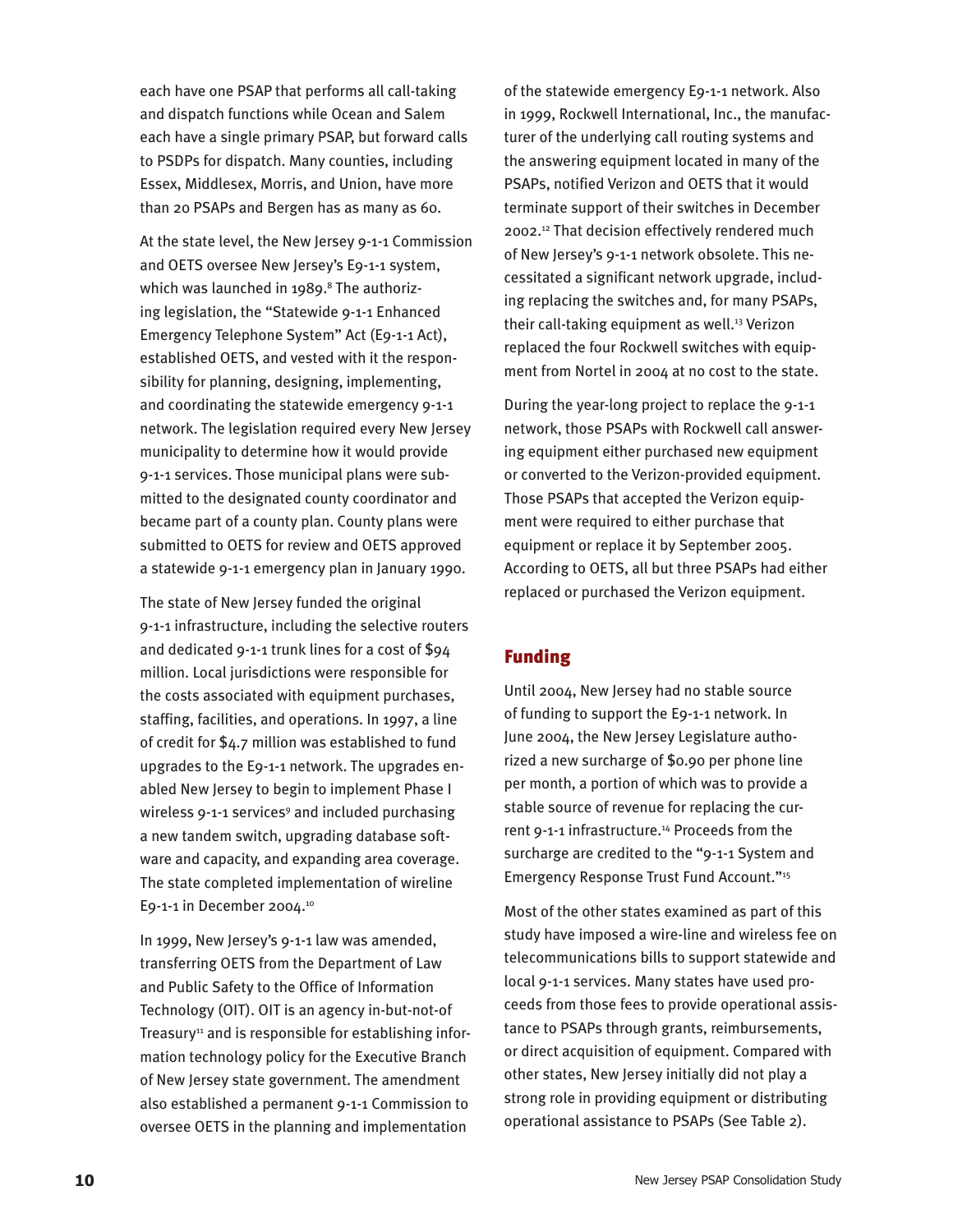|  |  | <b>Table 2. Funding Support by Selected States</b> |  |  |  |  |
|--|--|----------------------------------------------------|--|--|--|--|
|--|--|----------------------------------------------------|--|--|--|--|

| <b>State</b>      | <b>State</b><br><b>Surcharges</b>                                                                                                                                                                                                                                                      | <b>County</b><br><b>Surcharges</b> | <b>Operational</b><br><b>Assistance to PSAPs</b> | <b>State Support for Basic</b><br><b>Equipment</b> |  |  |  |  |  |  |
|-------------------|----------------------------------------------------------------------------------------------------------------------------------------------------------------------------------------------------------------------------------------------------------------------------------------|------------------------------------|--------------------------------------------------|----------------------------------------------------|--|--|--|--|--|--|
| Connecticut       | V                                                                                                                                                                                                                                                                                      |                                    | V                                                | V                                                  |  |  |  |  |  |  |
| Maine             |                                                                                                                                                                                                                                                                                        |                                    |                                                  | v                                                  |  |  |  |  |  |  |
| Minnesota         | V                                                                                                                                                                                                                                                                                      |                                    | V                                                |                                                    |  |  |  |  |  |  |
| <b>New Jersey</b> | V                                                                                                                                                                                                                                                                                      |                                    | V                                                |                                                    |  |  |  |  |  |  |
| Oregon            | ✓                                                                                                                                                                                                                                                                                      |                                    | V                                                | V                                                  |  |  |  |  |  |  |
| Washington        |                                                                                                                                                                                                                                                                                        | ✔                                  | V                                                |                                                    |  |  |  |  |  |  |
| Wisconsin         |                                                                                                                                                                                                                                                                                        | ✓                                  |                                                  |                                                    |  |  |  |  |  |  |
|                   | Note: Wisconsin has a temporary state surcharge. The states shown in the last column provide full<br>support for basic 9-1-1 call-taking equipment to PSAPs. Other states, like New Jersey, may provide<br>partial support. Also, operational assistance is defined in different ways. |                                    |                                                  |                                                    |  |  |  |  |  |  |

Source: Heldrich Center, October 2005.

With the introduction of a local grant program in 2005, however, New Jersey moved firmly in this direction. The new Enhanced 9-1-1 county grants, administered through OETS, were funded with proceeds of the 9-1-1 surcharge. According to OETS, the grants were designed to provide financial aid to New Jersey PSAPs to purchase, upgrade, maintain, and operate the technology necessary to provide a state-of-the-art emergency communications system while creating incentives for consolidation.

The grants are broken down into three categories: PSAP equipment, general assistance, and consolidation. Distribution of grant funds is made according to criteria developed by the 9-1-1 Commission, the Department of the Treasury, and OETS.

The PSAP equipment grants are intended to offer PSAPs financial aid for upgrading, replacing, or purchasing new equipment or services neccessary to efficiently process 9-1-1 calls.<sup>16</sup> In FY 2006, the equipment grants are being made available to implement the FCC wireless E9-1-1 requirements. Any state, county, regional, or municipal PSAP that directly answers wireless 9-1-1 calls is eligible to apply.

The general assistance grants aid PSAPs with ongoing costs related to maintaining, replacing, and purchasing equipment and services necessary to sustain the enhanced 9-1-1 system. The grants also help PSAPs to provide mandated in-service training to dispatchers and call takers and to implement security measures consistent with 9-1-1 sector best practices.<sup>17</sup> Eligibility for the general assistance grants is limited to larger and/or regional PSAPs. To qualify for general assistance grants, PSAPs are required to:

- Serve a population of 19,000 or more, or serve three or more municipalities, regardless of the total population served;
- $\blacksquare$  Be configured with a minimum of two fully equipped call-taker positions as defined in N.J.A.C. 17:24-2.1; and
- $\blacksquare$  Maintain a minimum staffing level consisting of two certified call takers/dispatchers dedicated to PSAP operations at all times.

The funds set aside for the general assistance grants are allocated among the state's 21 counties based on population.

PSAP consolidation grants are distributed from residual funds set aside for the general assistance grants. The state may, at its discretion, elect to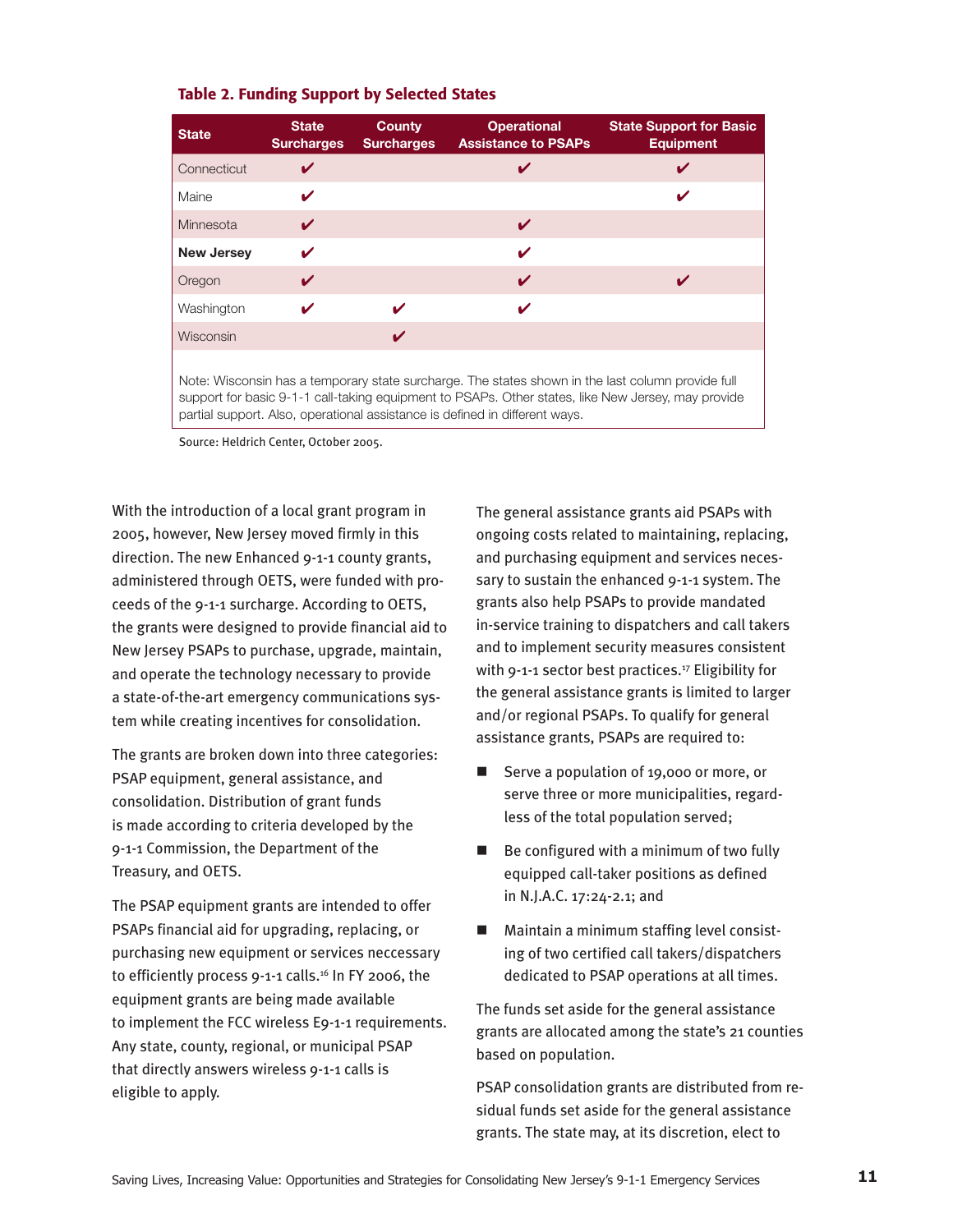fund additional consolidation grants directly from the Enhanced 9-1-1 county grants account for initiatives that offer exceptional consolidation programs resulting in improved service and a cost savings to the public. There are no specific eligibility criteria for consolidation grants; availability of funds, however, is limited by the amount of residual funds remaining after the general assistance grants are awarded.

The state awarded approximately \$13.4 million in grant funds in January 2006. These funds had been appropriated in the state's FY 2005 budget and were carried forward. The state expects to distribute a total of \$14.9 million in equipment, general assistance, and consolidation grants from the FY 2006 budget. Grant applications were made available beginning in April 2006. Based on the preliminary results and recommendations of this study, OETS and the E9-1-1 Commission modified the criteria for general assistance grants. In addition to the requirement that a PSAP serve a population of 19,000 or more or serve at least three municipalities, PSAPs

must also be able to certify that they maintain a minimum staffing level of two certified call takers/dispatchers dedicated to PSAP operations at all times. Available funds will continue to be allocated to the 21 counties based on population.

Since the program's inception, the state has awarded nine consolidation grants totaling just under  $$1.7$  million.<sup>18</sup> This represents a small fraction (6%) of the total amount of grants awarded or expected to be awarded from funds allocated in fiscal years 2005 and 2006. Table 3 lists the recipient, amount, and purpose for each of those grants.

The New Jersey Department of Community Affairs (DCA) is also supporting efforts to consolidate local emergency services. Through its SHARE (Sharing Available Resources Efficiently) program, DCA is offering financial assistance to counties, groups of local governmental units, and/or public service nonprofit organizations to study, develop, and implement new shared or regional services. DCA has provided just over \$700,000 in funds to local communities since November 2004. Appendix B lists municipalities that received funding from DCA.

| <b>Recipient</b>                       | <b>Fiscal</b><br>Year | <b>Amount</b> | <b>Purpose</b>                                  | <b>Approval Date</b> |
|----------------------------------------|-----------------------|---------------|-------------------------------------------------|----------------------|
| Atlantic County 9-1-1 Coordinator      | 2005                  | \$100,000     | Consolidation study                             | February 3, 2006     |
| Atlantic County 9-1-1 Coordinator      | 2006                  | \$25,000      | Consolidation study<br>- supplement             | June 2, 2006         |
| <b>Bergen County Police Department</b> | 2005                  | \$308,800     | Consolidation study<br>and new equipment        | December 2, 2005     |
| Bergen County Police Department        | 2006                  | \$509,221     | Equipment for<br>consolidated PSAP              | June 2, 2006         |
| <b>Bernards Township</b>               | 2005                  | \$246,201     | Equipment for<br>consolidated PSAP              | December 2, 2005     |
| Morris County                          | 2006                  | \$130,000     | Consolidation study                             | June 2, 2006         |
| <b>Sussex County</b>                   | 2005                  | \$60,000      | Consolidation study                             | December 2, 2005     |
| Union County Police Department         | 2005                  | \$100,000     | Consolidation study                             | December 2, 2005     |
| <b>Warren County</b>                   | 2005                  | \$189,000     | Consolidate<br>Phillipsburg into<br>county PSAP | June 2, 2006         |
| <b>Total</b>                           |                       | \$1,668,222   |                                                 |                      |

#### Table 3. 9-1-1 Consolidation Grant Recipients

Source: OETS, June 2006.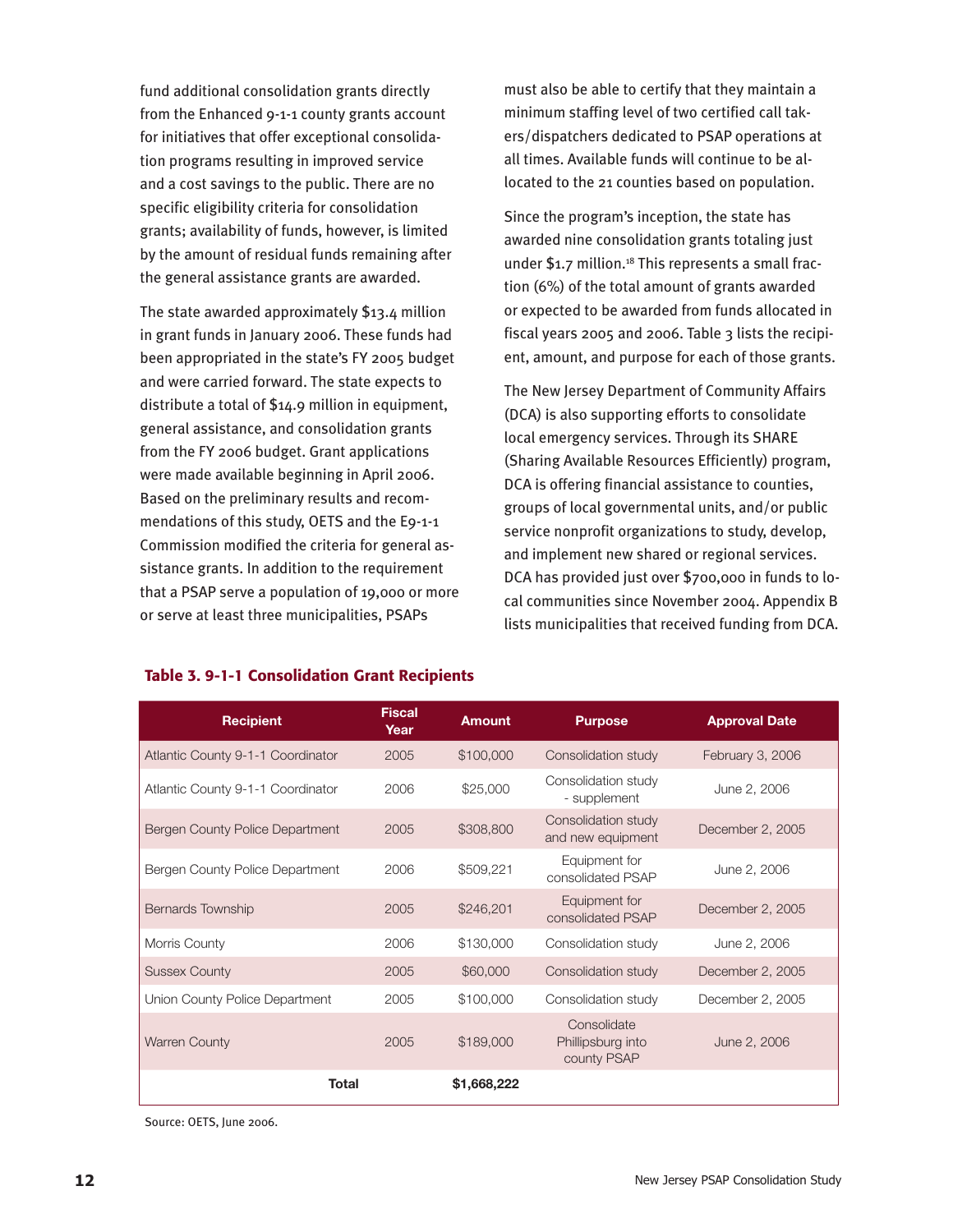# **EFFICIENCIES OF 9-1-1 CONSOLIDATION**

#### Introduction

Few state or national research studies have documented the efficiencies and cost savings resulting from consolidation of 9-1-1 operations. Most of the state 9-1-1 officials interviewed for this study cited anecdotal evidence of cost savings or potential for cost savings, but virtually none were able to point to a fact-based, comprehensive analysis documenting actual savings. The only comprehensive study of PSAP consolidation—conducted by the state of Minnesota in 2003-2004 —found there was a potential for cost savings due to consolidation of smaller PSAPs. However, that study found significant cost savings might not be realized due to operational constraints on PSAP operations, such as the need for a 24/7 presence in jails and local police offices. As the study's authors observed, cost savings can be "more elusive in practice than they are on paper."<sup>19</sup>

In 2005-2006, the Heldrich Center conducted an analysis, modeled on the Minnesota study, of the potential efficiencies and cost savings that may be gained from 9-1-1 consolidation in New Jersey.20 The research team conducted a statewide survey of PSAPs, reviewed data supplied by Verizon, and examined cost estimates prepared by OETS. Using data from various sources, the team examined the relationship between efficiency and a center's workload or call volume, and estimated possible cost savings to the state. This section describes the data sources available to the research team and presents the principal findings from the cost analysis.

#### Data Sources

The Heldrich Center team relied on three primary data sources. The first source was a survey that was distributed to 203 PSAPs and 105 PSPDs in New Jersey in 2005. Ninety-six PSAPs submitted responses, for a response rate of 47%. However,

only 26 PSDPs submitted responses, for a response rate of 25%. Survey respondents were asked to report:

- Total employee costs and total operating and capital costs;
- Number of employees;
- $\blacksquare$  Number of operators and dispatchers on each shift;
- Percentage of time staff spent on 9-1-1 and other duties; and
- $\blacksquare$  Volume of 9-1-1, administrtive, and other calls.

The second data source was a set of Automatic Location Information (ALI) dip data for all PSAPs and PSDPs in New Jersey reported by Verizon. ALI dips represent the number of times that staff in a communications or dispatch center query the database for location information. The number of queries is a proxy for workload or call volume because staff must query the database during the handling of a 9-1-1 call. The research team received a dataset covering seven months of ALI dip activity from 2005 for all PSAPs and PSDPs and used that data to impute call volumes for the remaining five months of the year. This allowed the research team to calculate an estimate of the number of ALI dip calls for 2005.

The third data source was a spreadsheet developed by OETS in September 2005, which provided:

- Types of equipment at all PSAPs and PSDPs in New Jersey,
- $\blacksquare$  Estimated number of equipment positions at all PSAPs and PSDPs, and
- $\blacksquare$  Estimated costs to upgrade basic equipment in all PSAPs and PSDPs to a common technological platform.

There were limitations to all three data sources. The ALI dip call data represented a proxy, not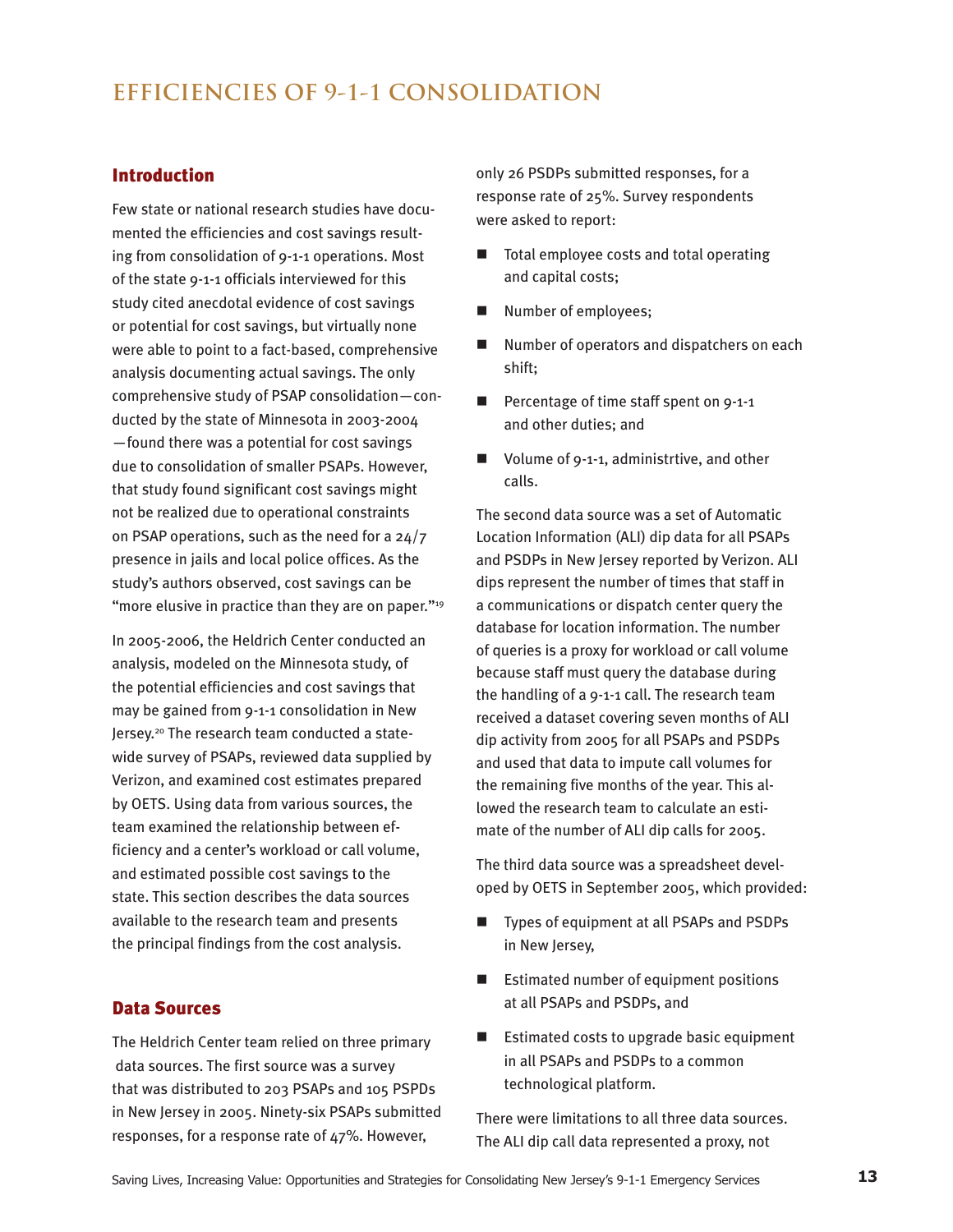a direct measure, of workload and call volume. The survey data represented self-reported information that was difficult to verify. For example, each center was asked to report the volume of 9-1-1 calls and other calls received during a given year. However, it was not possible to determine whether the reported number was based on actual records, estimates, or some combination of both.21 The equipment data provided by OETS were complete, relatively up-to-date, and standardized for all types of centers. However, some of the centers probably changed equipment or underwent other changes during the project period.

# Definition of Cost and Efficiency

The analysis focused on two types of costs. The first category was employee cost, defined as "employee salary, overtime, benefits, and allowance" and reported by PSAPs in the survey responses. Employee cost represents the most significant operational cost facing local centers. Because of questions about data quality, researchers excluded from the analysis any PSAP with an average annual salary below \$25,000 and above \$80,000.

The second category was equipment replacement cost, defined as the estimated cost of upgrading each PSAP's call-taking equipment to a common technological platform. The research team also examined OETS data on the monthly cost of maintaining voice circuits at each PSAP. The number of voice circuits was used because it varies by PSAP; by contrast, the number of ALI circuits is fixed.

To determine the efficiency of local operations, the team calculated two types of measures: cost per call measures and productivity measures that reflect output (calls) per staff person.

#### Cost Measures:

 $\blacksquare$  Equipment cost per call: The estimated equipment replacement costs for each PSAP developed by OETS divided by the number of ALI dip calls reported by Verizon, or the number of calls reported by each PSAP in the survey responses.

 $\blacksquare$  Employee cost per call: The personnel costs estimated by each PSAP divided by the number of ALI dip calls reported by Verizon, or the number of calls reported by each PSAP in the survey responses.

#### Productivity Measures:

- n Number of calls per equipment position: The number of ALI dip calls reported by Verizon, or the number of calls reported by each PSAP divided by the number of equipment positions reported on the OETS spreadsheet.
- n Number of calls per employee: The number of ALI dip calls reported by Verizon, or the number of calls reported by each PSAP in the survey responses divided by either the number of dispatchers and operators reported by each PSAP, or the number of dispatchers, operators, and supervisors reported by each PSAP.

## Findings on Potential Efficiencies Resulting from Consolidation

In theory, consolidation of small PSAPs is likely to improve efficiency if larger PSAPs are more efficient in handling emergency calls. Centers that are equipped and staffed to handle a large number of calls may have a lower cost per call than smaller centers. In addition, staff in larger centers may have a greater capacity to handle calls because of the staffing patterns, training opportunities, and information sharing that are possible in a larger operation. Combining different data sources on costs and workload, the research team tested these hypotheses. Below are the most important findings:

#### There was clear evidence of economies of scale in the cost of handling of 9-1-1 calls.

The statistical analysis demonstrated that average cost declined as call activity increased. Cost per ALI dip call dropped as call activity increased and then began to level off, as illustrated in Figure 1. The pattern of declining average cost held up regardless of the type of measure or data source that was used.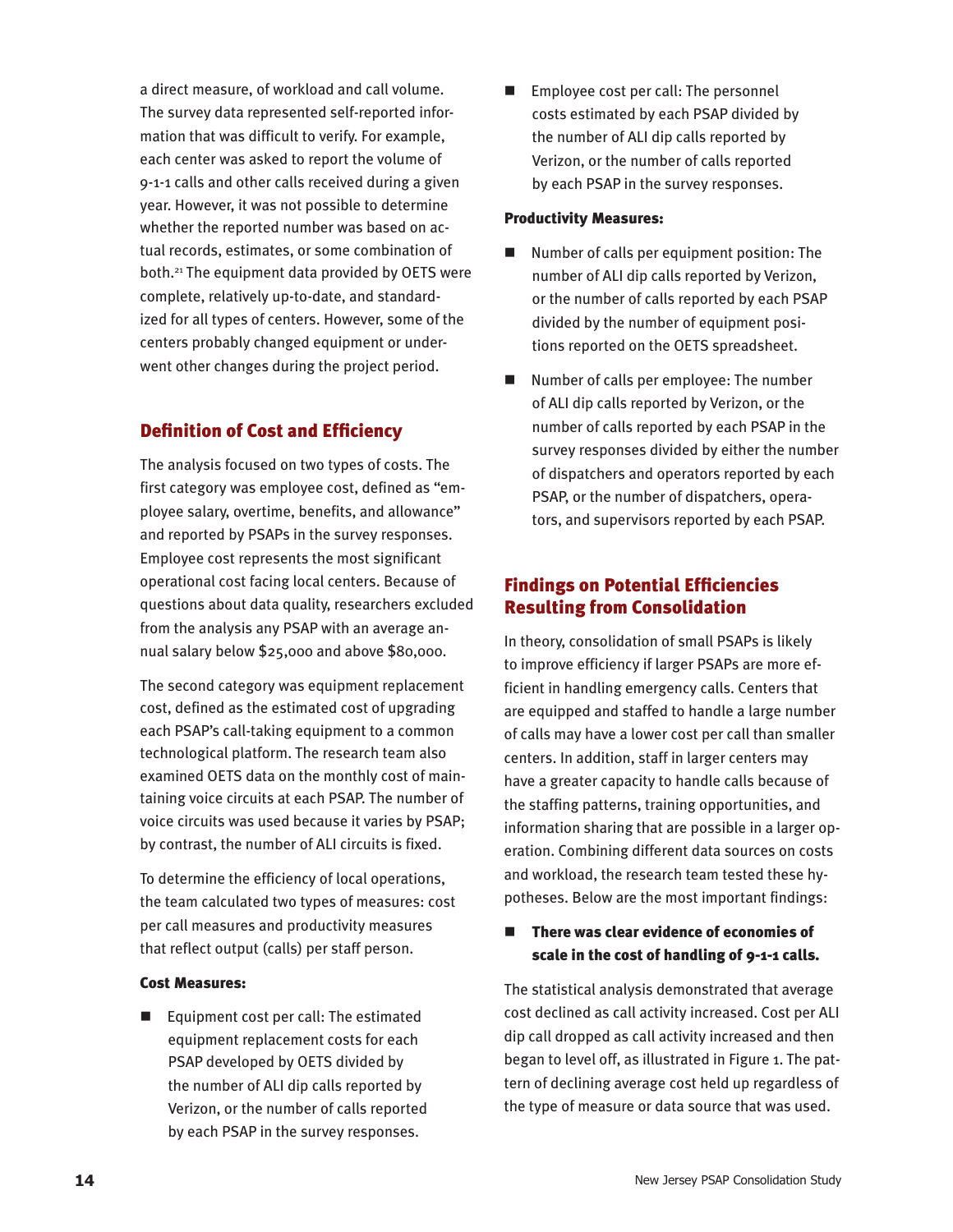#### Figure 1. Equipment Cost Per Call



Source: Verizon and OETS, 2005.

Both equipment and employee cost per call followed the same statistical pattern. After falling, average cost began to reach a plateau in the range of 4,000 to 10,000 ALI dip calls per year. It appears that the costs of operations handling calls from 4,000-10,000 to 250,000 are similar due to fixed costs. Operations below 4,000-10,000 appear to be much less efficient.

### PSAPs that handled a large number of calls had a lower cost per call than centers with a low volume of calls.

Larger PSAPs—those with a moderate to high call volume—have a cost advantage compared with smaller PSAPs. For example, the equipment cost per call for PSAPs taking 1,500 ALI dip calls per year was four times as great as that for centers taking 10,000 ALI dip calls per year. (See Figure 1.) This measure

was based on data from a large number of PSAPs for which OETS estimated equipment replacement costs.

Employee cost per call also varied in relation to a PSAP's workload. For example, the average employee cost for PSAPs taking 1,500 ALI dip calls per year was more than twice as high as that for centers taking 10,000 ALI dip calls per year. (See Figure 2.) This measure was based on data from a comparatively small number of PSAPs that responded to the statewide survey and that met data restrictions.

Although the overall trend pointed toward declining average employee costs, there was considerable variability, especially at the low end of the spectrum. A few PSAPs with low call volumes had low costs per call that were comparable to PSAPs with much higher call volumes. (See Figure 3.)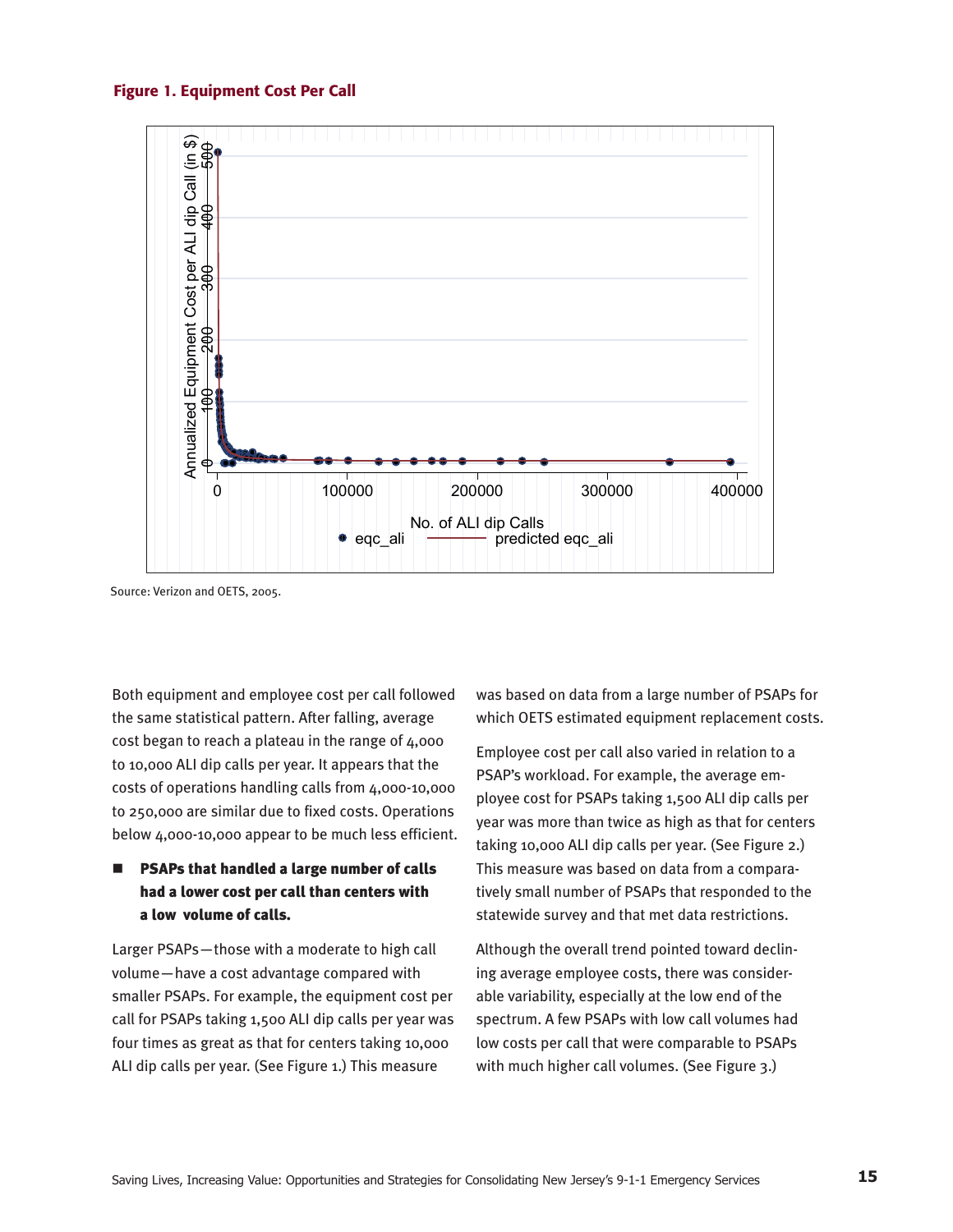Figure 2. Employee Cost per Call



Source: PSAP Survey and Verizon, 2005.



Figure 3. Employee Cost per Call Below 10,000 ALI dip Calls per Year

Source: Verizon and OETS, 2005.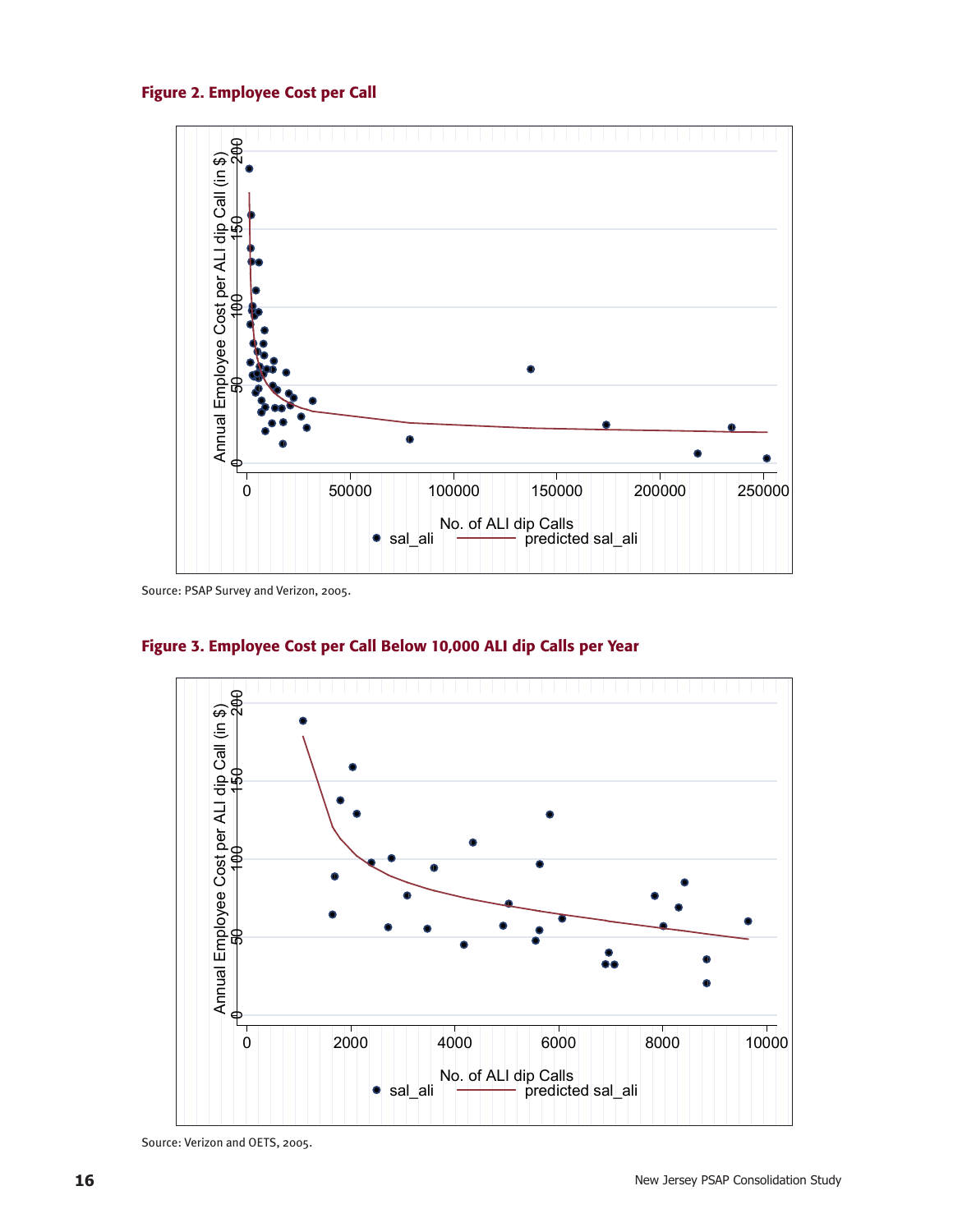#### ■ The smallest PSAPs were most likely to be inefficient, compared with all PSAPs.

To compare PSAPs by level of call activity, the research team first sorted PSAPs into five quintiles. (See Table 4.) The team then calculated four measures of cost per call using different data sources: employee cost per ALI dip call, equipment cost per ALI dip call, employee cost per self-reported call, and equipment cost per self-reported call. PSAPs in each quintile were then compared with the median for all PSAPs.

The analysis found that the smallest PSAPs (those with 1-2,709 ALI dip calls per year) had substantially higher costs per call than larger PSAPs. For example, as noted in Figure 4, PSAPs in the first quintile had equipment costs per ALI dip call that were more than three times those of PSAPs in the third quintile. They also were very likely to have costs per call that exceeded the median costs per call for all PSAPs. Nearly all of the PSAPs receiving less than 4,803 ALI dip calls per year exhibited equipment costs per call that were above the median. And most of the PSAPs in the third quintile (4,803-8,695 calls) had equipment and employee costs per call that were above the median.

#### Table 4. PSAP Call Activity by Quintile (ALI dip Calls per Year)

| <b>1st Quintile</b> | 2nd Quintile | <b>3rd Quintile</b> | <b>4th Quintile</b> | <b>5th Quintile</b> |
|---------------------|--------------|---------------------|---------------------|---------------------|
| $1 - 2.709$         | 2.710-4.802  | 4,803-8,695         | 8,696-18,544        | 18,545-up           |

Source: Heldrich Center/PSAP survey, 2005.



#### Figure 4. Employee and Equipment Cost per Call by Quintile

Source: Heldrich Center/PSAP Survey, Verizon, and OETS, 2005.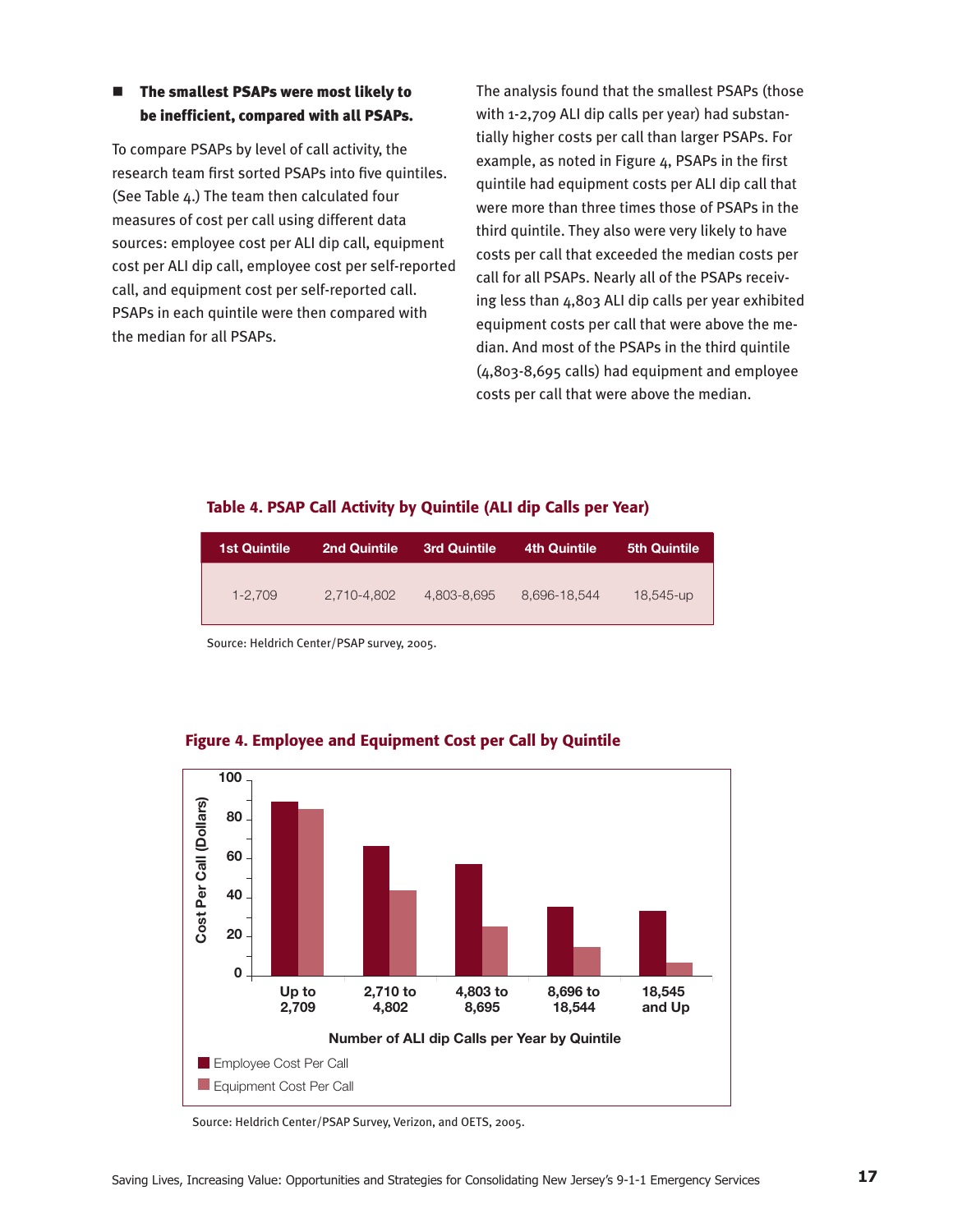#### ■ PSAPs with one person on duty at any time had higher costs per call than centers with more than one person on duty at all times.

Another way to characterize PSAPs is to sort them by staffing levels and number of equipment positions. Using survey data, the research team identified PSAPs that usually had only one operator or dispatcher on duty during at least one shift per day and compared their costs per call to the median for all PSAPs. A similar analysis focused on PSAPs with one equipment position.

The analysis demonstrated that centers where only one dispatcher or operator was on duty during at least one shift per day were likely to be inefficient. The vast majority (80%) of PSAPs with only one person on duty had equipment costs per ALI dip call that were above the median for all PSAPs. By contrast, only a fraction (16%) of PSAPs with more than one person on duty had equipment costs per ALI dip call that were above the median. Moreover, centers with only one equipment position tended to have costs per call that were above the median for all PSAPs. Table 5 summarizes the number of call centers located in each county that have one or two positions or that reported employing one call taker per shift.

| <b>County</b> | <b>Total</b><br><b>PSAPs</b> | One<br><b>Equipment</b><br><b>Position</b> | $\%$ | <b>Two</b><br><b>Equipment</b><br><b>Positions</b> | $\%$ | <b>Reported One</b><br><b>FTE per Shift</b> | $\frac{9}{6}$ |
|---------------|------------------------------|--------------------------------------------|------|----------------------------------------------------|------|---------------------------------------------|---------------|
| Atlantic      | 15                           | 5                                          | 33%  | 7                                                  | 47%  | $\mathbf{1}$                                | 7%            |
| Bergen        | 25                           | 5                                          | 20%  | 13                                                 | 52%  | 12                                          | 48%           |
| Burlington    | $\mathbf{2}$                 | $\circ$                                    | 0%   | 1                                                  | 50%  | $\overline{0}$                              | 0%            |
| Camden        | $\overline{7}$               | $\circ$                                    | 0%   | $\overline{2}$                                     | 29%  | $\overline{2}$                              | 29%           |
| Cape May      | 10                           | $\overline{O}$                             | 0%   | 6                                                  | 60%  | $\overline{c}$                              | 20%           |
| <b>Essex</b>  | 21                           | 3                                          | 14%  | 8                                                  | 38%  | $\overline{2}$                              | 10%           |
| Mercer        | 11                           | $\overline{O}$                             | 0%   | 8                                                  | 73%  | 3                                           | 27%           |
| Middlesex     | 22                           | $\sqrt{5}$                                 | 23%  | $\,8\,$                                            | 36%  | 10                                          | 45%           |
| Monmouth      | 8                            | $\mathsf{O}$                               | 0%   | 3                                                  | 38%  | $\mathbf 0$                                 | 0%            |
| Morris        | 21                           | $\overline{c}$                             | 10%  | 16                                                 | 76%  | $\overline{5}$                              | 24%           |
| Passaic       | $\mathcal{G}$                | $\mathbf{1}$                               | 11%  | $\overline{2}$                                     | 22%  | 3                                           | 33%           |
| Somerset      | $\,$ 6 $\,$                  | $\mathbf{1}$                               | 17%  | $\overline{2}$                                     | 33%  | 3                                           | 50%           |
| <b>Sussex</b> | 6                            | $\overline{0}$                             | 0%   | 6                                                  | 100% | 5                                           | 83%           |
| Union         | 20                           | $\sqrt{5}$                                 | 25%  | $\overline{7}$                                     | 35%  | 3                                           | 15%           |
| Warren        | $\mathbf{2}$                 | $\Omega$                                   | 0%   | 1                                                  | 50%  | $\overline{0}$                              | 0%            |
| <b>Total</b>  | 185                          | 27                                         | 15%  | 90                                                 | 49%  | 51                                          | 28%           |

#### Table 5. PSAP Summary by County

Source: Heldrich Center/PSAP survey, Verizon, and OETS, 2005.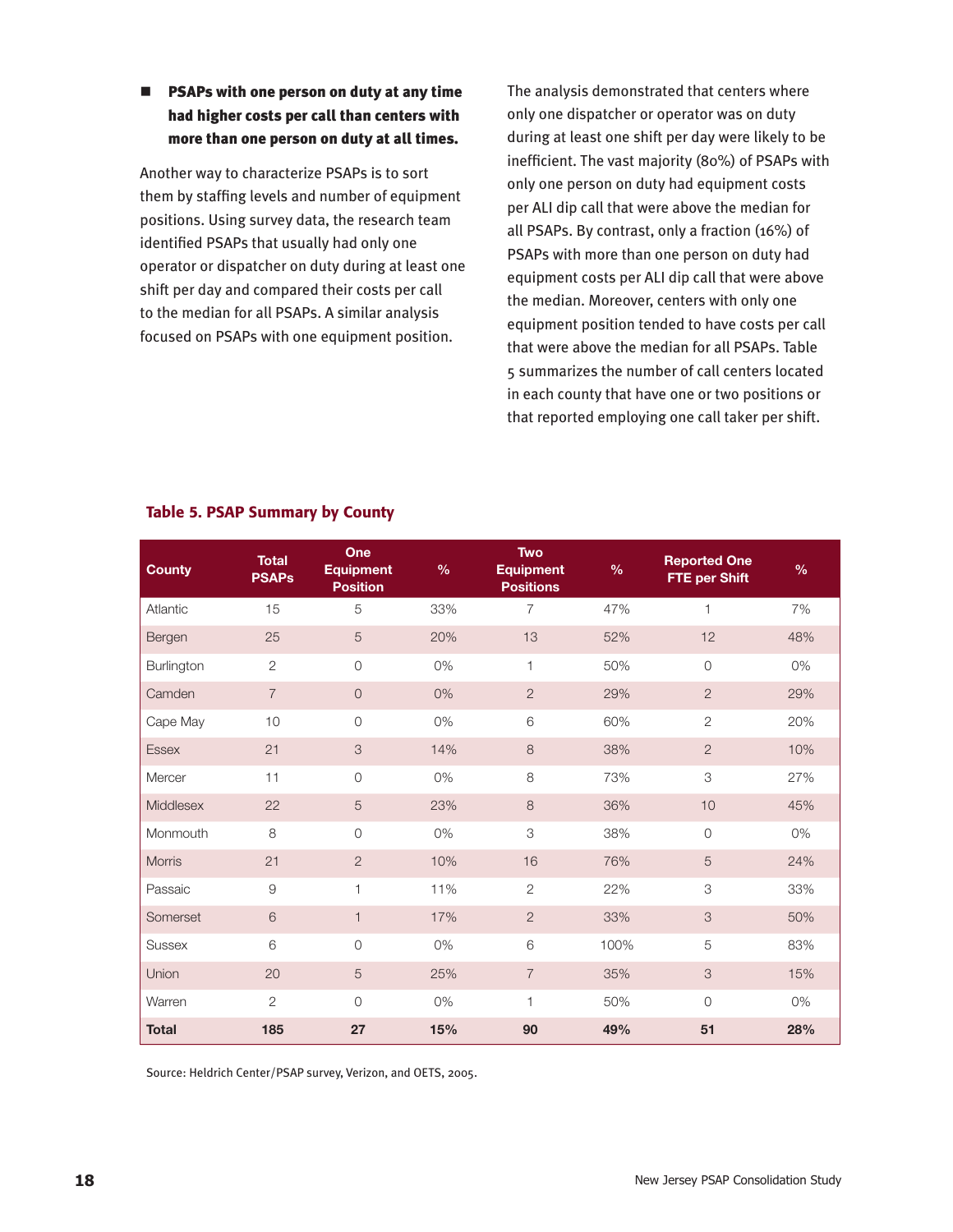■ Similar to the low-volume PSAPs, most PSDPs experienced extremely low call activity and those with one-equipment position tended to have high costs per call.

The research team also examined cost data for PSDPs. The primary sources were the Verizon data on call activity and the OETS data on equipment replacement costs and number of equipment positions. Because relatively few PSDPs responded to the statewide survey, data on employee costs among PSDPs were not representative and were therefore not used in this study.

The data available for PSDPs strongly indicated that most PSDPs could be characterized as small operations. For example, Table 6 shows that more than half (53%) had an annual call volume of 1,000 or fewer ALI dip calls—a very low number. In addition, more than half (57%) had only one equipment position and 26% had two equipment positions.

In addition, equipment cost per call varied with workload. PSDPs with high call volumes tended to have lower equipment costs per call than those with minimal call activity. (See Table 7.) In general, the equipment cost per call dropped with increasing call activity and the number of equipment

#### Table 6. PSDP Summary by County

| <b>County</b>     | <b>Total</b><br><b>PSDPs</b> | 1,000<br>or < ALI<br>dips | $\frac{0}{0}$ | One<br><b>Equpment</b><br><b>Position</b> | $\%$ | <b>Two</b><br><b>Equipment</b><br><b>Positions</b> | %    | <b>Reported</b><br><b>One FTE</b><br>per Shift | $\frac{0}{0}$ |
|-------------------|------------------------------|---------------------------|---------------|-------------------------------------------|------|----------------------------------------------------|------|------------------------------------------------|---------------|
| <b>Atlantic</b>   | $\mathbf{1}$                 | $\overline{O}$            | 0%            | $\overline{0}$                            | 0%   | $\mathbf{1}$                                       | 100% | N/A                                            | N/A           |
| Bergen            | 35                           | 27                        | 77%           | 31                                        | 89%  | 3                                                  | 9%   | 5                                              | 14%           |
| <b>Burlington</b> | 6                            | $\overline{0}$            | 0%            | 5                                         | 83%  | $\mathbf{1}$                                       | 17%  | $\mathbf{1}$                                   | 17%           |
| Camden            | $\mathbf{1}$                 | 1                         | 100%          | $\mathbf{1}$                              | 100% | $\overline{0}$                                     | 0%   | $\overline{0}$                                 | 0%            |
| Cape May          | $\mathbf{1}$                 | $\mathbf{1}$              | 100%          | $\overline{O}$                            | 0%   | $\overline{0}$                                     | 0%   | N/A                                            | N/A           |
| Cumberland        | $\mathbf{1}$                 | $\circ$                   | 0%            | $\mathbf{1}$                              | 100% | $\overline{O}$                                     | 0%   | N/A                                            | N/A           |
| <b>Essex</b>      | 5                            | $\mathbf{1}$              | 20%           | $\overline{O}$                            | 0%   | $\overline{0}$                                     | 0%   | N/A                                            | N/A           |
| Hudson            | 12                           | $\mathbf{2}$              | 17%           | $\overline{4}$                            | 33%  | 6                                                  | 50%  | $\mathbf{1}$                                   | 8%            |
| Mercer            | 3                            | $\overline{0}$            | 0%            | $\mathbf{1}$                              | 33%  | $\overline{0}$                                     | 0%   | N/A                                            | N/A           |
| Middlesex         | 3                            | $\mathbf{2}$              | 67%           | $\mathbf{2}$                              | 67%  | 1                                                  | 33%  | $\mathbf{1}$                                   | 33%           |
| <b>Morris</b>     | $\mathbf{1}$                 | $\overline{0}$            | 0%            | $\mathbf{1}$                              | 100% | $\overline{O}$                                     | 0%   | N/A                                            | N/A           |
| Ocean             | 17                           | $\overline{7}$            | 41%           | $\ensuremath{\mathsf{3}}$                 | 18%  | 10                                                 | 59%  | $\ensuremath{\mathsf{3}}$                      | 18%           |
| Passaic           | $\,8\,$                      | $\overline{7}$            | 88%           | $\sqrt{5}$                                | 63%  | $\mathbf{1}$                                       | 13%  | N/A                                            | N/A           |
| Salem             | 3                            | $\ensuremath{\mathsf{3}}$ | 100%          | 3                                         | 100% | 0                                                  | 0%   | $\mathbf{1}$                                   | 33%           |
| Somerset          | $\overline{4}$               | 3                         | 75%           | $\overline{c}$                            | 50%  | $\overline{2}$                                     | 50%  | N/A                                            | N/A           |
| Union             | $\overline{4}$               | $\overline{2}$            | 50%           | $\mathbf{1}$                              | 25%  | $\overline{2}$                                     | 50%  | $\overline{2}$                                 | 50%           |
| <b>Total</b>      | 105                          | 56                        | 53%           | 60                                        | 57%  | 27                                                 | 26%  | 14                                             | 13%           |

Source: Heldrich Center/PSAP survey, Verizon, and OETS, 2005.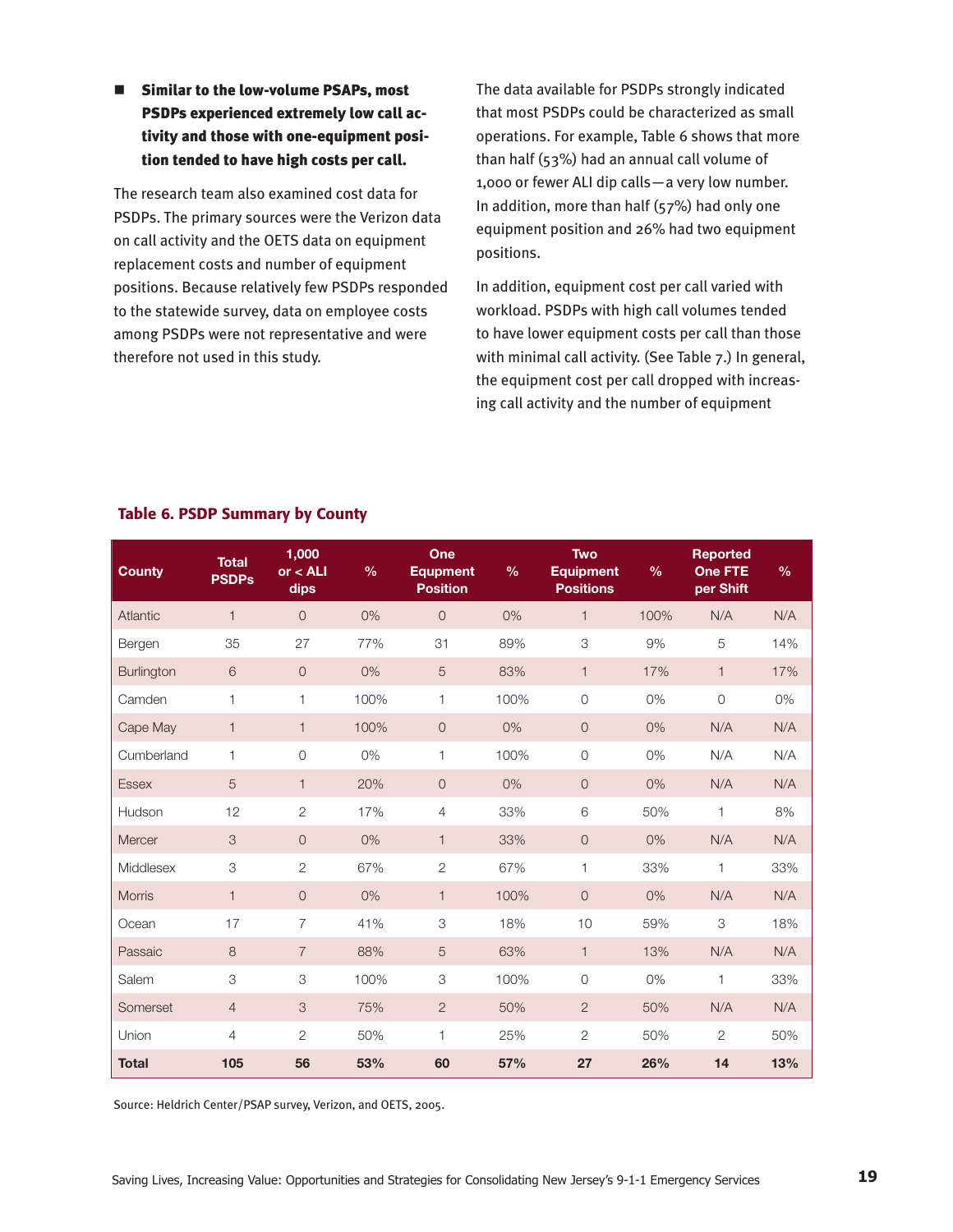# **Number of Positions 1 2 3 4 5** Equipment Cost per Call  $$392$  \$141 \$60 \$215 \$6

#### Table 7. Median Equipment Cost per Call by Number of Equipment Positions

Source: OETS, 2006.

positions. However, PSDPs with four equipment positions had a higher cost than those with fewer positions. The explanation for this anomaly was that one of the PSDPs with four equipment positions apparently received only 396 ALI dip calls per year, skewing the data for the entire category. Appendix C lists PSDPs by call volume, number of positions, and equipment costs. PSDPs with fewer than 1,000 calls per year are highlighted in light blue.

## $\blacksquare$  Larger PSAPs (with moderate to high call activity) tend to receive more calls per position (and employee) than smaller operations.

The analysis found that PSAPs handling a large number of calls tend to have higher levels of productivity than smaller PSAPs. For example, PSAPs taking 80,000 ALI dip calls per year took about 12,000 calls per equipment position, compared with only 2,000 calls per position for centers taking 5,000 ALI dip calls per year. In other words, larger PSAPs tended to handle more calls per position than smaller PSAPs. (See Figure 5.) This measure was based on equipment data for nearly every PSAP in the state.



#### Figure 5. Number of Calls per Equipment Position

Source: Verizon and OETS, 2006.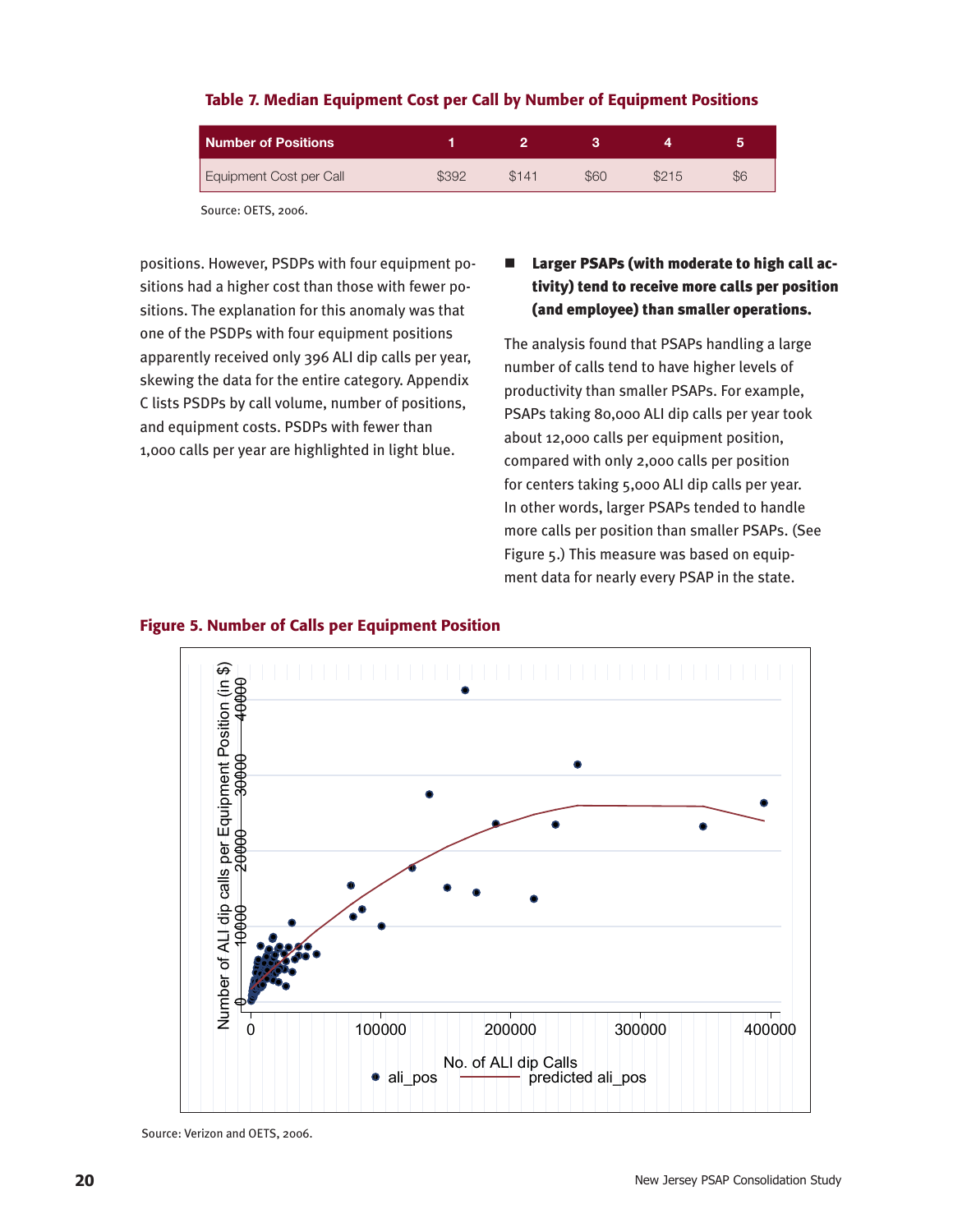PSAPs with one equipment position received significantly fewer calls per position than centers with more equipment capacity. The smallest PSAPs with one position had a median of 1,838 ALI dip calls per position compared with a median of 7,342 ALI dip calls per position for centers with five or more positions.

There was also a connection (although not as strong as the other measures) between the number of calls per employee and a PSAP's workload. However, there was substantial variability in the data, especially at the high end of the call activity spectrum. Some PSAPs with high call volumes handled roughly the same number of calls per worker as smaller PSAPs.

# $\blacksquare$  The results suggest a strong potential for achieving efficiencies from consolidation of PSAPs and PSDPs.

The results of the cost analysis point to the potential for achieving efficiencies from consolidation of PSAPs and PSDPs. Centers with a low call volume and one person on duty at any time have a relatively high cost per call compared with other centers. Moreover, centers with a low call volume handle fewer calls per position or per employee than larger operations. Other things being equal, reducing the number of small PSAPs is likely to increase operational efficiency.

However, as the site visits demonstrated, there are operational reasons why consolidation may not generate efficiencies. Operators in small PSAPs frequently handle other duties in addition to answering 9-1-1 emergency calls. Those other duties include monitoring a jail, providing clerical or administrative support, and serving as a greeter or initial point of contact at the facility. PSAP officials informed the research team that, if the 9-1-1 function shifted to a larger PSAP, a staff person would still have to perform the other non-9-1-1 duties. Consequently, they argued, consolidation would not generate expected efficiencies in employee costs.

# Potential for State Cost Savings Resulting from 9-1-1 Consolidation

Reducing the number of PSAPs and PSDPs has the potential to generate cost savings for state and local government, although it is difficult to quantify those savings. Two categories of state expenditures are directly related to the number of local PSAPs and PSDPs. The first category comprises monthly charges for trunks or phone circuits supporting each PSAP. The state maintains a variable number of voice circuits, depending on the size of the local operation, and two ALI circuits per PSAP or PSDP. The second category comprises the Enhanced 9-1-1 grant program started in FY 2006. The state began distributing the proceeds of the 9-1-1 System and Emergency Response Fee to PSAPs to support equipment upgrades and other operational expenses.

Determining local cost savings from 9-1-1 consolidation, on the other hand, is more problematic than estimating **state** cost savings. During the site visits, the Heldrich Center research team found that the budget for PSAP operations, including personnel and capital costs, is typically incorporated into an overall budget for the municipal police department. It is therefore difficult, if not impossible, to isolate precise operational or capital costs for 9-1-1 operations. It is also difficult to quantify local cost savings because consolidation involves transition costs, usually one-time expenses for building new facilities, which are tough to estimate.

There is some anecdotal evidence to support the belief that consolidation can result in costs savings, greater efficiency, and enhanced public safety. When both Bernards Township and Long Hill Township police departments were faced with the need to implement costly upgrades to their radio systems, the two police chiefs sought an alternative that would reduce costs and improve services to their communities. Building on a history of interagency cooperation, the two communities decided to consolidate their PSAPs. The new consolidated center opened in May 2005 and is located in Bernards Township. Because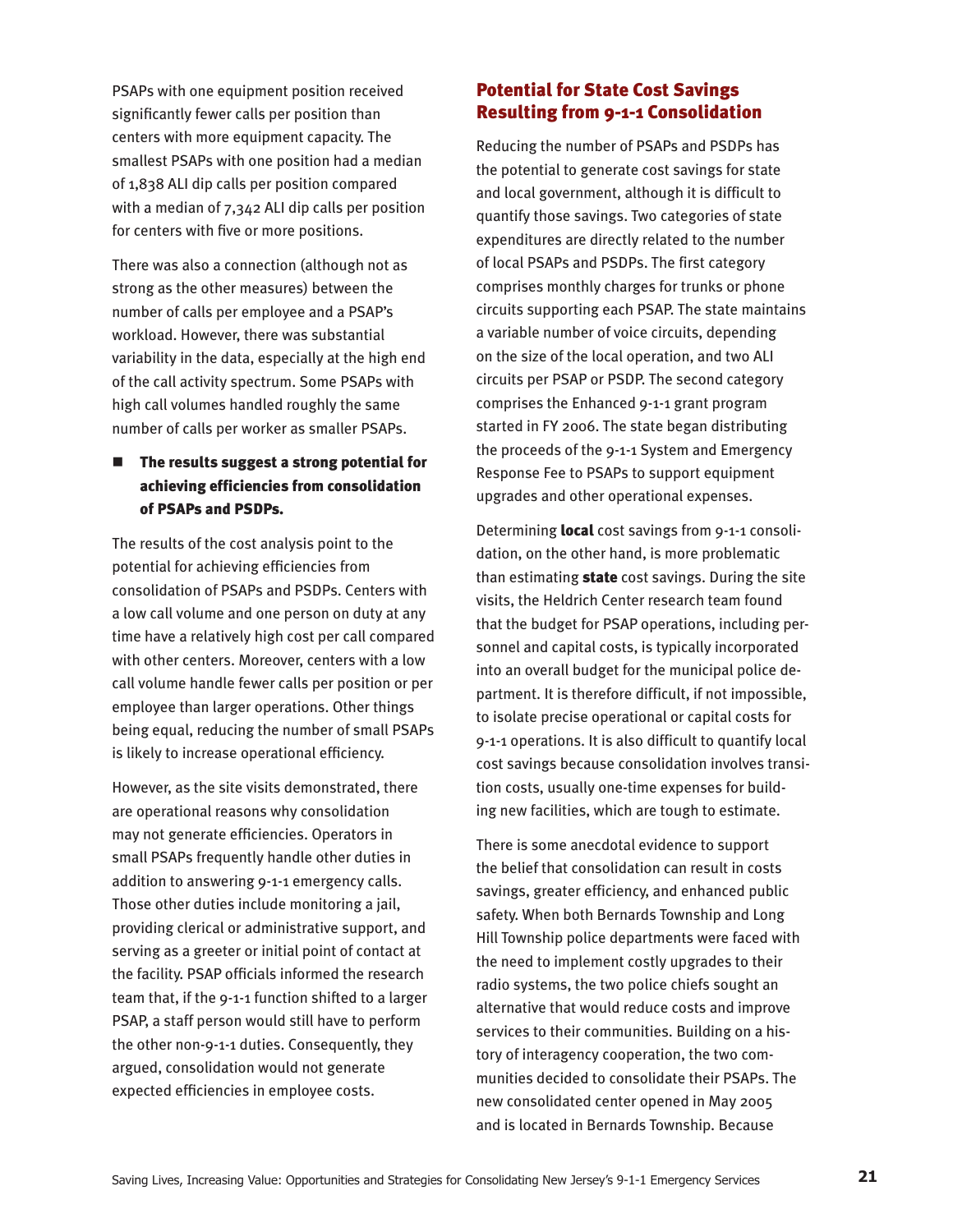they merged communication functions, the new PSAP was outfitted with new equipment along with a new radio system. The consolidated PSAP employs 12 full-time telecommunicators, 6 from each agency; they are now able to easily maintain a minimum staffing level of 2 telecommunicators per shift. Both police chiefs believe that they have better equipment, staffing, and functionality than they would have had they pursued individual solutions. The feeling is that they spent less and got more than what they had before.<sup>22</sup>

Given the lack of data and difficulties in calculating local cost savings, the research team focused on the potential for state cost savings resulting from 9-1-1 consolidation. Below are the principal findings on the potential for state-only cost savings:

■ Reducing the number of PSAPs would probably cut the number of phone voice circuits needed to be maintained by the state and thus lead to a possible savings.

If two PSAPs consolidate to provide call-taking services from a single location, the state can stop paying monthly charges of roughly \$43 to support two ALI data circuits used by one of the PSAPs. However, the potential for any reduction in the number of voice circuits maintained by the state is related to the circuit capacity and call volume of the participating PSAPs. If the new location has sufficient capacity, the state can eliminate the voice circuits used by one of the PSAPs. If there is insufficient capacity at the new location, however, the state may actually have to add voice circuits to ensure that the combined operation is able to meet the service standard. As a result, there would be a reduction in the number of ALI data circuits paid for by the state, but there would not necessarily be a net reduction in the number of voice circuits.

 $\blacksquare$  Reducing the number of PSDPs would be very likely to reduce the number of ALI data circuits and phone voice circuits maintained by the state.

Reducing the number of PSDPs is very likely to reduce the number of ALI data circuits maintained by the state. It is also likely to lead to a net reduction in the number of voice circuits. Because most PSDPs have low call volumes, a county PSAP or a large regional PSAP is likely to absorb the dispatch function and call volume without adding circuit capacity. A drop in the number of PSDPs would therefore translate into a direct reduction in the number of circuits supported by the state.

# Reducing the number of circuits maintained by the state would only generate limited cost savings.

Reducing circuit capacity would not generate substantial cost savings to the state. The current monthly cost to the state of maintaining all circuits (for both PSAPs and PSDPs) is approximately \$33,000 and the annual cost is just over \$400,000. As noted in Table 8, assuming a 10% net reduction in the number of circuits supporting PSAPs and PSDPs, the monthly cost savings would be about \$3,340 and the annual savings would be around \$40,000. A more substantial 20% net reduction in the number of circuits would yield monthly savings of \$6,700 and an annual savings of a little over \$80,000.

As mentioned, a reduction in the number of PSDPs would likely decrease the number of data and voice circuits maintained by the state. Assuming a 50% reduction in the number of PSDP circuits, the monthly cost savings would be about \$4,250 and the annual cost savings would be \$51,000.

## Table 8. Cost Savings from a Reduction in Circuits Maintained by the State

| % Reduction                       | <b>Annual Cost</b><br><b>Savings</b> |
|-----------------------------------|--------------------------------------|
| 10% Reduction in Total Circuits   | \$40,000                             |
| 20% Reduction in Total Circuits   | \$80,000                             |
| 50% Reduction in PSDP<br>Circuits | \$51,000                             |

Source: OETS, 2005.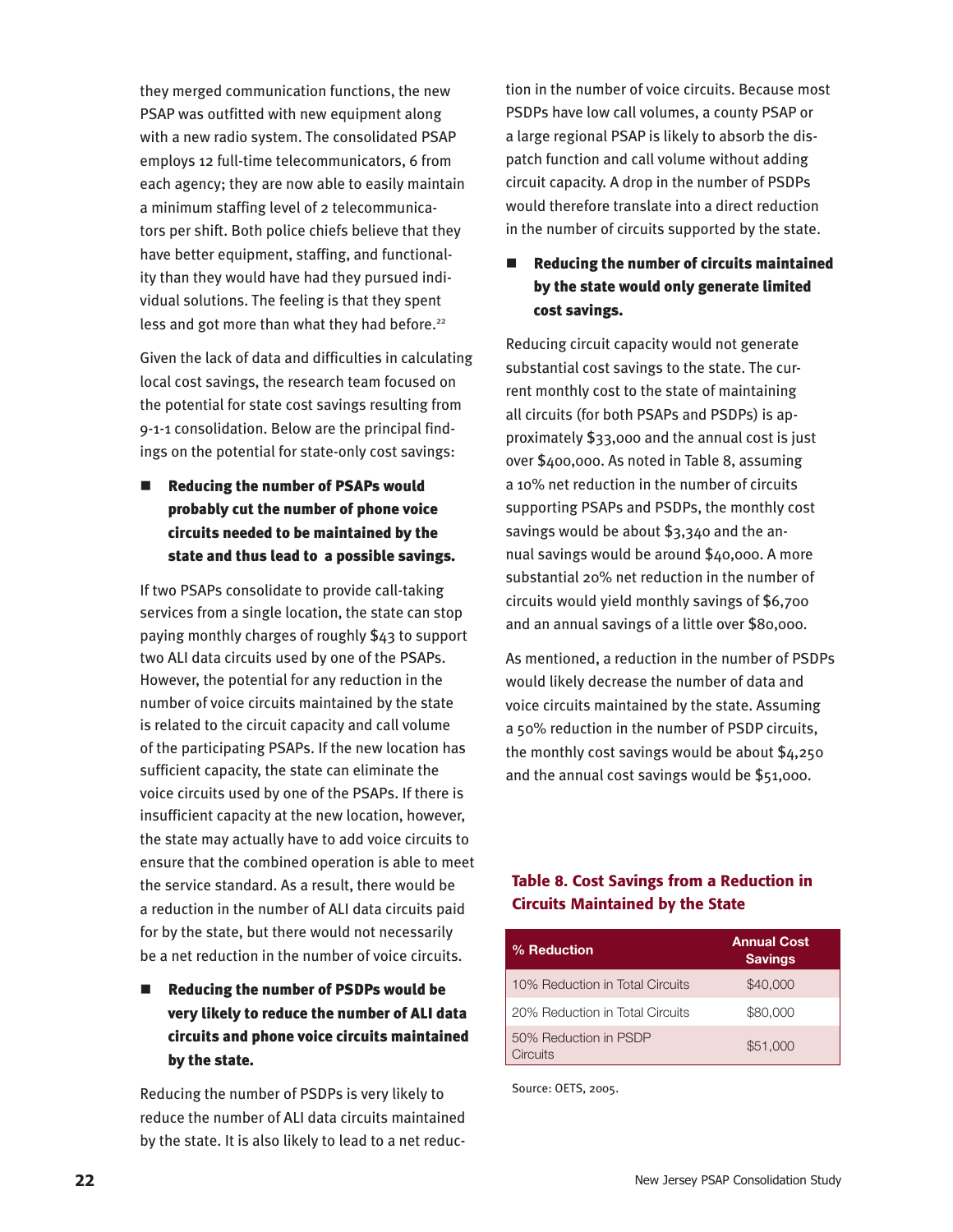Reducing the number of PSAPs, through consolidation, would allow the state to avoid a portion of the projected costs of replacing or upgrading equipment in every local center.

In FY 2006, the state initiated a new policy of issuing grants to PSAPs to replace or upgrade equipment. To date, 15 PSAPs with the largest populations have received grants. According to OETS estimates, it would cost about \$46 million if the state opted to replace basic call-taking equipment in every PSAP and PSDP so that every center would meet new standards. That figure does not include the cost of replacing KML equipment, which has mapping and other functions needed to meet the new standards. It would cost an additional \$16 million to provide logging recorders to every PSAP and PSDP.

The state would likely avoid costs if there was a reduction in the number of PSAPs or if the state opted to replace equipment in selected PSAPs rather than every PSAP. For example, if PSAPs with one equipment position were not funded, there would be nearly \$2 million in avoided costs for equipment and an additional \$600,000 in avoided costs for logging recorders over five years. If PSDPs as well as PSAPs with one equipment position were not funded, there would be nearly \$9 million in avoided costs for equipment and \$2.6 million for logging recorders over the same period. These avoided costs would be partially offset by the need to obtain

additional equipment for centers that absorb operations from PSAPs and PSDPs that would close. This and other scenarios are illustrated in Table 9.

Because equipment must be replaced on a regular basis, the state would also need to issue another round of equipment grants to PSAPs in the long term. State 9-1-1 directors and OETS officials interviewed as part of the study indicated that 9-1-1 equipment must be replaced every five to seven years. Given that schedule, the state would face up to \$46 million in basic equipment costs and \$16 million in logging recorder costs every five to seven years.<sup>23</sup> That estimate is based on two assumptions: that the state replaced equipment in every existing PSAP and PSDP on a regular basis, and that the costs of technology remained constant. The state would likely avoid a portion of those costs if there was a reduction in the number of PSAPs and PSDPs or if grants were directed to selected centers instead of to every center.

#### Prospects for Consolidation

New Jersey has a layered structure of local government with the dominant role being played by either counties or municipalities. In most areas of the state, counties have traditionally played a weak role and municipalities have tended to provide the bulk of 9-1-1 services. New Jersey's 9-1-1 system is largely a product of local funding and

| <b>Scenario</b>                                                                       | Count | Average<br><b>Equipment Cost</b> | <b>Avoided</b><br><b>Equipment Costs</b> |  |  |  |  |  |  |
|---------------------------------------------------------------------------------------|-------|----------------------------------|------------------------------------------|--|--|--|--|--|--|
| <b>PSAPs with One Position</b>                                                        | 11    | \$160,602                        | \$1,766,622                              |  |  |  |  |  |  |
| PSAPs and PSDPs with One Position                                                     | 55    | \$160,602                        | \$8,833,110                              |  |  |  |  |  |  |
| <b>PSAPs with Two Positions</b>                                                       | 60    | \$160,602                        | \$9,636,120                              |  |  |  |  |  |  |
| PSAPs and PSDPs with Two Positions                                                    | 76    | \$160,602                        | \$12,205,752                             |  |  |  |  |  |  |
| PSAPs with Less than 4,000 ALI dip Calls                                              | 41    | \$194.187                        | \$7,961,667                              |  |  |  |  |  |  |
| PSAPs with Less than 10,000 ALI dip Calls                                             | 81    | \$185,584                        | \$15,032,304                             |  |  |  |  |  |  |
| Note: Number of PSAPs includes PSAPs requiring new equipment based on OETS estimates. |       |                                  |                                          |  |  |  |  |  |  |

#### Table 9. Potential Avoided Costs to the State for Equipment (in dollars over five years)

Source: OETS estimates of equipment, Heldrich Center calculations.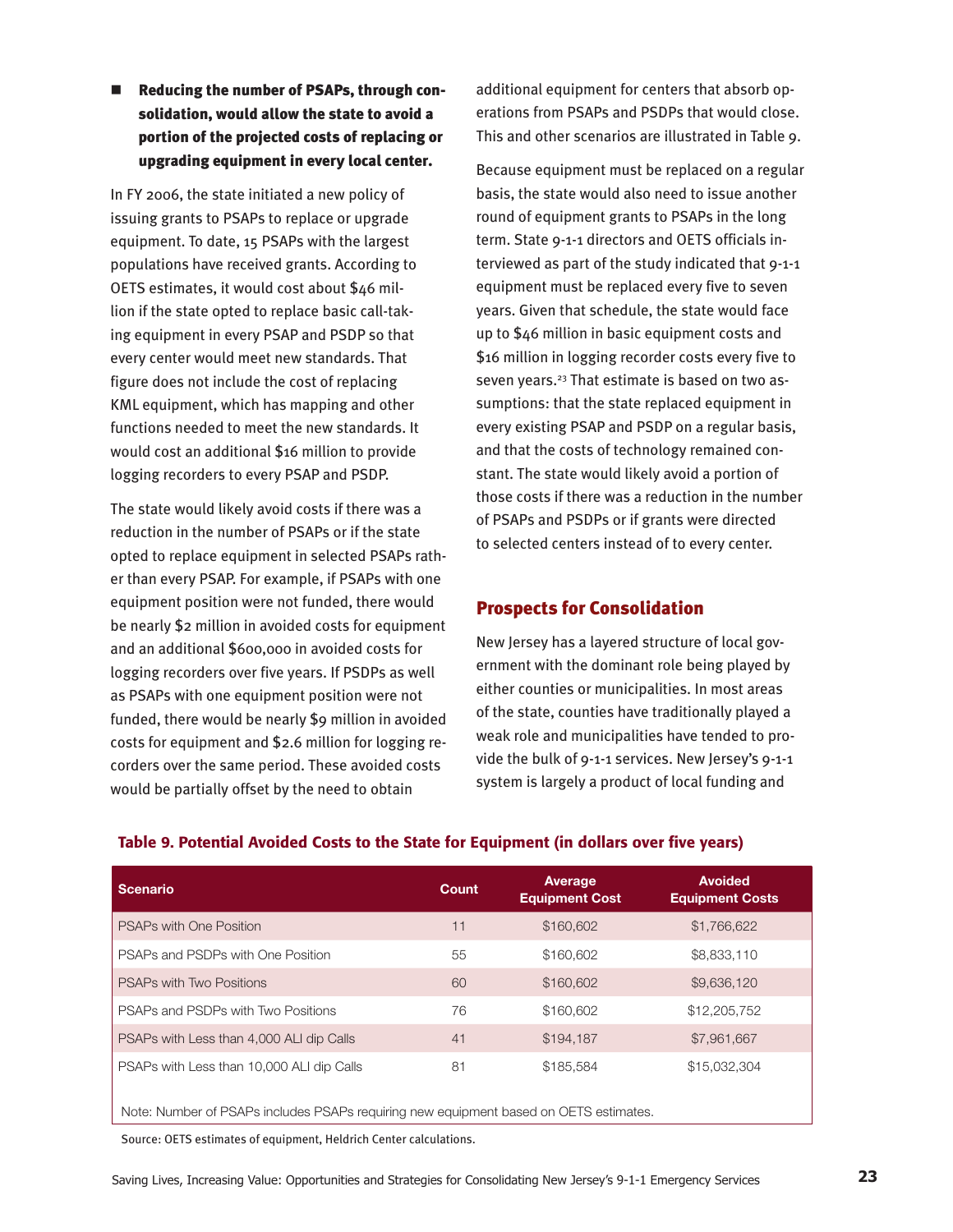decision making. Those local decisions have led to the creation of small, inefficient call-taking and dispatch centers and wide disparity in the level of investment in equipment and staff training.

Each of the state's 21 counties has at least one 9-1-1 call center. The number of jurisdictions providing call-taking and dispatch services within each county varies widely and the actual number of jurisdictions and their coverage area continuously fluctuate. The state recognizes three primary county models for 9-1-1: countywide, limited county, and no county PSAP. (See Map 1.) In some counties, consolidation has gone as far as it is likely to go. In others, there are additional opportunities to regionalize or consolidate 9-1-1 services.

Based on the annual call volume calculations prepared to support the efficiency analysis in the previous section of this report, the Heldrich Center estimates there were nearly 4.4 million 9-1-1 calls made in the 12 months beginning February 2005. More than two-thirds (71%) of those calls were handled by the 25 PSAPs with the highest call volumes. When the number of calls received by the State Police's four PSAPs is added, that figure jumps to 77%. This means that 170 or 87% of the PSAPs in New Jersey processed just over 20% of all 9-1-1 calls.

There are opportunities for consolidation in almost every county. As indicated, the vast majority of PSAPs are responsible for a small percentage of the 9-1-1 calls in New Jersey and a large percentage of those tend to be less efficient to run than larger PSAPs. While these PSAPs are geographically distributed among nine counties, the majority of the PSAPs are located in the northeast region of the state.

The 25 PSAPs receiving the fewest number of 9-1-1 calls cover 28 municipalities and serve about 200,000 New Jersey residents. Together, they received approximately 36,000 9-1-1 calls. Most of these PSAPs serve a single municipality and none received more than 2,000 ALI dip calls per year. Predictably, most of the PSAPs are located in counties with a limited county or no county PSAP.

As mentioned earlier, the Heldrich Center compared PSAPs by level of call activity by sorting PSAPs into five quintiles. (See Table 4.) The research team then calculated employee and equipment costs per call for each quintile. The analysis demonstrated that the smallest PSAPs are most likely to be inefficient, compared with all PSAPs. The majority of PSAPs appearing in the first, second, and third quintiles by call activity were found to have substantially higher costs per call than larger PSAPs. About 60% of all PSAPs processed 8,695 or fewer calls per year. Figure 6 illustrates the percent of PSAPs in each county that fall within quintiles one through three.

Figure 6 suggests that state officials should focus their efforts on the counties in which more than 50% of PSAPs are likely to be inefficient. According to the state officials interviewed, at least five of those counties-**Atlantic, Bergen,** Morris, Sussex, and Union—are currently interested in and/or moving toward consolidation of 9-1-1 services. These counties have all applied for and have been awarded one or more consolidation grants. (See Table 3.) Warren also applied for and was awarded a consolidation grant to study the feasibility of providing 9-1-1 services. Despite having large numbers of small and probably inefficient PSAPs, there is no indication that Cape May, Essex, Mercer, or **Middlesex** are currently pursuing consolidation.

Beyond jurisdictions that are actively considering consolidation, there may be additional opportunities for consolidation of 9-1-1 services. This is particularly true in counties without a countywide PSAP. The vast majority of PSAPs in these counties tend to have a relatively low number of incoming calls and one person on duty. The Heldrich Center's analysis of the costs of handling 9-1-1 calls detailed earlier in this report demonstrates the potential for achieving efficiencies from consolidation of smaller communication centers. Centers that receive a relatively low number of incoming calls and that tend to have one person on duty at any time have substantially higher costs per call compared with larger centers. Moreover, centers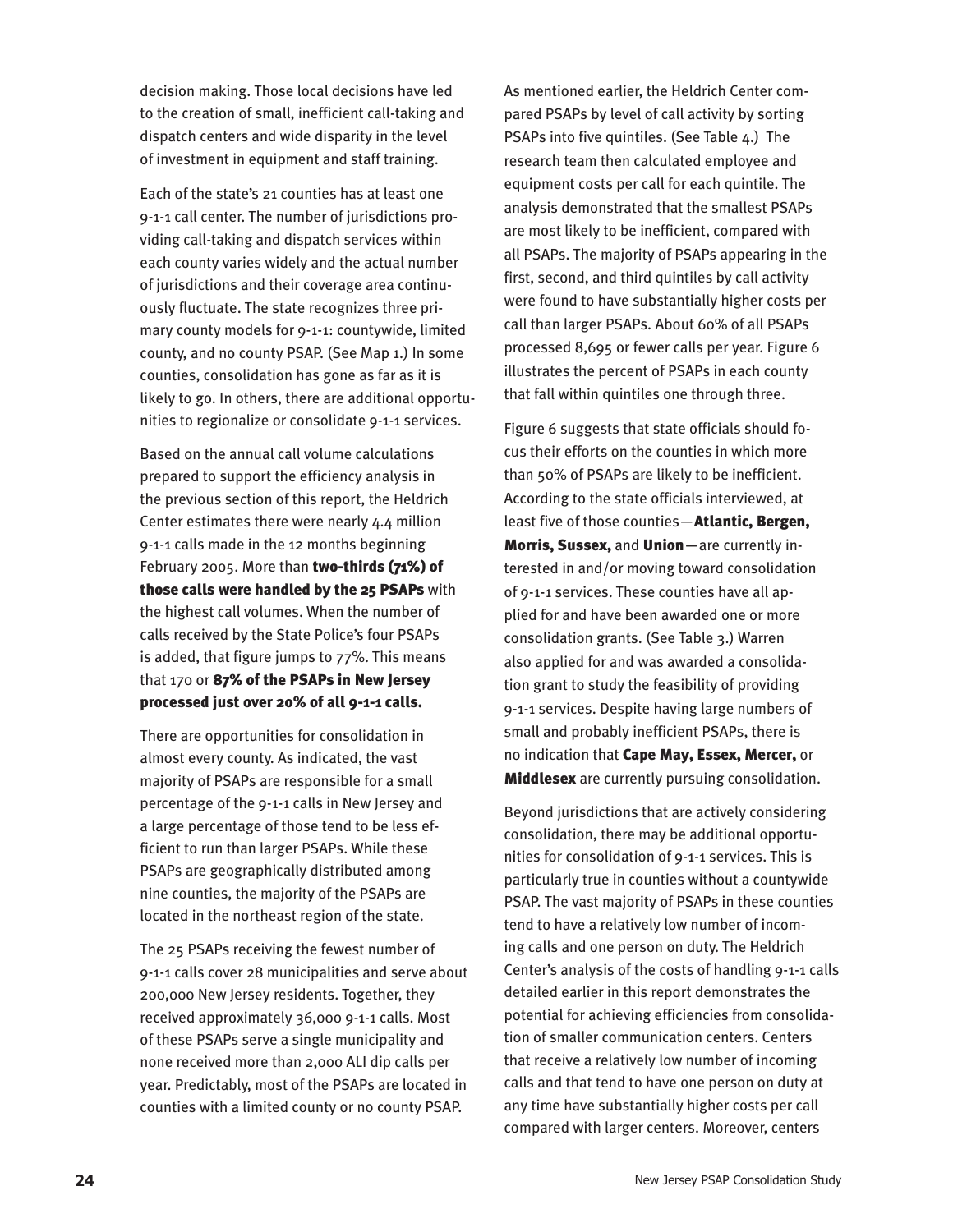

#### Figure 6. PSAPs with Annual Call Volume Below 8,695 ALI dip Calls per Year

Source: Heldrich Center, Verizon, and OETS, 2005.

that only provide dispatch services tend to handle a low number of calls and have high costs per call, based on available data. Reducing the number of small answering and dispatch centers is therefore likely to increase operational efficiency.

#### Counties without a Countywide PSAP

There are seven counties in this category that provide 9-1-1 services for approximately onethird (34%) of New Jersey's residents: **Atlantic,** Cape May, Essex, Mercer, Middlesex, Sussex, and **Union** counties. The counties in this group contain 122 or 41% of all primary and secondary PSAPs. Fifty-four percent (105) of all New Jersey PSAPs are located in these seven counties. There are far fewer PSDPs in this category; only 16% of all PSDPs in the state. The total population per PSAP is lower than for any other county model and the ratio of municipalities to PSAP is almost one to one. Table 10 details the population, number of municipalities, and number and type of emergency communication centers for counties where there is no countywide PSAP.

All of this suggests that counties in this category may be candidates for targeted efforts to encourage consolidation. As noted earlier, there were clear economies of scale in the cost of handling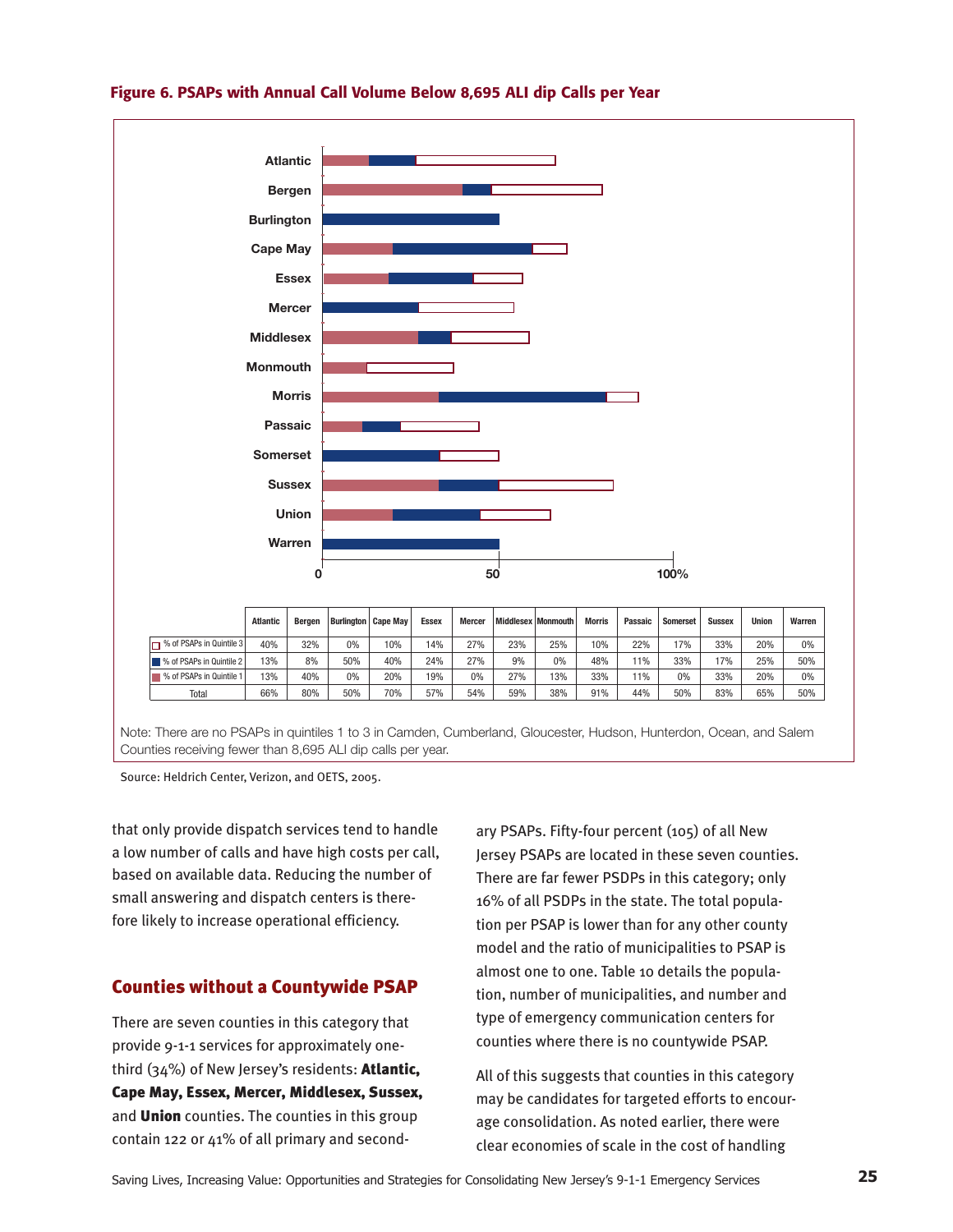| Table 10. Summary Data for Counties without a Countywide PSAP |  |  |  |  |  |
|---------------------------------------------------------------|--|--|--|--|--|
|---------------------------------------------------------------|--|--|--|--|--|

| <b>County</b> | Population 2004                                                                                       | Municipalities<br>Number of | <b>Total PSAPs</b> | Primary PSAP <sub>S</sub> | Secondary<br>PSAPs        | Population per<br>PSAP | per<br>$\frac{p}{\mathbf{A}}$<br>Primary PS.<br>Population | per Secondary<br>PSAP<br>Population | Municipalities<br>per PSAP | Municipalities<br>per Primary<br>PSAP |
|---------------|-------------------------------------------------------------------------------------------------------|-----------------------------|--------------------|---------------------------|---------------------------|------------------------|------------------------------------------------------------|-------------------------------------|----------------------------|---------------------------------------|
| Atlantic      | 260,263                                                                                               | 23                          | 16                 | 15                        | 1                         | 16,266                 | 17,351                                                     | 260,263                             | 1.44                       | 1.53                                  |
| Cape May      | 101,283                                                                                               | 16                          | 11                 | 10                        | 1                         | 9,208                  | 10,128                                                     | 101,283                             | 1.45                       | 1.60                                  |
| <b>Essex</b>  | 796,684                                                                                               | 22                          | 26                 | 21                        | 5                         | 30,642                 | 37,937                                                     | 159,337                             | 0.85                       | 1.05                                  |
| Mercer        | 368,993                                                                                               | 13                          | 14                 | 11                        | $\ensuremath{\mathsf{3}}$ | 26,357                 | 33,545                                                     | 122,998                             | 0.93                       | 1.18                                  |
| Middlesex     | 781,373                                                                                               | 25                          | 25                 | 22                        | 3                         | 31,255                 | 35,517                                                     | 260,458                             | 1.00                       | 1.14                                  |
| <b>Sussex</b> | 152,218                                                                                               | 24                          | 6                  | 6                         | $\mathbf 0$               | 25,370                 | 25,370                                                     | N/A                                 | 4.00                       | 4.00                                  |
| Union         | 531,957                                                                                               | 21                          | 24                 | 20                        | $\overline{4}$            | 22,165                 | 26,598                                                     | 132,989                             | 0.88                       | 1.05                                  |
| <b>Total</b>  | 2,992,771<br>Note: For the purposes of this chart, population figures are based on population served. | 144                         | 122                | 105                       | 17                        | 24,531                 | 28,503                                                     | 176,045                             | 1.18                       | 1.37                                  |

Source: OETS, State of New Jersey, 2006.

9-1-1 calls. Cost per ALI dip drops as call activity increases and then levels off in the range of 4,000 to 10,000 ALI dip calls per year. Table 11 illustrates that of the 105 PSAPs operating in these counties, 70 or 67% recorded fewer than 10,000 ALI dip calls per year. Appendix D compares PSAPs using the efficiency measures described earlier. PSAPs receiving fewer than 4,000 calls per year are highlighted in light blue and PSAPs receiving more than 4,000 but less than 10,000 calls per year are highlighted in salmon.

#### Counties with a Limited County PSAP

Serving a little more than one-third (36%) of New Jersey's population, the five counties in this category are geographically located in the northern and eastern parts of the state, and are heavily populated. The counties are Bergen, Hudson, Monmouth, Morris, and Passaic. The 67 PSAPs and 56 PSDPs in these counties comprise 41% of all PSAPs, 34% (67) of all primary PSAPs, and 53% (56) of all

secondary PSDPs. The total population per PSAP is slightly lower than that for counties without a county PSAP and the ratio of municipality to PSAP is slightly higher. Table 12 illustrates the distribution of primary and secondary PSAPs by county.

Despite the fact that these counties have some regional call centers, there are more primary and secondary PSAPs in these counties than in other counties.

Counties in this category may be candidates for targeted efforts to encourage consolidation. The analysis of efficiencies indicates that a number of PSAPs (47 or 70%) recorded fewer than 10,000 ALI dip calls per year. (See Table 13.) Similarly, almost 50% of call centers fall within the first two quintiles.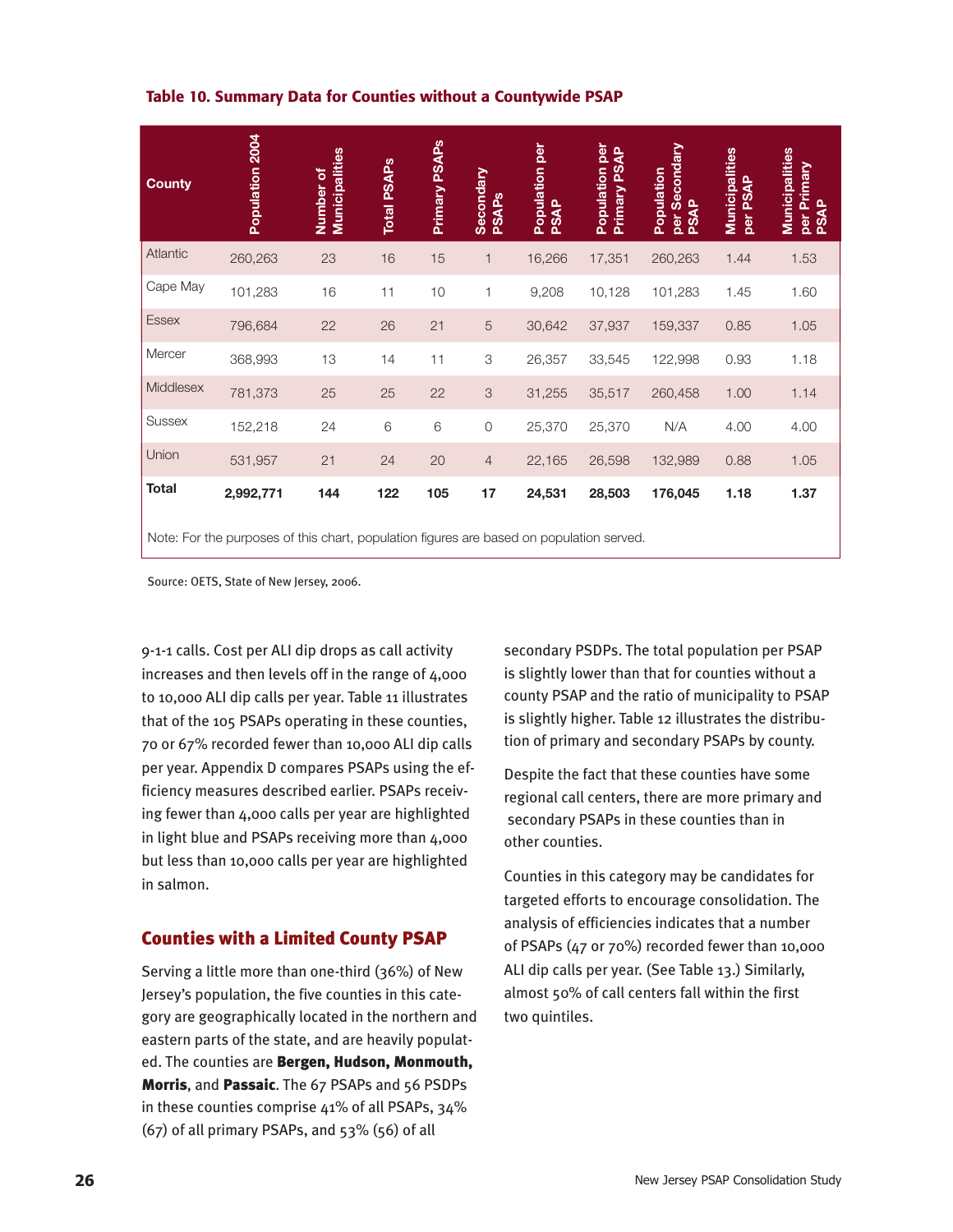#### Table 11. Efficiency Measures Applied by County—No County Model

| County       | <b>Total</b><br><b>PSAPs</b> | $10,000$ | $\frac{9}{6}$ | 1st<br>Quintile<br>$1 -$<br>2,709 | $\frac{9}{6}$ | 2nd<br>Quintile<br>2,710<br>$-4,802$ | $\frac{9}{6}$ | 3rd<br>Quintile<br>4,803<br>$-8,695$ | $\frac{9}{6}$ | 4th<br>Quintile<br>$8,696 -$<br>18,544 | $\frac{9}{6}$ | 5th<br><b>Quintile</b><br>18,545<br>- up | $\frac{9}{6}$ |
|--------------|------------------------------|----------|---------------|-----------------------------------|---------------|--------------------------------------|---------------|--------------------------------------|---------------|----------------------------------------|---------------|------------------------------------------|---------------|
| Atlantic     | 15                           | 10       | 67%           | $\mathbf{2}$                      | 13%           | $\mathbf{2}$                         | 13%           | $\,$ 6 $\,$                          | 40%           | $\overline{4}$                         | 27%           | $\mathbf{1}$                             | 7%            |
| Cape May     | 10                           | 8        | 80%           | $\mathbf{2}$                      | 20%           | 4                                    | 40%           | 1                                    | 10%           | 3                                      | 30%           | $\mathbb O$                              | 0%            |
| <b>Essex</b> | 21                           | 12       | 57%           | $\overline{4}$                    | 19%           | 5                                    | 24%           | $\ensuremath{\mathsf{3}}$            | 14%           | $\overline{4}$                         | 19%           | 5                                        | 24%           |
| Mercer       | 11                           | 6        | 55%           | $\mathsf O$                       | 0%            | 3                                    | 27%           | 3                                    | 27%           | 3                                      | 27%           | $\mathbf{2}$                             | 18%           |
| Middlesex    | 22                           | 15       | 68%           | 6                                 | 27%           | $\mathbf{2}$                         | 9%            | 5                                    | 23%           | 6                                      | 27%           | 3                                        | 14%           |
| Sussex       | 6                            | 5        | 83%           | $\mathbf{2}$                      | 33%           | 1                                    | 17%           | $\sqrt{2}$                           | 33%           | 1                                      | 17%           | $\mathbb O$                              | 0%            |
| Union        | 20                           | 14       | 70%           | $\overline{4}$                    | 20%           | $\sqrt{5}$                           | 25%           | $\overline{4}$                       | 20%           | $\overline{4}$                         | 20%           | $\ensuremath{\mathsf{3}}$                | 15%           |
| <b>Total</b> | 105                          | 70       | 67%           | 20                                | 19%           | 22                                   | 21%           | 24                                   | 23%           | 25                                     | 24%           | 14                                       | 13%           |

Source: OETS, Verizon, PSAP Survey, 2005.

| <b>County</b> | 2004<br>Population | <b>Municipalities</b><br>৳<br>Number | <b>PSAPs</b><br>Total | Primary PSAPs  | Secondary<br><b>PSAPs</b> | per<br>Population<br><b>PSAP</b> | Population per<br>$\overline{4}$<br>Primary PS. | <b>PSAP</b><br>per<br>Population<br>Secondary | Municipalities<br>PSA<br>per | Municipalities<br>Primary<br>per Pr<br>PSAP |
|---------------|--------------------|--------------------------------------|-----------------------|----------------|---------------------------|----------------------------------|-------------------------------------------------|-----------------------------------------------|------------------------------|---------------------------------------------|
| Bergen        | 902,998            | 70                                   | 60                    | 25             | 35                        | 15,050                           | 36,120                                          | 25,800                                        | 1.17                         | 2.80                                        |
| Hudson        | 606,240            | 12                                   | 16                    | $\overline{4}$ | 12                        | 37,890                           | 151,560                                         | 50,520                                        | 0.75                         | 3.00                                        |
| Monmouth      | 636,298            | 53                                   | $\,8\,$               | $\,8\,$        | $\circ$                   | 79,537                           | 79,537                                          | N/A                                           | 6.63                         | 6.63                                        |
| <b>Morris</b> | 479,386            | 39                                   | 22                    | 21             | 1                         | 21,790                           | 22,828                                          | 479,386                                       | 1.77                         | 1.86                                        |
| Passaic       | 500,427            | 16                                   | 17                    | $\mathsf{9}$   | 8                         | 29,437                           | 55,603                                          | 62,553                                        | 0.94                         | 1.78                                        |
| <b>Total</b>  | 3,125,349          | 190                                  | 123                   | 67             | 56                        | 25,409                           | 46,647                                          | 55,810                                        | 1.54                         | 2.84                                        |

#### Table 12. Summary Data for Counties with a Limited County PSAP

Note: For the purposes of this table, population figures are based on population served.

Source: OETS, State of New Jersey, 2006.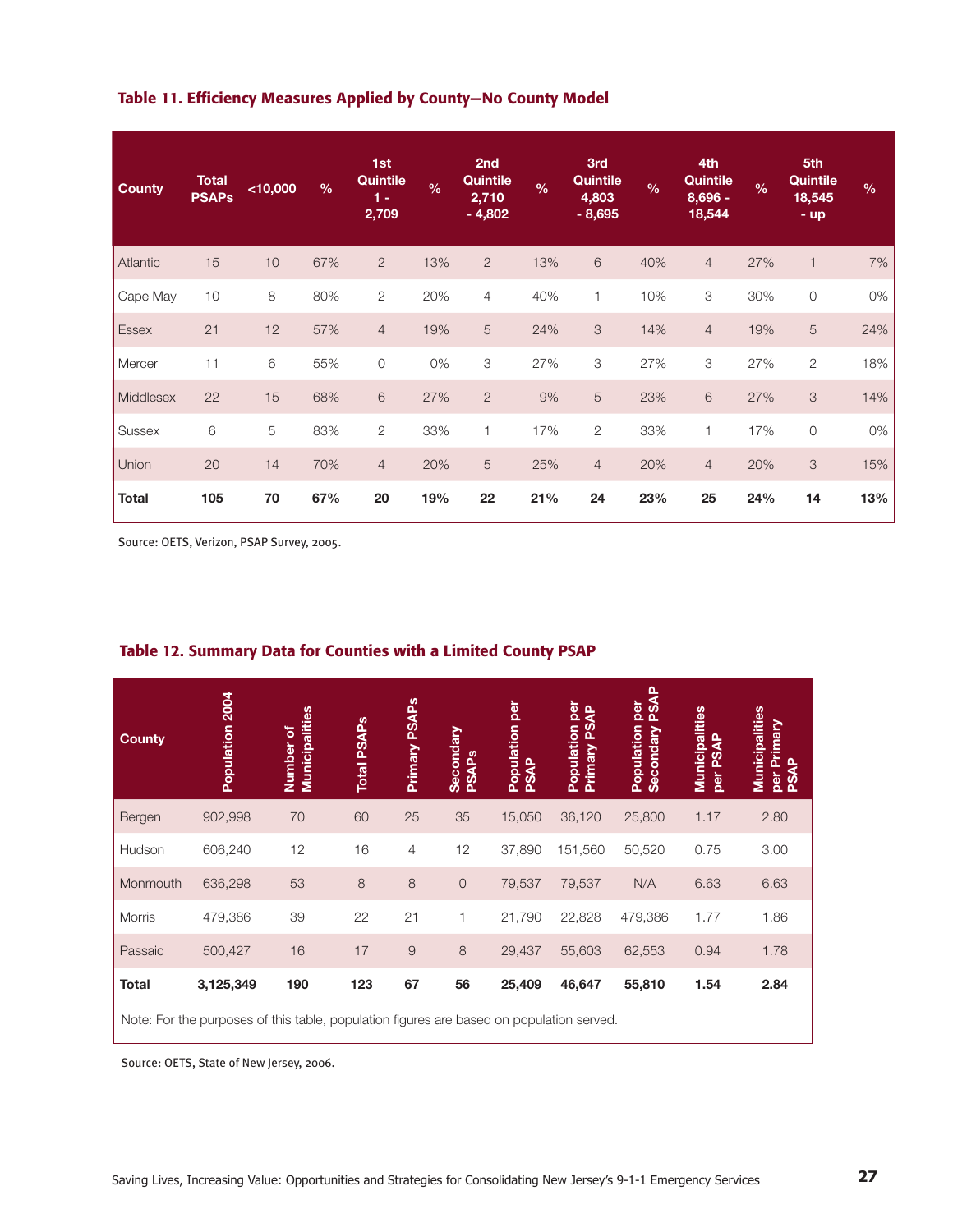#### Table 13. Efficiency Measures Applied by County—Limited County Model

| <b>County</b> | <b>Total</b><br><b>PSAPs</b> | $<$ 10,000     | $\frac{0}{0}$ | 1st<br>Quintile<br>$1 -$<br>2,709 | $\frac{9}{6}$ | 2nd<br>Quintile<br>2,710<br>$-4,802$ | $\frac{9}{6}$ | 3rd<br><b>Quintile</b><br>4,803<br>$-8,695$ | $\frac{9}{6}$ | 4th<br>Quintile<br>8,696<br>$-18,544$ | $\frac{9}{6}$ | 5th<br>Quntile<br>18,545<br>$-$ up | $\frac{0}{0}$ |
|---------------|------------------------------|----------------|---------------|-----------------------------------|---------------|--------------------------------------|---------------|---------------------------------------------|---------------|---------------------------------------|---------------|------------------------------------|---------------|
| Bergen        | 25                           | 20             | 80%           | 10                                | 40%           | $\overline{2}$                       | 8%            | 8                                           | 32%           | $\overline{2}$                        | 8%            | 3                                  | 12%           |
| Hudson        | $\overline{4}$               |                | 25%           | $\mathbf 0$                       | 0%            | $\circ$                              | 0%            | $\circ$                                     | 0%            | $\overline{1}$                        | 25%           | 3                                  | 75%           |
| Monmouth      | 8                            | 3              | 38%           | $\mathbf{1}$                      | 13%           | $\overline{O}$                       | 0%            | $\mathbf{2}$                                | 25%           | $\overline{4}$                        | 50%           | $\overline{1}$                     | 13%           |
| <b>Morris</b> | 21                           | 19             | 90%           | $\overline{7}$                    | 33%           | 10                                   | 48%           | $\overline{2}$                              | 10%           | $\overline{2}$                        | 10%           | $\overline{0}$                     | 0%            |
| Passaic       | $\Theta$                     | $\overline{4}$ | 44%           | $\mathbf{1}$                      | 11%           | $\mathbf{1}$                         | 11%           | $\mathbf{2}$                                | 22%           | $\overline{O}$                        | 0%            | 5                                  | 56%           |
| <b>Total</b>  | 67                           | 47             | 70%           | 19                                | 28%           | 13                                   | 19%           | 14                                          | 21%           | 9                                     | 13%           | 12                                 | 18%           |

Source: OETS, Verizon, PSAP survey, 2005.

#### Counties with a Countywide PSAP

There are nine counties in this category: Burlington, Camden, Cumberland, Gloucester, Hunterdon, Ocean, Salem, Somerset, and Warren. While comprising almost half of the counties in New Jersey, only 18% (55) of all PSAPs in New Jersey are located within these counties and they serve 30% (2,572,854) of the population. Of the nine counties, only two—Gloucester County Communications Center and Hunterdon County Communications Center—provide all call-taking and dispatch services for their entire counties. Ocean and Salem have one primary PSAP and some secondary PSAPs that dispatch emergency services for individual communities. Burlington, Cumberland, and Warren each have two primary PSAPs, while Somerset<sup>24</sup> and Camden have at least six primary PSAPs each.

There are 32 secondary PSAPs or PSDPs in this category; Ocean has more than half of those with 17 PSDPs. Table 14 illustrates the distribution of primary and secondary PSAPs by county.

Counties within this category tend to be more efficient. Only four (17%) of the PSAPs recorded ALI dip calls per year that fell within the first two quintiles. The majority (57%) of the call centers fell within the fifth quintile. Six (26%) of the PSAPs handle fewer than 10,000 ALI dip calls per year. (See Table 15.)

Most of the counties in this category have achieved a high level of consolidation. Of the nine counties in this category, Camden, Ocean, and Somerset counties have the possibility of additional opportunities to further reduce the number of 9-1-1 operations (Sse Appendix D). Opportunity, however, may not translate into action for all of these counties.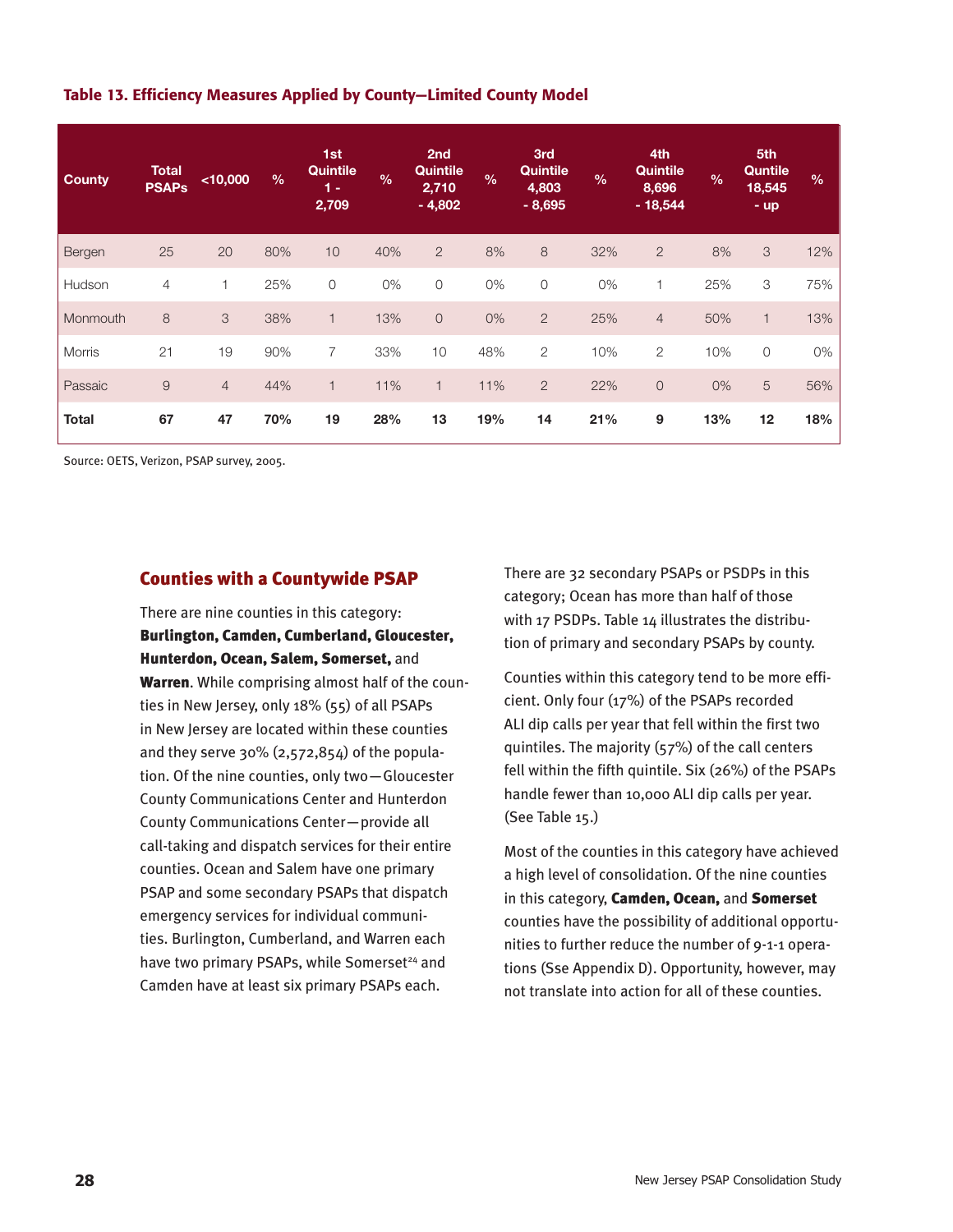#### Table 14. Summary Data for Counties with a Countywide PSAP

| <b>County</b> | Population 2004 | Municipalities<br>Number of | <b>Total PSAPs</b> | Primary PSAP <sub>S</sub> | Secondary PSAPs | Population per<br><b>PSAP</b> | Population per<br>$\mathbf{R}$<br><b>Primary PS</b> | <b>PSAP</b><br><b>Population per</b><br>Secondary | per<br>Municipalities<br><b>PSAP</b> | per<br><b>Municipalities</b><br>Primary PSAP |
|---------------|-----------------|-----------------------------|--------------------|---------------------------|-----------------|-------------------------------|-----------------------------------------------------|---------------------------------------------------|--------------------------------------|----------------------------------------------|
| Burlington    | 449,685         | 40                          | $\,8\,$            | $\mathbf{2}$              | $\,$ 6 $\,$     | 56,211                        | 224,843                                             | 74,948                                            | 5.00                                 | 20.00                                        |
| Camden        | 516,282         | 37                          | 8                  | $\overline{7}$            | 1               | 64,535                        | 73,755                                              | 516,282                                           | 4.63                                 | 5.29                                         |
| Cumberland    | 151,183         | 14                          | 3                  | $\overline{2}$            | $\mathbf{1}$    | 50,394                        | 75,592                                              | 151,183                                           | 4.67                                 | 7.00                                         |
| Gloucester    | 271,806         | 24                          | 1                  | 1                         | $\overline{O}$  | 271,806                       | 271,806                                             | N/A                                               | 24.00                                | 24.00                                        |
| Hunterdon     | 129,746         | 26                          | $\mathbf{1}$       | 1                         | $\overline{0}$  | 129,746                       | 129,746                                             | N/A                                               | 26.00                                | 26.00                                        |
| Ocean         | 553,251         | 33                          | 18                 | 1                         | 17              | 30,736                        | 553,251                                             | 32,544                                            | 1.83                                 | 33.00                                        |
| Salem         | 65,346          | 15                          | $\overline{4}$     | $\mathbf{1}$              | 3               | 16,337                        | 65,346                                              | 21,782                                            | 3.75                                 | 15.00                                        |
| Warren        | 110,018         | 22                          | $\mathbf{2}$       | $\mathbf{2}$              | $\circ$         | 55,009                        | 55,009                                              | N/A                                               | 11.00                                | 11.00                                        |
| Somerset      | 325,537         | 21                          | 10                 | 6                         | $\overline{4}$  | 32,554                        | 54,256                                              | 81,384                                            | 2.10                                 | 3.50                                         |
| <b>Total</b>  | 2,572,854       | 232                         | 55                 | 23                        | 32              | 46,779                        | 111,863                                             | 80,402                                            | 4.22                                 | 10.09                                        |

Source: OETS, State of New Jersey, 2006.

# Table 15. Efficiency Measures Applied by County—Countywide PSAP

| <b>County</b> | <b>Total</b><br><b>PSAPs</b> | $<$ 10,000     | $\frac{9}{6}$ | 1st<br>Quintile<br>$1 -$<br>2,709 | $\frac{9}{6}$ | 2nd<br>Quintile<br>2,710<br>$-4,802$ | $\frac{9}{6}$ | 3rd<br>Quintile<br>4,803<br>$-8,695$ | $\frac{9}{6}$ | 4th<br>Quintile<br>8,696<br>$-18,544$ | $\frac{9}{6}$ | 5th<br>Quntile<br>18,545<br>$-$ up | $\frac{9}{6}$ |
|---------------|------------------------------|----------------|---------------|-----------------------------------|---------------|--------------------------------------|---------------|--------------------------------------|---------------|---------------------------------------|---------------|------------------------------------|---------------|
| Burlington    | $\mathbf{2}$                 | $\mathbf{1}$   | 50%           | $\overline{0}$                    | 0%            | $\mathbf{1}$                         | 50%           | $\overline{0}$                       | $0\%$         | $\overline{O}$                        | 0%            | $\mathbf{1}$                       | 50%           |
| Camden        | $\overline{7}$               | $\mathbf{1}$   | 14%           | 0                                 | 0%            | $\mathbf 0$                          | $0\%$         | $\overline{0}$                       | $0\%$         | 3                                     | 43%           | $\overline{4}$                     | 57%           |
| Cumberland    | $\overline{2}$               | $\mathsf O$    | 0%            | $\mathsf O$                       | 0%            | $\mathsf O$                          | 0%            | $\mathsf O$                          | $0\%$         | $\mathbf 0$                           | 0%            | $\overline{2}$                     | 100%          |
| Gloucester    | 1                            | $\mathsf O$    | 0%            | $\mathsf O$                       | 0%            | $\mathsf{O}$                         | 0%            | $\mathbf 0$                          | 0%            | 0                                     | 0%            | 1                                  | 100%          |
| Hunterdon     | $\mathbf{1}$                 | $\overline{O}$ | 0%            | $\overline{0}$                    | 0%            | $\mathsf O$                          | 0%            | $\circ$                              | $0\%$         | $\overline{O}$                        | 0%            | 1                                  | 100%          |
| Ocean         | 1                            | 0              | 0%            | 0                                 | 0%            | $\mathbf 0$                          | $0\%$         | $\overline{0}$                       | 0%            | $\mathbf 0$                           | 0%            | 1                                  | 100%          |
| Salem         | $\mathbf{1}$                 | $\circ$        | $0\%$         | $\overline{0}$                    | 0%            | $\mathsf O$                          | 0%            | $\circ$                              | $0\%$         | $\mathbf 0$                           | 0%            | $\mathbf{1}$                       | 100%          |
| Somerset      | $\,$ 6 $\,$                  | 3              | 50%           | $\mathsf O$                       | 0%            | $\sqrt{2}$                           | 33%           | $\mathbf{1}$                         | 17%           | $\mathbf{2}$                          | 33%           | 1                                  | 17%           |
| Warren        | $\overline{2}$               | $\mathbf{1}$   | 50%           | $\overline{0}$                    | 0%            | $\vert$                              | 50%           | $\overline{0}$                       | 0%            | $\overline{O}$                        | $0\%$         | $\mathbf{1}$                       | 50%           |
| <b>Total</b>  | 23                           | 6              | 26%           | 0                                 | $0\%$         | 4                                    | 17%           | 1                                    | 4%            | $\sqrt{5}$                            | 22%           | 13                                 | 57%           |

Source: OETS, Verizon, PSAP survey, 2005.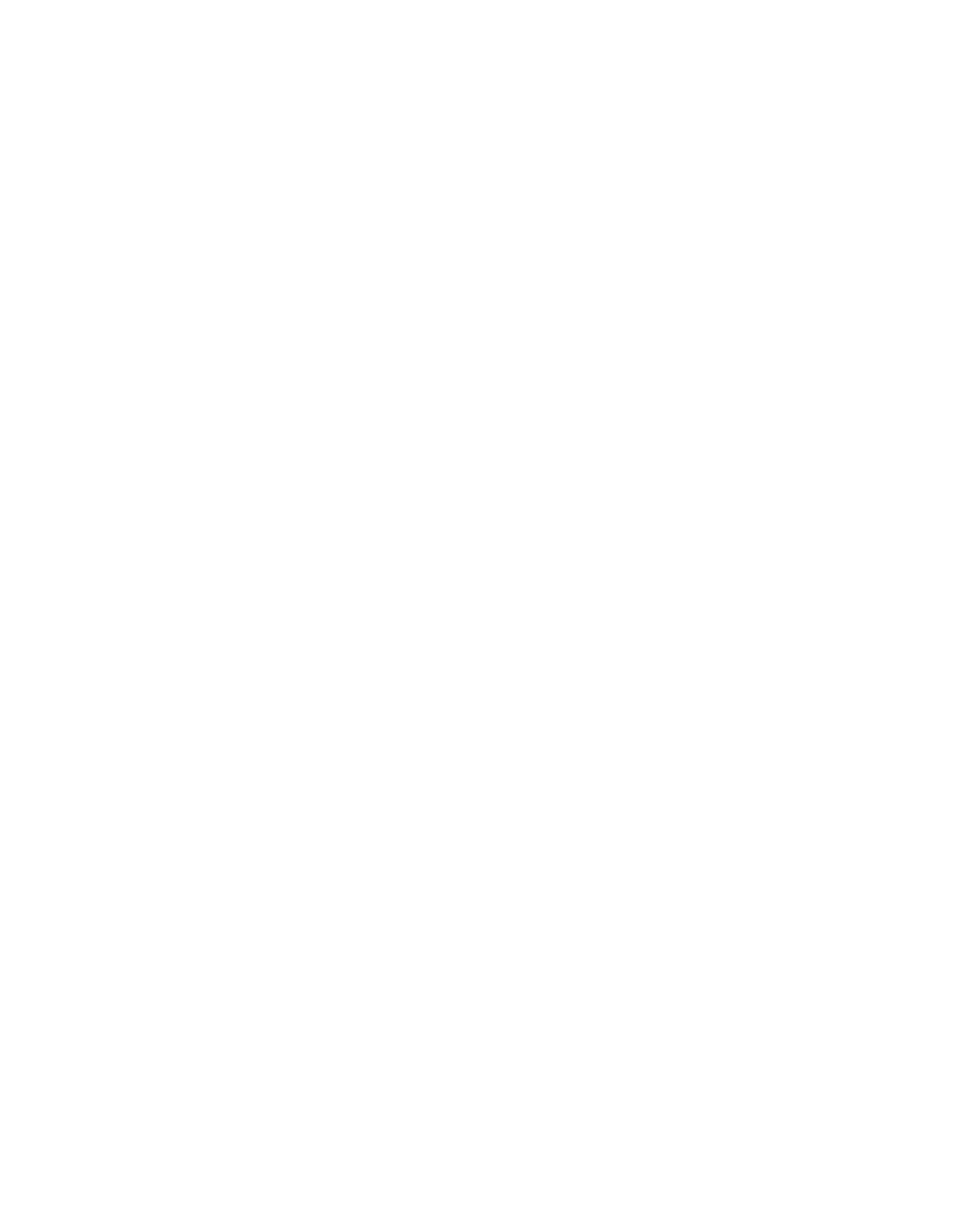# **LESSONS LEARNED**

To date, there has been limited consolidation of 9-1-1 services. In 1999, when the Center for Government Services conducted its study, approximately half of all New Jersey's municipalities had entered into regional agreements to provide 9-1-1 call-taking and/or dispatch services.<sup>25</sup> Since that study, limited consolidation has occurred in some counties.<sup>26</sup> Consolidation in New Jersey, where it has occurred, has progressed without mandates or incentives from the state. More recently, the state has encouraged consolidation through the Enhanced 9-1-1 county grant program. In 2005-2006, the Heldrich Center conducted site visits to 20 PSAPs and PSDPs across the state to assess the opportunities, challenges, and barriers to further consolidation. The participating PSAPs are listed in Table 16.

The site visits yielded valuable information on how local officials view 9-1-1 consolidation, and how they have either found a way to make it work, or how and why they have been unable to move toward a consolidated environment. The following key findings summarize the important information gleaned from the site visits. More details

| <b>County</b>    | <b>PSAP</b>                                             | <b>Population</b> | <b>Communities</b><br><b>Served</b> | <b>PSDPs</b>   |
|------------------|---------------------------------------------------------|-------------------|-------------------------------------|----------------|
| Atlantic         | Longport                                                | 1,054             | $\mathbf{1}$                        | $\Omega$       |
| Bergen           | Mahwah                                                  | 45,763            | 5                                   | 3              |
| Bergen           | Maywood                                                 | 9,523             | $\mathbf{1}$                        | $\overline{O}$ |
| Burlington       | <b>Burlington County</b><br><b>Communication Center</b> | 401,141           | 40                                  | 6              |
| Camden           | Cherry Hill                                             | 69,965            | $\mathbf{1}$                        | $\Omega$       |
| Cape May         | North Wildwood                                          | 4,935             | 1                                   | $\Omega$       |
| Cape May         | Ocean City                                              | 27,493            | 3                                   | $\overline{O}$ |
| <b>Essex</b>     | <b>West Caldwell</b>                                    | 18,817            | $\overline{2}$                      | $\Omega$       |
| <b>Essex</b>     | West Orange                                             | 44,493            | $\mathbf{1}$                        | $\overline{0}$ |
| Hudson           | Jersey City                                             | 240,055           | 1                                   | 1              |
| Mercer           | Hamilton                                                | 87,109            | $\mathbf{1}$                        | $\overline{O}$ |
| Mercer           | Princeton Borough                                       | 14,203            | 1                                   | $\Omega$       |
| <b>Middlesex</b> | South Amboy                                             | 7,913             | $\mathbf{1}$                        | $\Omega$       |
| Monmouth         | Neptune Township                                        | 32,177            | $\overline{2}$                      | $\Omega$       |
| <b>Morris</b>    | Morris Plains Borough                                   | 5,236             | $\mathbf{1}$                        | $\overline{O}$ |
| <b>Morris</b>    | Washington Township                                     | 26,509            | 3                                   | $\Omega$       |
| Ocean            | Ocean County Communications                             | 510,916           | 33                                  | 17             |
| Somerset         | Bernards Township                                       | 33,352            | $\overline{2}$                      | $\Omega$       |
| Somerset         | Warren Township                                         | 14,259            | $\mathbf{1}$                        | $\overline{O}$ |
| <b>Sussex</b>    | Andover                                                 | 9,911             | 3                                   | $\Omega$       |

#### Table 16. Local Centers Participating in the Study

Source: Heldrich Center, OETS, 2005.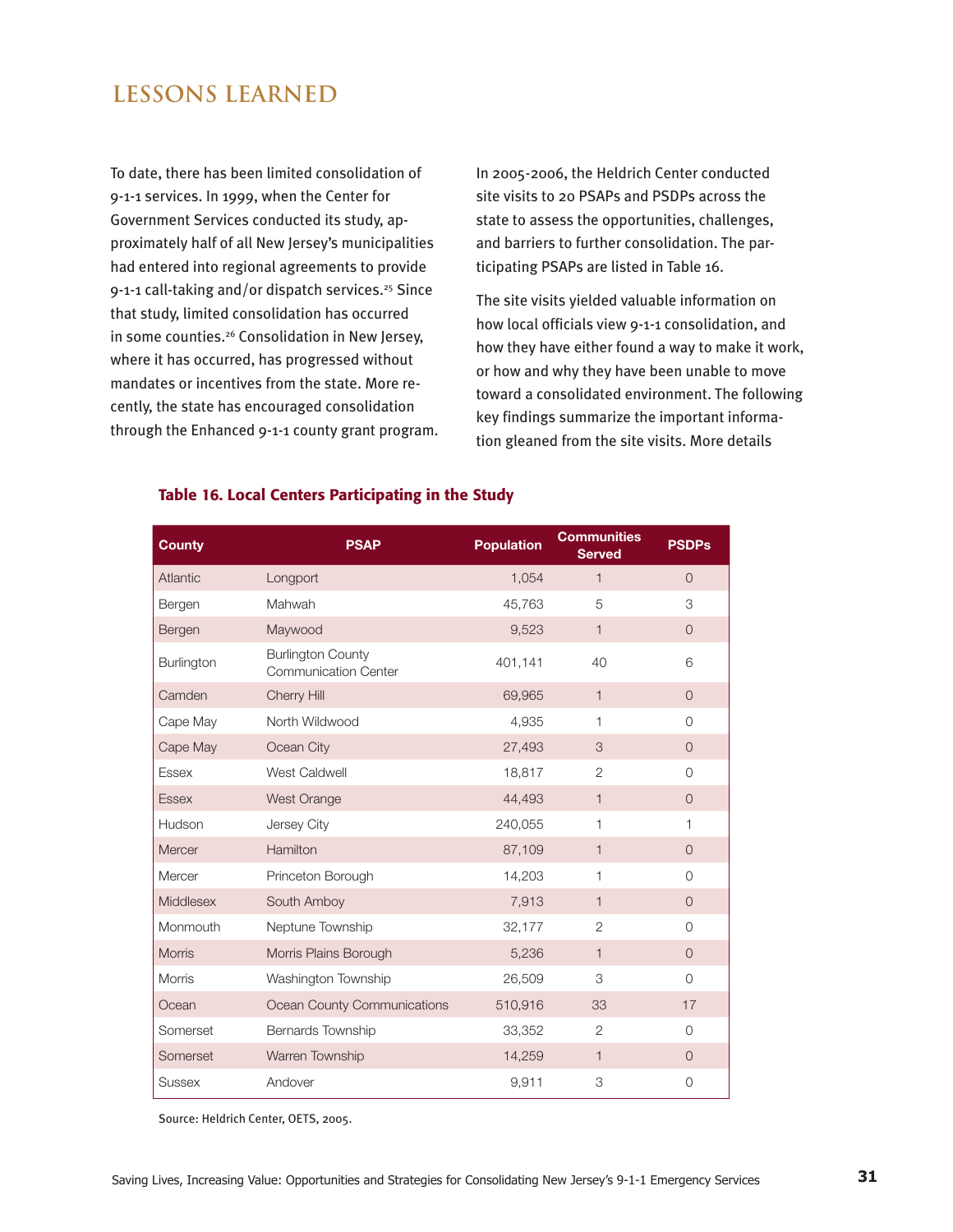are provided in the Heldrich Center's report, *Site Visit Results and Implications for Consolidation.*

 $\blacksquare$  Three distinct approaches define the consolidation of answering or dispatch services: contractual arrangement, county-provided arrangement, and a shared governance arrangement.

The first approach consists of a contractual arrangement or fee-for-service arrangement in which PSAPs receive an annual payment in return for the provision of emergency communications services to neighboring municipalities. The second approach involves a county PSAP providing emergency communications services to most or all municipalities within that county's geographic boundaries. The third approach involves the arrangement of a partnership or shared governance in which several municipalities agree to combine answering or dispatch operations. A key feature of this arrangement is an agreement to jointly oversee and manage the combined operation.

 $\blacksquare$  The key drivers that have moved local officials toward consolidation are budget pressures and concerns about public safety.

As evidenced by the site visits, consolidation of 9-1-1 services ultimately occurred because local leaders supported it as a way to reduce costs and improve service and safety for citizens. In New Jersey, budget pressures have sometimes spurred PSAP consolidation as municipalities have sought to avoid the costs of equipment and operational expenses. Concerns about public safety also have driven consolidation.

Local officials cite efficiency and the opportunity to improve facilities, acquire better equipment, and increase staff coverage as paramount benefits of consolidation.

Cost savings and the realization of efficiencies were most often cited as primary benefits of consolidation. Consolidated PSAPs were able to acquire state-of-the-art equipment more efficiently than smaller jurisdictions. Another benefit has been the ability to maintain professional, well-trained staff

on every shift that followed uniform procedures for handling calls and dispatches. A third benefit has been the ability to improve public safety by enhancing coverage, and allowing neighboring police departments to share information and coordinate police activity. As evidenced by the site visits, the full benefits of consolidation, however, are unlikely to be achieved unless dispatch services are consolidated along with answering services.

Consolidation barriers most often cited included fear of the loss of local autonomy as well as concerns about maintaining a high quality of service in a consolidated operation.

Concerns about home rule were frequently cited as a major barrier to consolidation. Some local officials fear consolidation because it means a loss of autonomy and loss of control over their local operations and staff. Quality assurance was also cited as a barrier to consolidation. Local officials expressed concern about maintaining the quality of emergency communications if they allowed another center to provide 9-1-1 services for their jurisdiction.

■ The factors that are most likely to encourage jurisdictions to pursue consolidation include providing financial support, providing standards for quality assurance, and effective governance arrangements.

According to the local and out-of state officials interviewed, financial incentives provided by the state, such as grants or planning assistance, are most likely to spur interest in consolidation. Some local officials also suggested the need for specific performance metrics that could be used to evaluate the quality of a consolidated operation. Others recommended offering models of effective governance as a way to demonstrate to local officials how their concerns about control and accountability can be appropriately addressed.

The consolidation of local services—such as 9-1-1 emergency communications—is a challenging policy area, complete with potential as well as pitfalls and barriers. If the consolidation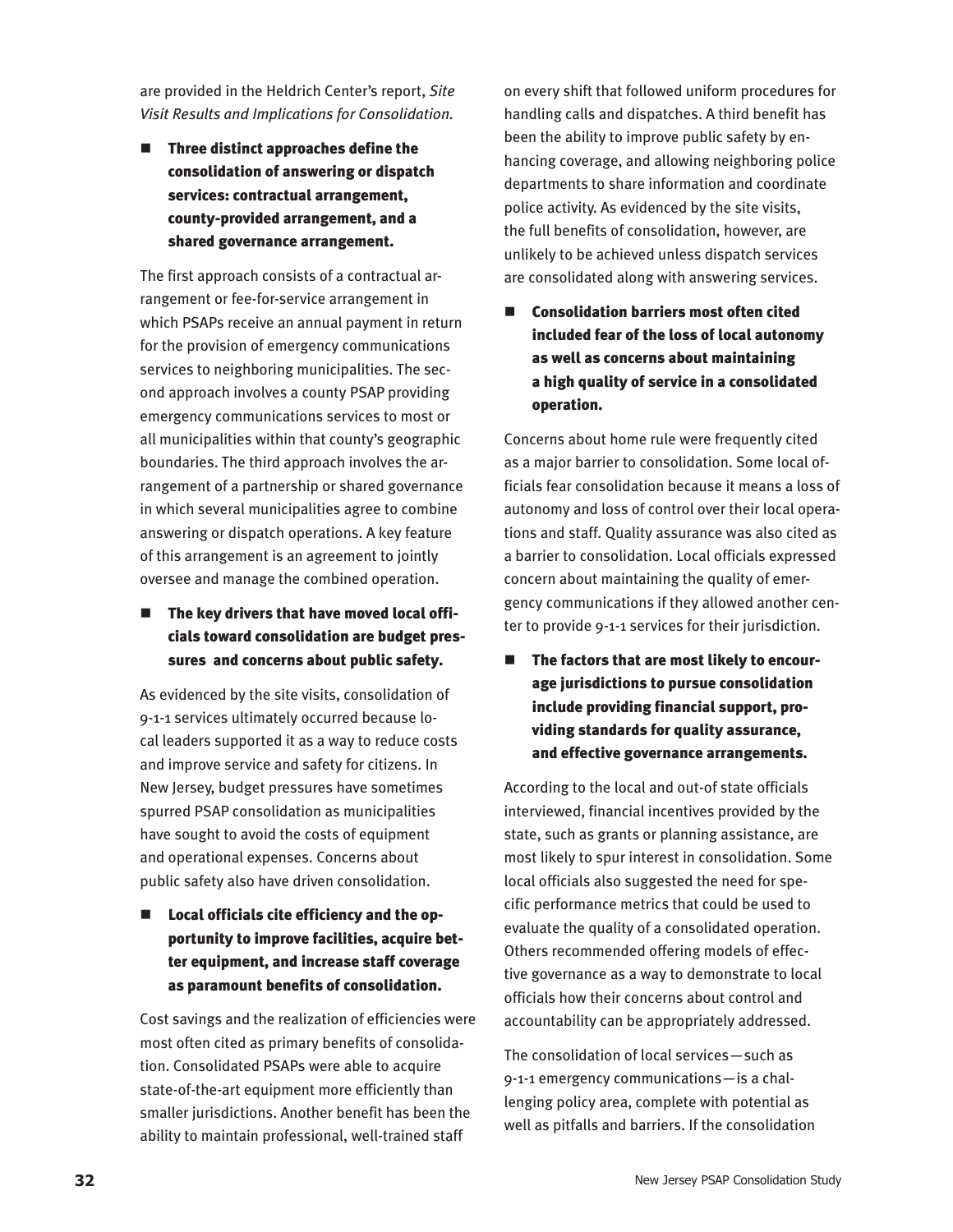process is handled well, it can lead to efficiencies and improved service for citizens. If not handled well, it can disrupt vital services and increase tensions among state and local authorities.

As New Jersey policymakers seek to encourage further consolidation of the state's E9-1-1 system, the following lessons that emerged from the Heldrich Center's research should be taken into account:

## $\blacksquare$  A strategic, targeted. and well-executed consolidation of 9-1-1 services has clear benefits for citizens and public agencies.

Combining local operations can result in improved services and, ultimately, improved public safety if done both thoughtfully and well. The benefits of a consolidated center include standardized training, common operating procedures, a larger and more specialized call-taking and dispatch staff, improved training opportunities, and enhanced information sharing. In addition, a consolidated operation is likely to generate efficiencies in the long term by allowing local jurisdictions to share the costs of equipment, personnel, and facilities. However, direct short-term cost savings due to consolidation are difficult to quantify.

#### $\blacksquare$  The consolidation effort is local, and must be driven by local decision makers.

As the site visits demonstrated, and as documented in the Heldrich Center's research on other states, concerns about governance and accountability are significant barriers to consolidation.

Local officials fear losing control of their local operations and staff, and are concerned that consolidated operations will compromise the quality of their existing emergency communications systems. Consolidation is likely to advance only if local officials recognize the benefits of shared services and concerns about governance and quality assurance are appropriately addressed to the satisfaction of local officials. Because local dynamics and political will vary widely, both the prospects and the strategies for encouraging consolidation are different in every county.

# State policy, however, can influence the consolidation of 9-1-1 services and can foster greater consolidation by creating the right environment for successful efforts.

The research on other states found that state policy can influence the direction of local consolidation. According to the directors in other states, mandates were not effective in forcing local consolidation. If greater consolidation is a goal for the state, then New Jersey can play a role by creating an environment conducive to local consolidation, and then allow local authorities to work out the details. As the Heldrich Center found, state and regional officials strongly believe that the use of financial incentives is a promising strategy; however, it is not necessarily sufficient to produce consolidation. Other strategies, such as providing improved data and metrics as well as technical assistance, are also necessary to support local decision makers in implementing successful consolidation efforts.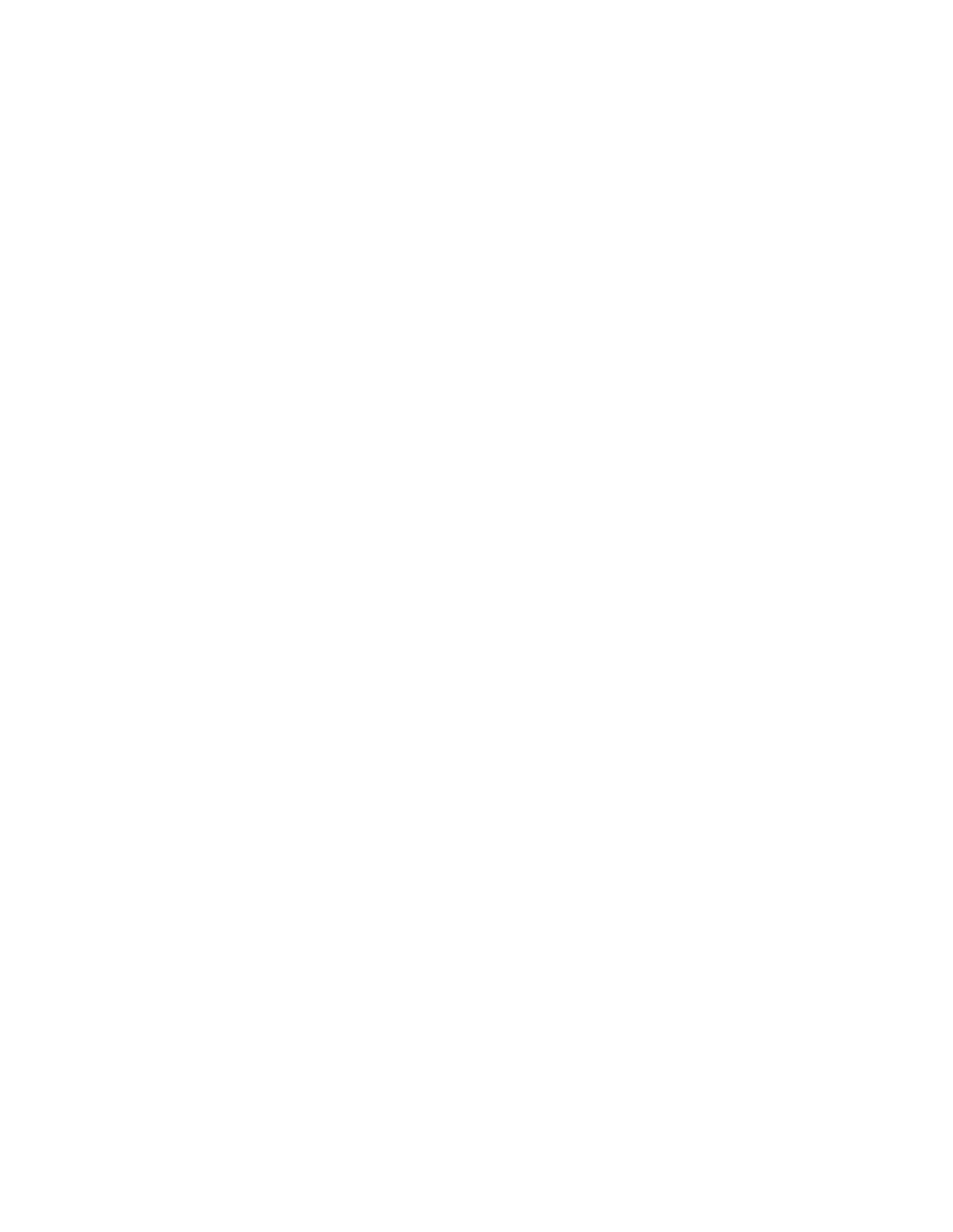# **RECOMMENDATIONS**

The recommendations for further consolidation of New Jersey's E9-1-1 system presented in this section, although built on lessons learned from other states, are tailored to address the state's unique characteristics. Compared with other states that were studied, New Jersey's E9-1-1 system is heavily funded and directed at the local level. Historically, the state has not exerted authority in setting or enforcing standards, providing equipment, or issuing grants to PSAPs. As a result, the state has limited its ability to require or force consolidation.

State policy should be crafted and established to foster and support consolidation of 9-1-1 services that is, in turn, driven and guided by local decision makers. Consolidation is most likely to advance in those local areas that have cooperated in the past and/or that are willing to consider combining operations. Because of suspicions about county authority in some regions, the best possible route to consolidation in these areas is likely to be the formation of inter-local agreements among compatible and contiguous jurisdictions. In other areas of the state, consolidation at the county level may be more feasible.

To encourage consolidation, New Jersey policymakers should emphasize a combination of strategies, including incentives, improved data and metrics, public education, and technical assistance. The following recommendations specify steps the state should consider to promote further consolidation of the E9-1-1 system.

#### Combined Operations

Based on the research in New Jersey and the experience of other states, the Heldrich Center believes the state must commit to a policy favoring combined operations for call taking and dispatch. Compared with other states, New Jersey has a

large number of stand-alone secondary dispatch centers. And there is a belief among local and state officials that forwarding calls for dispatch is inefficient and may actually increase time needed to handle emergency calls. Other states have encouraged consolidation of dispatch and answering functions, typically through financial incentives.

#### **Incentives**

The Heldrich Center found that state and regional officials believe that financial incentives are likely to encourage consolidation. Incentives provide a "carrot" that can reward and reinforce movement toward combined operations. However, because incentives alone are unlikely to be effective, other strategies will be needed. The Heldrich Center recommends the state should:

- Pay a portion or all of the costs associated with PSAP consolidation including:
	- l Planning grants for local governments for a study of options;
	- Implementation grants to cover the capital costs to establish a center or to enlarge or enhance an existing PSAP; and
	- **•** Grants to fund necessary equipment upgrades, including enhancements to support interoperability, for all PSAPs and provide enhanced subsidies for municipalities that form a regional communications center.
- $\Box$  Support ongoing education of call center staff in the form of training assistance grants. To encourage consolidation, the state should provide additional funds to consolidated PSAPs to subsidize the salaries of staff attending training.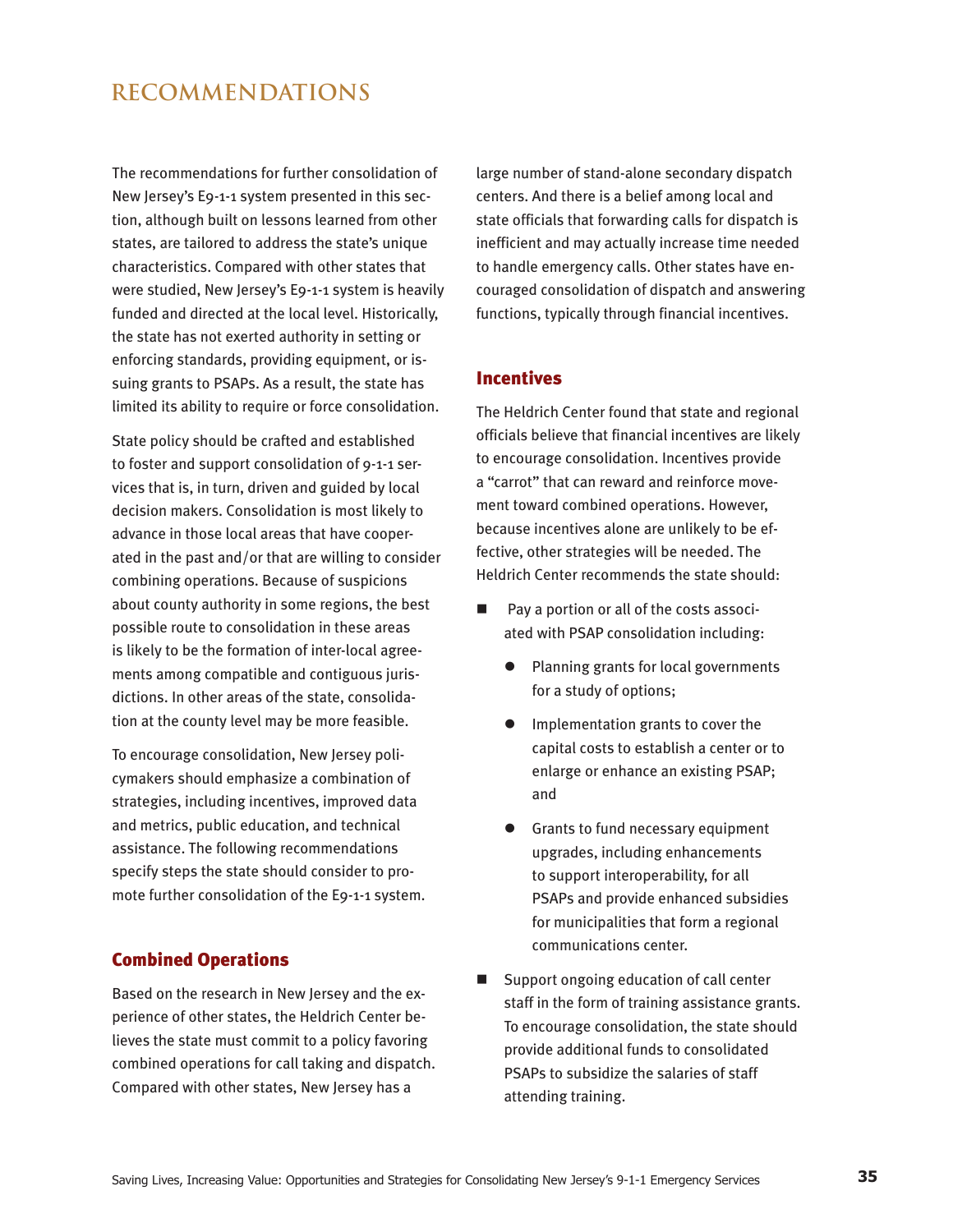#### Improved Data and Metrics

Making better data and metrics available will enable local decision makers to evaluate the performance of a consolidated operation and compare that performance to their own communications operations. To further support efforts to consolidate local communication centers, New Jersey, through OETS and with the help of a working group, should:

- $\blacksquare$  Develop a set of standards defining high-quality E9-1-1 emergency services. The standards should address issues of staffing equipment, facilities, governance, and accountability.
- $\blacksquare$  Require recipients of state E9-1-1 grants to provide regular reports, including budget, staffing, and call volume data, as a condition of their grant. The criteria for these reports should be established by OETS and OMB.
- $\blacksquare$  Collaborate with the Department of Community Affairs to design a more detailed format for reporting appropriations for public safety related expenditures in the annual budget.

## Public Education and Technical **Assistance**

An education campaign targeted at local officials can raise the level of knowledge and awareness of the benefits of 9-1-1 consolidation. Technical assistance will support local areas to implement shared services and overcome consolidation related issues, including governance. The state should:

- $\blacksquare$  Arrange third party facilitation to assist PSAPs with planning and implementation of consolidation.
- $\blacksquare$  Implement a structured, phased education program aimed at local officials (administrators, local decision makers, law enforcement officials, PSAP managers, and the public). The education program should be developed and offered by an independent third party, the state, or some combination of the two.

#### Enhanced State Operational Role

OETS is a critical partner in New Jersey's E9-1-1 system. While E9-1-1 services remain a largely local/regional service, OETS staff should:

- Provide the support services and lead the efforts to develop the standards described above.
- $\Box$  Communicate and coordinate with the Department of Community Affairs and other state agencies that actively work to promote regionalization of municipal services.

## Additional Recommendation for Determining Funding Eligibility

As part of this study, the Heldrich Center was also asked to develop recommendations for categorizing PSAPs and determining eligibility for the Enhanced 9-1-1 county grant program. The primary recommendation is that no communications center should be eligible to receive an enhanced 9-1-1 grant unless it can demonstrate that it is staffed by a minimum of two certified telecommunicators dedicated to the call-taking/dispatching function 24 hours per day, 7 days per week.<sup>27</sup> This standard is grounded in findings from the site visits, interviews with national experts and state 9-1-1 officials, the cost analysis, and general observations.

This recommendation reflects what is needed to ensure public safety and quality of service. When a PSAP has only one employee per shift, it is extremely difficult for the call taker to take breaks or respond to major events or emergencies. During a major emergency, it is physically impossible for one employee to answer the 9-1-1 lines, the administrative line, and handle all the radio traffic necessary to adequately dispatch and monitor the appropriate responders. In addition, taking information from a caller that requires special attention, such as a disabled person, may overwhelm even the most experienced call taker. For all of these reasons, having only one qualified call taker available represents a potential and serious point of failure for that PSAP. Just as centers routinely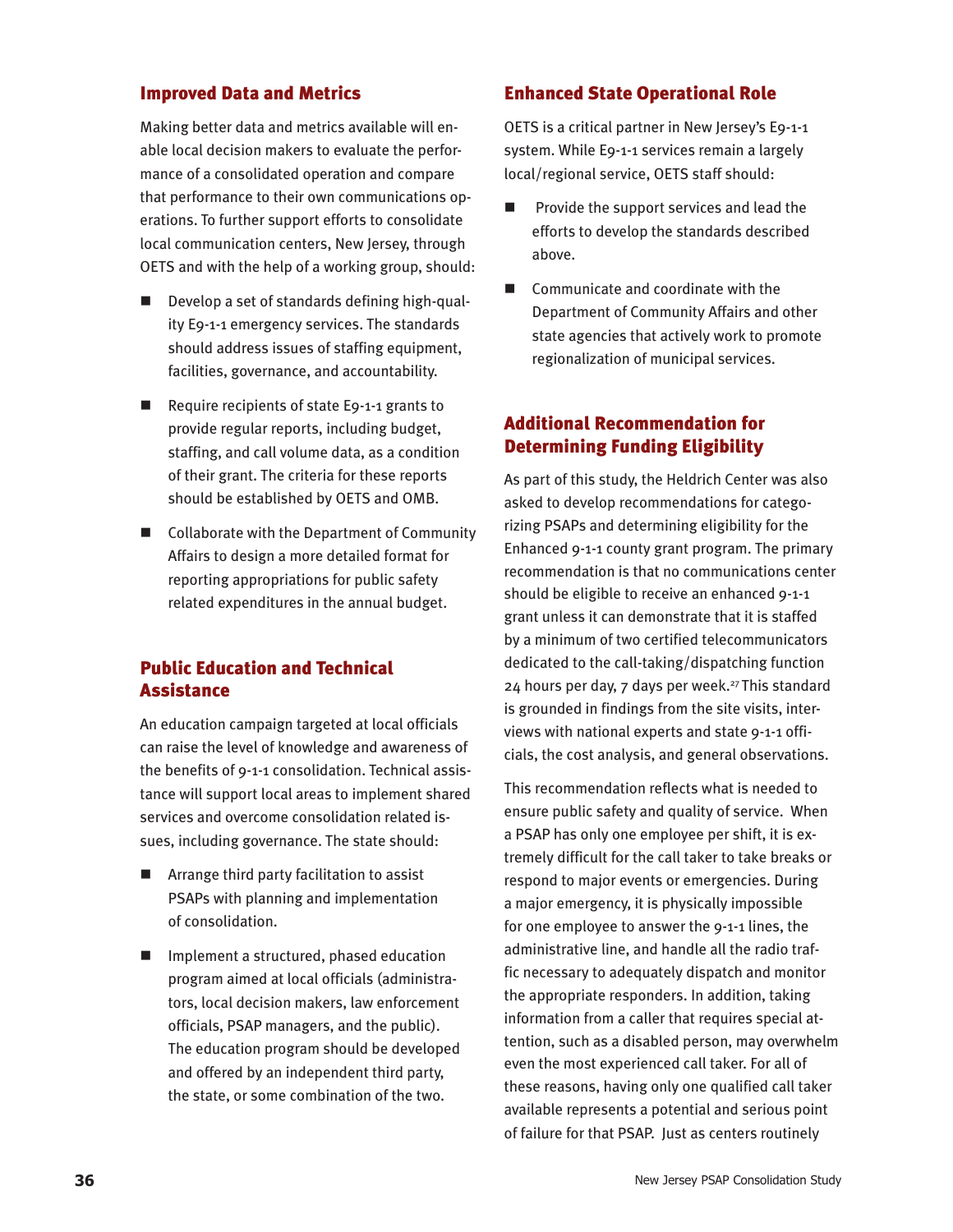have redundant call-taking/dispatching positions, phone circuits, Uninterrupted Power Source systems, and emergency generators, they need to have more than one person on duty to ensure the utmost in public safety as well as quality of service.

In addition, this recommendation reflects what is needed to support efficient PSAP operations. The cost analysis conducted by the Heldrich Center found that the smallest PSAPs were likely to be inefficient, compared with all PSAPs. Most PSAPs with one person on duty at any time tended to have equipment and employee costs that were above the median for all PSAPs. By contrast, most of the centers with more than one person on duty at all times exhibited equipment and employee costs that were below the median. Centers with one equipment position were inefficient, compared with PSAPs with a higher number of positions.

Furthermore, a two-person standard is consistent with the direction that national 9-1-1 organizations and other states appear to be taking. The advisory committee supporting the Minnesota PSAP consolidation study considered setting a minimum staffing requirement, but stopped short of making that recommendation. In its final report, the committee recommended redundant answering equipment (with a minimum of two positions). The research team also was informed that a working group that is part of the National Emergency Number Association, one of the national 9-1-1 organizations, is currently considering a two-person standard; however, the recommendation is not yet final.

While the precise number of PSAPs this standard will affect is unknown, it is possible to estimate the potential impact. Of the 195 PSAPs (excluding state police, academic, or military PSAPs), OETS identifies 27 that are one-position offices. It is assumed that these PSAPs are unable to employ more than one call taker at any given time. In addition, the survey data indicate that at least 51 PSAPs employ only one full-time equivalent (FTE) per shift, regardless of the number of call-taking positions. Adding those two groups together, and removing duplicates (those known to have only one call-taking position that reported a minimum

of one FTE per shift in response to the survey) leaves a total of 63 PSAPs (32%) that are likely to be ineligible for general assistance grants.

The actual number of PSAPs that would be affected by this standard could be higher. Of the 65 PSAPs in this sample, all but 6 handle no more than 10,000 ALI dips/year. The ALI dip data for all PSAPs indicate that there are 123 (63%) PSAPs that handled no more than 10,000 calls per year. Since staffing decisions are often based on call volume, it may be assumed that some of those PSAPs would fail to meet the two-person standard as well.

The Heldrich Center explored the types of policies that other states have adopted to determine funding eligibility for grants or assistance to PSAPs. The review found that several states had adopted standards, but none was able to provide a scientific or statistical justification to support selection of the threshold.

Although the Heldrich Center cannot recommend any of those standards, New Jersey policymakers may still want to consider other states' policies for determining funding eligibility. Two states that were studied (Maine and California) established a threshold based on annual call volume. One state (Connecticut) favored a standard based on population served by the PSAP.

Maine requires PSAPs answering fewer than 10 calls per day to file a consolidation plan. After October 2007, those PSAPs will not continue to receive basic call-taking equipment and training provided by the state. If a PSAP with a low volume of calls remains as a stand-alone operation, it is required to reimburse the state for the total cost of equipment and training.

California requires "new" PSAPs to demonstrate they receive at least 300 calls per month as a condition for state 9-1-1 funding. PSAPs that answer fewer than 300 calls per month are considered for funding on a case-by-case basis. The state office indicates that application of this policy has been limited to only a few PSAPs.

In **Connecticut**, only towns with a **population of** 40,000 or more receive an annual allocation for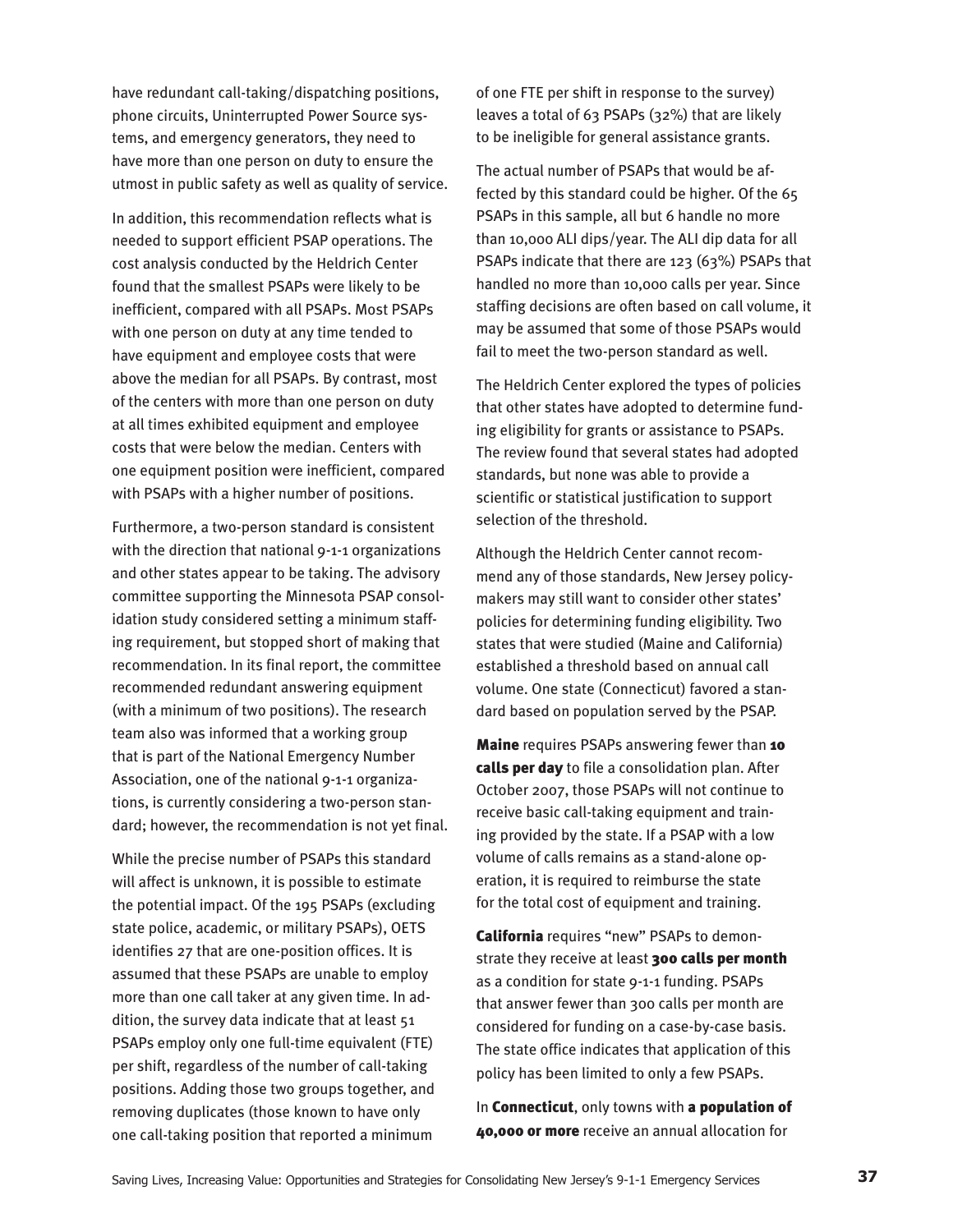operational assistance. Towns with a population below 40,000 receive only basic call-taking equipment and training assistance from the state. A task force of PSAP administrators developed the standard as part of a review of state funding policies.

The National Emergency Number Association defines a small PSAP as one that serves a population of 19,000 or less.

Table 17 illustrates the impact of the recommended standard and the standards adopted by other states on PSAPs in the 21 New Jersey counties. It is difficult to estimate the impact of the two-person standard because of a lack of personnel data on every PSAP. Table 17 therefore exhibits the number of PSAPs with one equipment position. All of those PSAPs as well as some proportion of PSAPs with two positions would be affected by that standard.

#### Table 17. Percentage of PSAPs in Each County Affected by Funding Thresholds

| <b>County</b> | 2004<br><b>Population</b> | No.<br>of<br><b>Primary</b><br><b>PSAPs</b> | $<$ 19,000          | $\frac{0}{0}$ | <10<br>Calls/<br><b>Day</b> | $\frac{0}{0}$ | >40,000<br><b>Population</b> | $\frac{9}{6}$ | <b>At Least</b><br><b>300 Calls/</b><br><b>Month</b> | $\frac{9}{6}$ | <b>PSAPs</b><br>with One<br><b>Position</b> | $\%$ |
|---------------|---------------------------|---------------------------------------------|---------------------|---------------|-----------------------------|---------------|------------------------------|---------------|------------------------------------------------------|---------------|---------------------------------------------|------|
| Atlantic      | 260,263                   | 15                                          | 10                  | 67%           | $\overline{2}$              | 13%           | $\overline{2}$               | 13%           | 13                                                   | 87%           | 5                                           | 33%  |
| Bergen        | 902,998                   | 25                                          | 11                  | 44%           | 10                          | 40%           | 5                            | 20%           | 15                                                   | 60%           | 5                                           | 20%  |
| Burlington    | 449,685                   | $\sqrt{2}$                                  | $\mathsf{O}\xspace$ | 0%            | $\overline{0}$              | 0%            | $\mathbf{1}$                 | 50%           | $\sqrt{2}$                                           | 100%          | $\circ$                                     | 0%   |
| Camden        | 516,282                   | $\overline{7}$                              | 1                   | 14%           | $\mathbf 0$                 | 0%            | 3                            | 43%           | 7                                                    | 100%          | $\mathsf{O}$                                | 0%   |
| Cape May      | 101,283                   | 10                                          | $\overline{7}$      | 70%           | $\overline{4}$              | 40%           | $\mathsf{O}$                 | 0%            | $\,6\,$                                              | 60%           | $\mathsf{O}$                                | 0%   |
| Cumberland    | 151,183                   | $\sqrt{2}$                                  | $\circ$             | 0%            | 0                           | 0%            | $\mathbf{2}$                 | 100%          | $\overline{c}$                                       | 100%          | $\mathsf{O}\xspace$                         | 0%   |
| <b>Essex</b>  | 796,684                   | 21                                          | $\hbox{9}$          | 43%           | $\overline{7}$              | 33%           | $\sqrt{5}$                   | 24%           | 14                                                   | 67%           | 3                                           | 14%  |
| Gloucester    | 271,806                   | 1                                           | $\mathsf{O}\xspace$ | 0%            | $\mathbf 0$                 | 0%            | 1                            | 100%          | 1                                                    | 100%          | $\mathsf{O}\xspace$                         | 0%   |
| Hudson        | 606,240                   | $\overline{4}$                              | $\mathbf{1}$        | 25%           | $\overline{0}$              | $0\%$         | $\ensuremath{\mathsf{3}}$    | 75%           | $\overline{4}$                                       | 100%          | $\circ$                                     | 0%   |
| Hunterdon     | 129,746                   | 1                                           | $\mathsf{O}$        | 0%            | $\mathbf 0$                 | 0%            | 1                            | 100%          | $\mathbf{1}$                                         | 100%          | $\mathsf{O}\xspace$                         | 0%   |
| Mercer        | 368,993                   | 11                                          | $\overline{4}$      | 36%           | $\overline{2}$              | 18%           | $\sqrt{2}$                   | 18%           | $\hbox{9}$                                           | 82%           | $\mathsf{O}\xspace$                         | 0%   |
| Middlesex     | 781.373                   | 22                                          | 8                   | 36%           | 8                           | 36%           | 9                            | 41%           | 14                                                   | 64%           | 5                                           | 23%  |
| Monmouth      | 636,298                   | 8                                           | $\mathbf{1}$        | 13%           | $\mathbf{1}$                | 13%           | 3                            | 38%           | $\overline{7}$                                       | 88%           | $\circ$                                     | 0%   |
| Morris        | 479,386                   | 21                                          | 12                  | 57%           | 9                           | 43%           | $\overline{c}$               | 10%           | 12                                                   | 57%           | $\overline{c}$                              | 10%  |
| Ocean         | 553,251                   | $\mathbf{1}$                                | $\mathsf{O}$        | 0%            | $\overline{0}$              | 0%            | $\mathbf{1}$                 | 100%          | $\mathbf{1}$                                         | 100%          | $\mathsf{O}$                                | 0%   |
| Passaic       | 500,427                   | $\hbox{9}$                                  | $\overline{c}$      | 22%           | 1                           | 11%           | $\mathbf 5$                  | 56%           | 8                                                    | 89%           | $\mathbf{1}$                                | 11%  |
| Salem         | 65,346                    | $\mathbf{1}$                                | $\mathsf{O}$        | $0\%$         | $\mathsf{O}$                | 0%            | $\mathbf{1}$                 | 100%          | $\mathbf{1}$                                         | 100%          | $\mathsf{O}$                                | 0%   |
| Somerset      | 325,537                   | 6                                           | 1                   | 17%           | $\mathbf{1}$                | 17%           | 3                            | 50%           | 5                                                    | 83%           | 1                                           | 17%  |
| <b>Sussex</b> | 152,218                   | $6\phantom{.}6$                             | $\sqrt{2}$          | 33%           | $\overline{2}$              | 33%           | $\mathsf{O}\xspace$          | 0%            | $\overline{4}$                                       | 67%           | $\circ$                                     | 0%   |
| Union         | 531,957                   | 20                                          | 9                   | 45%           | 7                           | 35%           | 4                            | 20%           | 13                                                   | 65%           | 5                                           | 25%  |
| Warren        | 110,018                   | $\sqrt{2}$                                  | $\mathbf{1}$        | 50%           | $\overline{0}$              | 0%            | $\mathbf{1}$                 | 50%           | $\sqrt{2}$                                           | 100%          | $\mathsf{O}\xspace$                         | 0%   |
| <b>Total</b>  | 8,690,974                 | 195                                         | 79                  | 41%           | 54                          | 28%           | 54                           | 28%           | 141                                                  | 72%           | 27                                          | 14%  |

Note: The number of primary PSAPs excludes state police, universities, and military installations.

Source: OETS, 2005.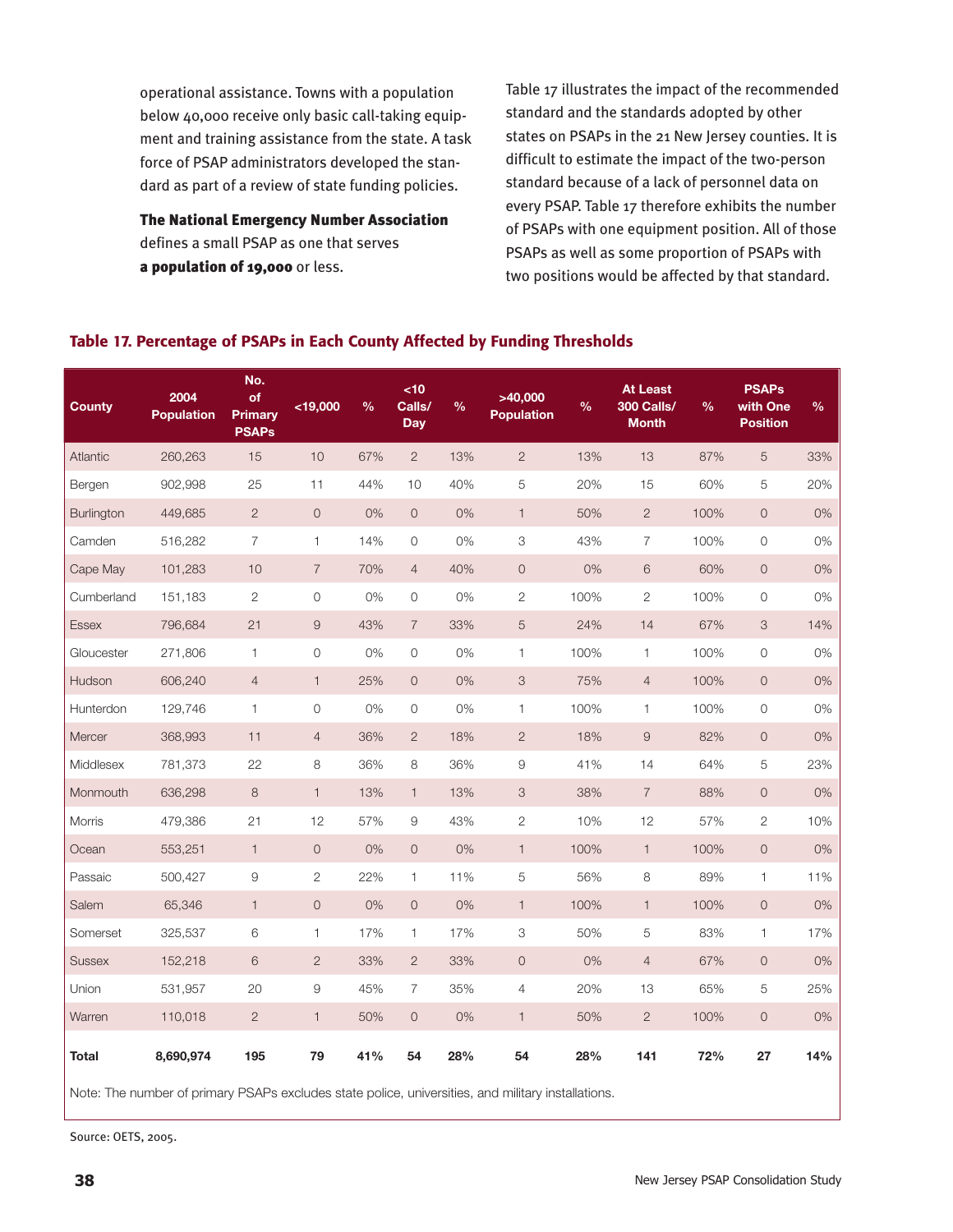# **CONCLUSION**

9-1-1 emergency communications services are a small, but vital part of New Jersey's public safety infrastructure. The Heldrich Center's research found that consolidating 9-1-1 services, in a wellthought-out and strategic manner, can lead to greater efficiencies and improved public safety. The barriers to implementing shared services arrangements are significant, but surmountable. This study shows that there are jurisdictions where consolidation is likely to happen without much intervention from the state. At the same time, there are other jurisdictions where it is less likely to occur. Consolidation is unlikely to occur under a state mandate. The state's role should be one of supporting, fostering, and encouraging consolidation. In this environment, New Jersey policymakers should put in place a mix of strategies that offers more than financial incentives alone.

Based on information from interviews and site visits, it is important to understand that anticipated cost savings alone are insufficient motivation to pursue consolidation. Rather, consolidation should also be driven by local officials' interest in improved service and maintaining high standards of public safety. It is likely that consolidation efforts in New Jersey may require an initial investment of state resources to support the construction of new, or expansion of existing, local facilities and/or to finance the purchase of additional equipment at the local level to make future consolidated efforts a reality.

Success will most likely be achieved where there is significant local political will and support, local champions, and a public, transparent process. Also critical to the success of a consolidation effort will be an early, well-planned education campaign designed to educate stakeholders about the opportunities and pitfalls associated with consolidation. The State of New Jersey, acting through the members of the 9-1-1 Commission and the Office of Emergency Telecommunications Services, can do much to provide support for local officials. To do this, the state should formally adopt the recommendations outlined in this report and initiate a dialogue with local and state officials to build support for consolidation initiatives.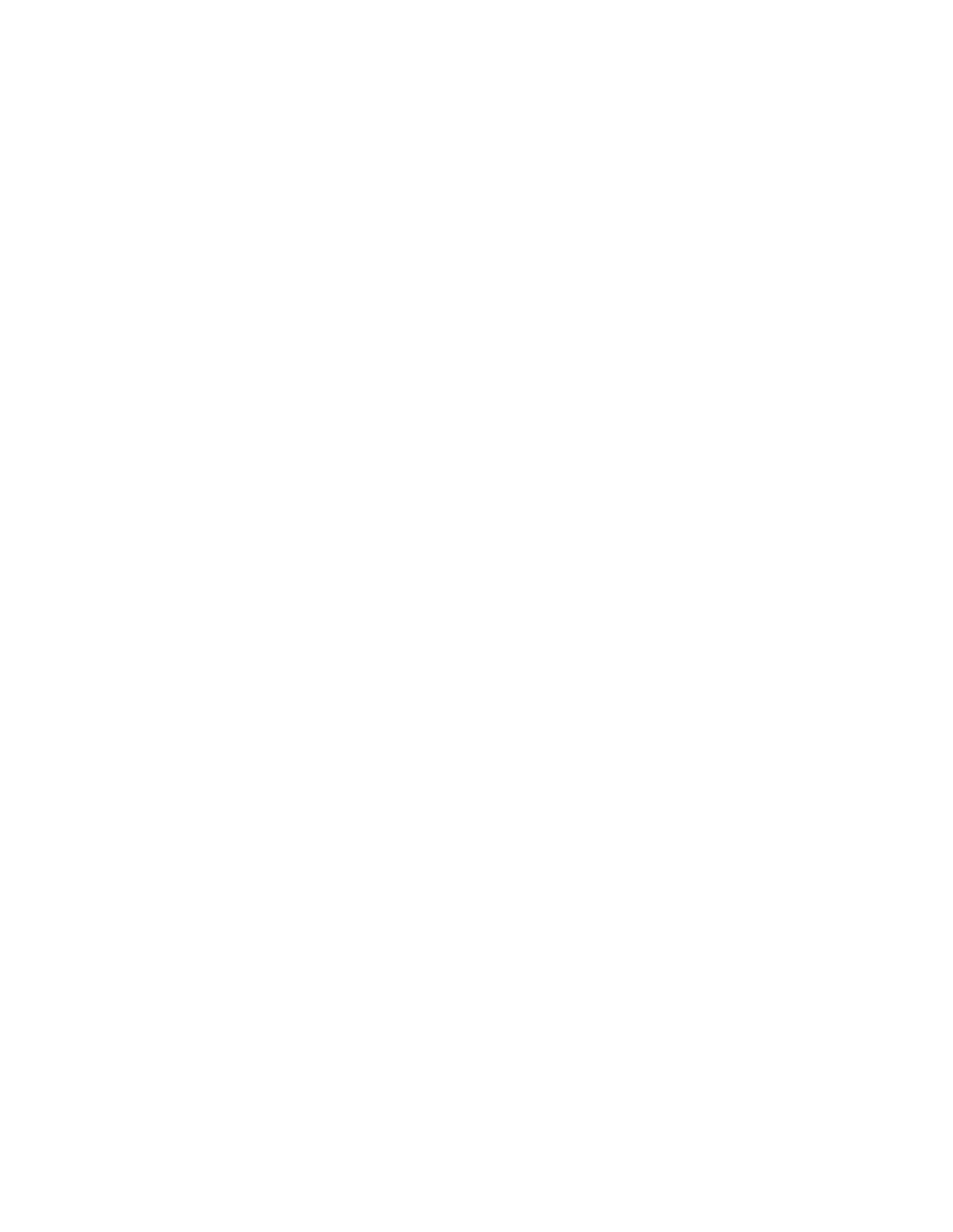# **ENDNOTES**

1 Center for Government Services, *New Jersey's Statewide 9-1-1 System: A Case Study in Regionalization in New Jersey* (New Brunswick, NJ: Center for Government Services, 1999).

2 Bonny Fraser, *Profile of the New Jersey E9-1-1 System* (New Brunswick, NJ: John J. Heldrich Center for Workforce Development, 2005). Neil Ridley, *Reorganizing 9-1-1 Operations: A Report on Experiences with Consolidation in Other States* (New Brunswick, NJ: John J. Heldrich Center for Workforce Development, 2005). Bonny Fraser and Neil Ridley, *Site Visit Results and Implications for Consolidation* (New Brunswick, NJ: John J. Heldrich Center for Workforce Development, 2005).

<sup>3</sup> P.L. 1989, c.1.

4 N.J.A.C. 17:24-1.2.

5 The cutover process for Phase II wireless refers to the process whereby OETS works with an individual PSAP to test and confirm receipt of wireless location information and is conducted on a provider-byprovider basis for each county.

6 Ridley, *Reorganizing 9-1-1 Operations.*

7 For a list of PSAPs and PSDPs by county, refer to Appendices A and B in Fraser, *Profile of the New Jersey E9-1-1 System.*

8 P.L. 1989, c. 3.

9 Phase I wireless requires that all wireless carriers provide the PSAPs with the wireless telephone number and the location of the cell tower that received the call.

10 E-mail from John Cusack, OETS, August 30, 2005.

11 No operational entity can be created in state government unless it is attached to an existing Executive Branch agency. At one time, the Office of Information Technology was a division of the Department of the Treasury, but it was felt that they could not effectively provide services for the Executive Branch when it was part of Treasury. The "in-but-not-of" construct allows a certain degree of independence, but still satisfies the spirit/intent of the law.

<sup>12</sup> Verizon (formerly Bell Atlantic), the Certified Local Exchange Carrier in New Jersey.

<sup>13</sup> OETS estimates that over 100 PSAPs were required to acquire new call-taking equipment.

14 P.L. 2004, c.48.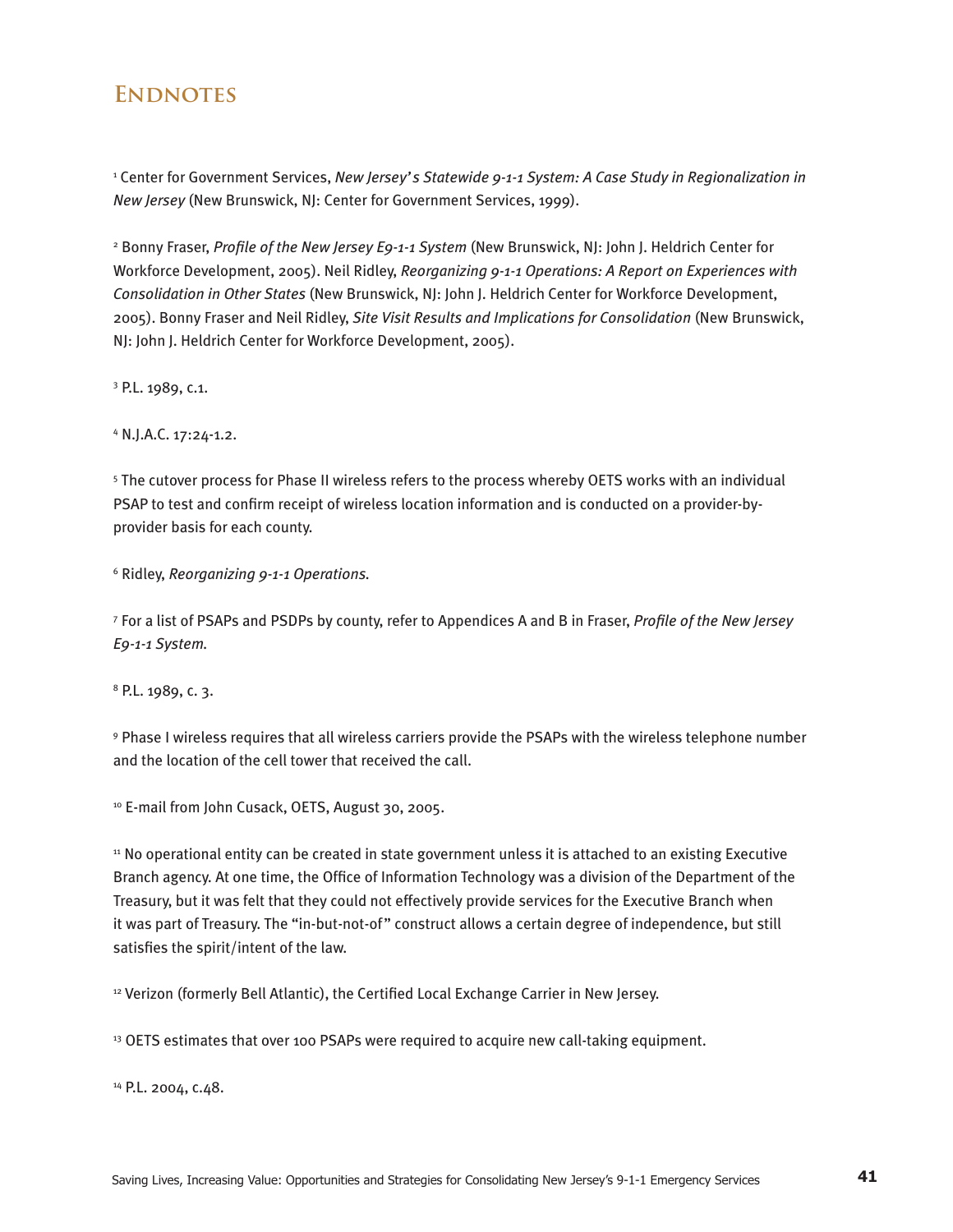<sup>15</sup> The revenue will also be applied to pay for costs of funding the state's capital equipment, facilities, and operating expenses that arise from emergency preparedness, emergency response training, counterterrorism measures, security at state facilities, and any expenses of the Office of Emergency Management (part of the Division of State Police in the Department of Law and Public Safety).

<sup>16</sup> Department of the Treasury, Office of Information Technology, and Office of Emergency Telecommunications Services, *FY 2006 Enhanced 9-1-1 Grants Handbook* (April 13, 2006), p. 3.

<sup>17</sup> Ibid., p. 5.

<sup>18</sup> The State Department of Community Affairs distributed just over \$500,000 in FY 2005 and 2006 to communities and counties exploring joint police and dispatching services.

19 Minnesota Department of Public Safety, *PSAP Consolidation* (Saint Paul, MN: Minnesota Department of Public Safety, 2004), p. 68.

20 Ibid*.*

<sup>21</sup> There is a strong correlation between the two measures of workload—that is, between what Verizon reports and what individual PSAPs estimate. The trends in the cost data are similar.

22 Interview with Chief Robert E. Kumpf, Senior, Bernards Township Police Department and Chief Michael Peoples, Long Hill Township Police Department, January 2006.

<sup>23</sup> That estimate could be higher if the state replaces KML equipment recently acquired by smaller PSAPs.

<sup>24</sup> In the Heldrich Center's earlier reports on this study, Somerset County was characterized as having a limited-county PSAP. That classification was based on data provided by OETS. Recently, OETS modified the county's designation to a countywide PSAP.

25 Center for Government Services, *New Jersey's Statewide 9-1-1 System*.

<sup>26</sup> The Center for Government Services documented 210 primary PSAPs (excluding university, state police, and military installations). In 2006, the Heldrich Center documented 195 primary PSAPs providing emergency communications services to New Jersey's 566 municipalities.

<sup>27</sup> This is not to say that all PSAPs must adhere to this standard. Rather, it is a threshold requirement to be considered eligible for the grant program. Survey results indicate that approximately 58% of the PSAPs responding to the survey would not be eligible for a grant. PSAPs with one position call-taking equipment are unlikely to meet this standard.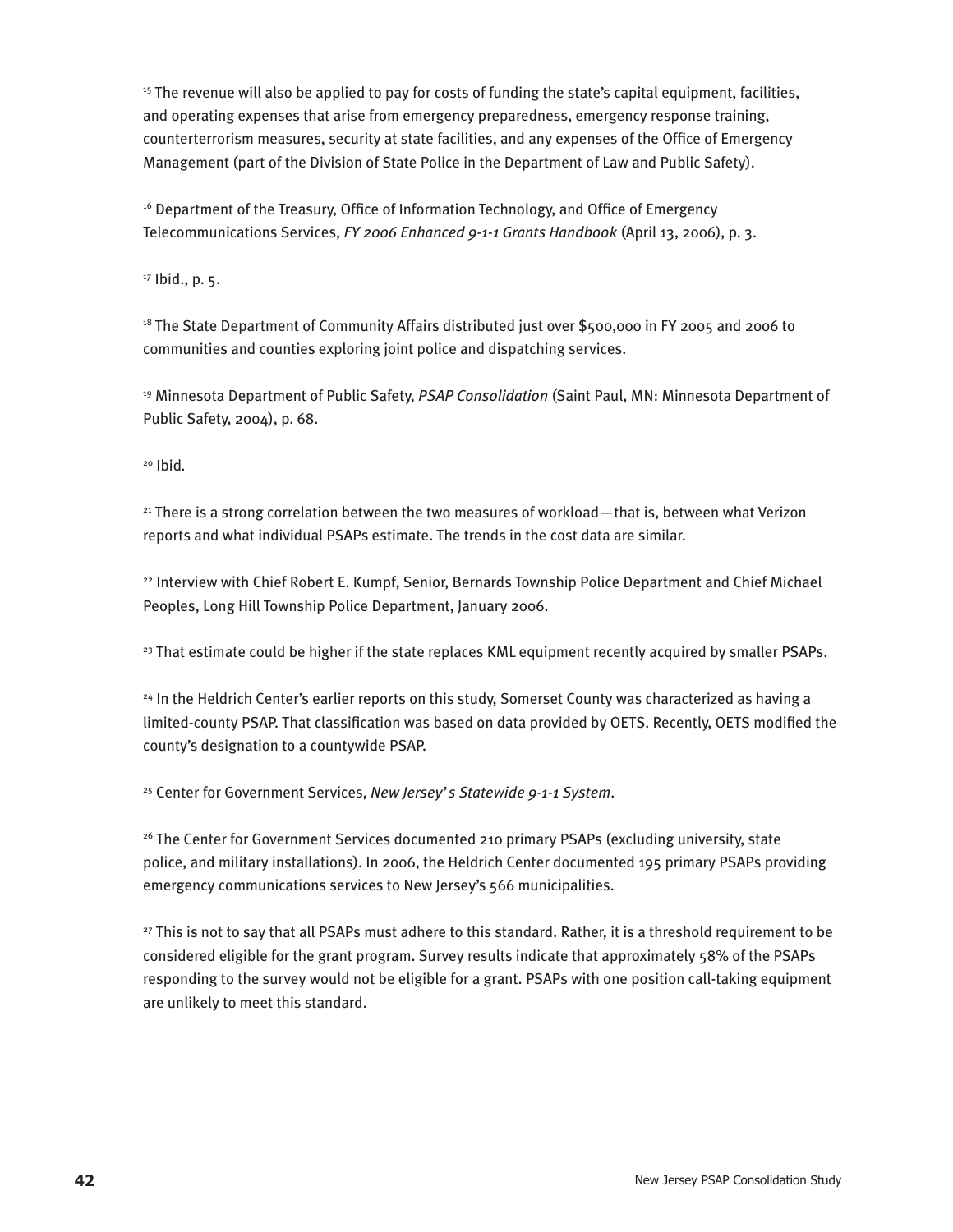# **Appendix A: E9-1-1 Consolidation Study Interviewees**

Lieutenant James Abbondanzo Morris Plains Police Department

Lieutenant Michael Bailey Washington Township Police Department (Morris)

Chief James Batelli Mahwah Police Department

Hank Birkenheuer Camden County 9-1-1 Coordinator

Sergeant S.P. Blank Mahwah Police Department

Chief Robert Blevin Ocean City Police Department

Captain Michael Bramhall West Caldwell Police Department

Officer Pal Campana, IT Specialist Cherry Hill Police Department

Brian Campion, Administrator Warren Township

Neil Campbell Monmouth County 9-1-1 Coordinator

Lieutenant Peter Casamento Maywood Borough Police Department

Lieutenant Arthur P. Ceccato Warren Township Police Department

Chief Phillip Coleman Andover Township Police Department

Chief James Collins Hamilton Police Department

Ted Connolly Hudson County 9-1-1 Coordinator

Sergeant Robert Cosentino West Orange Police Department

Eskil S. Danielson, Director Sussex County Sheriff's Office James DeLigny Ocean County 9-1-1 Coordinator

William Dressel New Jersey State League of Municipalities

Hal English, Director of Information Technology Hamilton Township

Chief Anthony Federico Princeton Borough Police Department

Chief Joseph Forbes Passaic County 9-1-1 Coordinator

Howard Ghetti, Communications Supervisor Washington Township Police Department (Morris)

LeRoy Gunzelman III Somerset County 9-1-1 Coordinator

Robert Hartman Mercer County 9-1-1 Coordinator

Lieutenant Richard Herrick, 9-1-1 Coordinator Director of Emergency Management & Patrol Administration Hamilton Township Police Department

Kathy Horn, Chief Public Safety Telecommunications Officer Ocean City Police Department

Jeffery Johnson, Chief Telecommunicator Burlington County Communications Center

Vincent Jones, Atlantic County 9-1-1 Coordinator

Captain Perry Kelly Ocean County Communications Center

Raymond Kenny, Technical Specialist Washington Township Police Department (Morris)

Lieutenant Anthony Kozlowski Newton Police Department

Lieutenant Bruce Kuipers Mahwah Police Department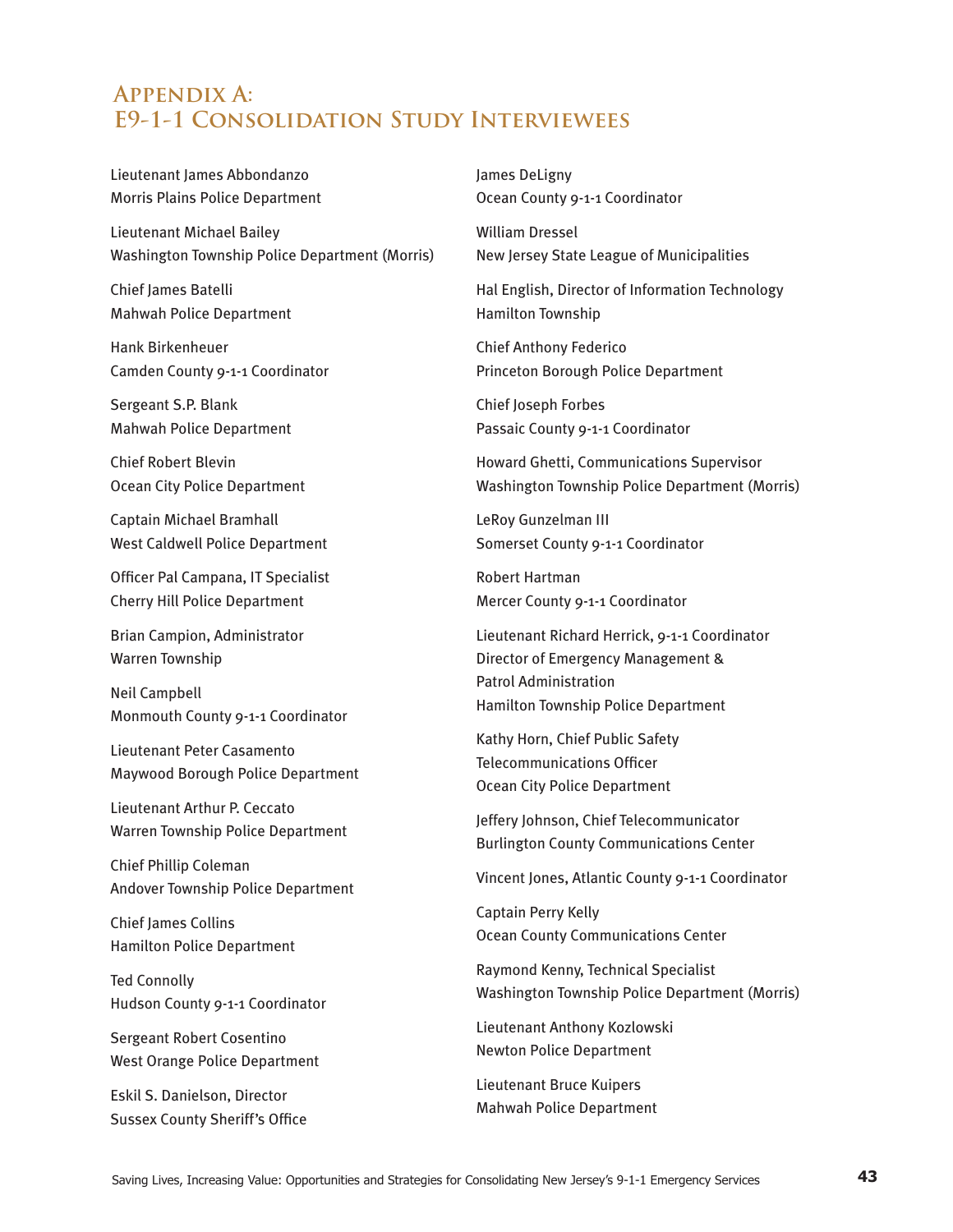Chief Robert E. Kumpf Sr. Bernards Township Police Department

Lieutenant Mark K. Lepinski Bergen County 9-1-1 Coordinator

Chief Brian Malloy Cherry Hill Police Department

Captain Robert Matteucci North Wildwood Police Department

Frank McCall Cape May County 9-1-1 Coordinator

Lieutenant Melson, Services Division Commander Cherry Hill Police Department

Sergeant Bill Monro Neptune Township Police Department

Chief David Pegg Maywood Police Department

Chief Michael Peoples Long Hill Township Police Department

Chief A. Scott Porter Longport Police Department

Captain Bruce Richmond South Amboy Police Department

Lieutenant Datina J. Rinn, Commander Community Relations Division Jersey City Police Department

Joseph Saiia, Director Burlington County Communications Center

Chief Douglas P. Scherzer Morris Plains Borough Police Department Captain Robert Schofield Cherry Hill Police Department

Sergeant Vicki Skill North Wildwood Police Department

Michael Somers Jersey City Police Department

Captain William Stahl Warren Township Police Department

Sergeant Ray Strilec Morris County 9-1-1 Coordinator

Dawn Summerling Ocean County Communications

Jack Terhune, Borough Administrator Maywood Borough

Raymond Townsend, Administrator North Wildwood

Chief Charles B. Tubbs West Caldwell Police Department

Sheriff Robert Untig Sussex County 9-1-1 Coordinator

Captain James Wallis South Amboy Police Department

Patty Walsh, Lead Public Safety Telecommunicator Cherry Hill Police Department

Rory Zach Middlesex County 9-1-1 Coordinator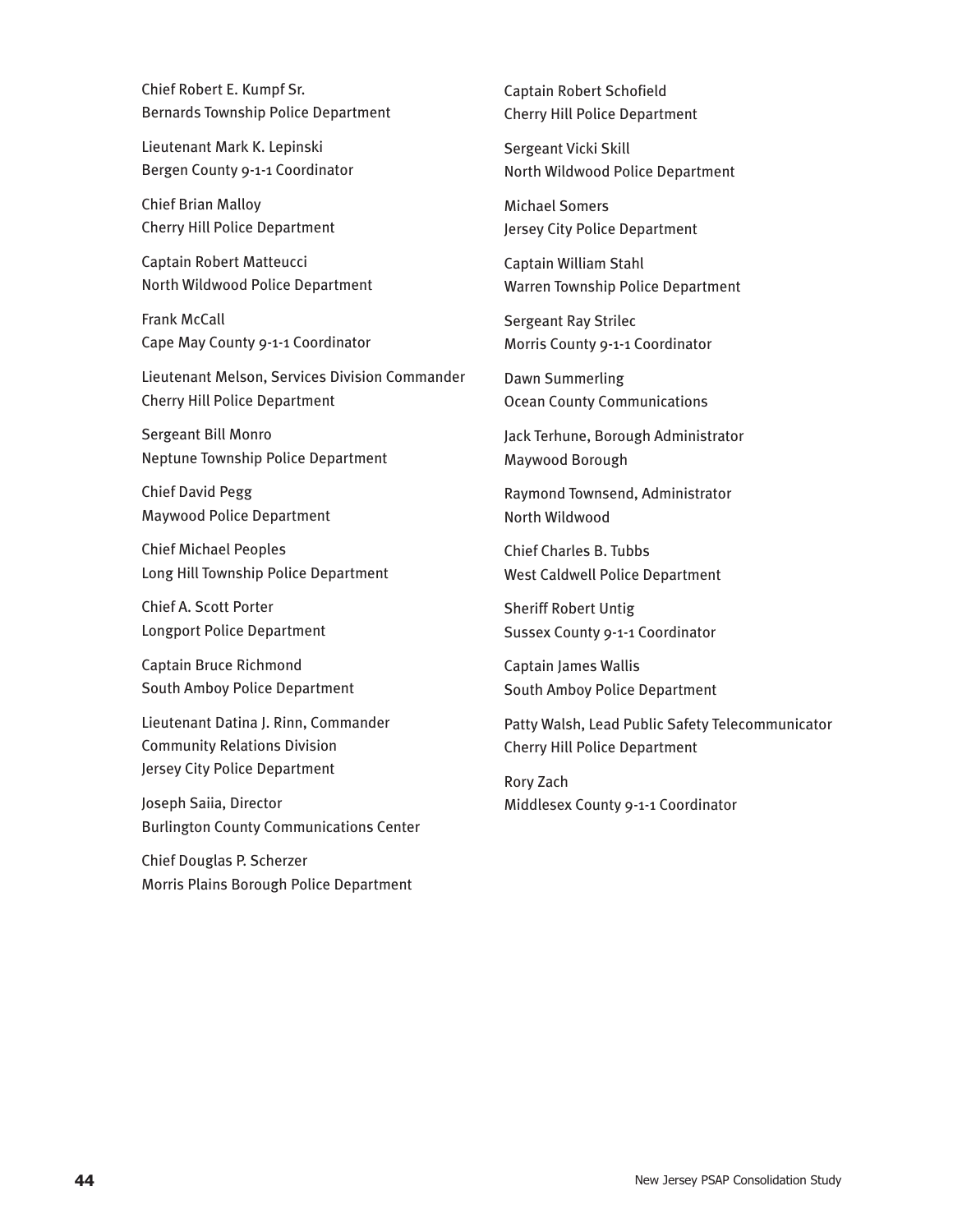# **Appendix B: SHARE Public Safety Grant Recipients**

| <b>Date</b>      | <b>Community</b>            | <b>County</b> | <b>Amount</b> | <b>Purpose</b>                                    | Partner(s)              | <b>County</b> | <b>Outcomes</b>                                                                       |
|------------------|-----------------------------|---------------|---------------|---------------------------------------------------|-------------------------|---------------|---------------------------------------------------------------------------------------|
| November<br>2004 | Westwood                    | Bergen        | \$20,000      | Study police<br>consolidation                     | Emerson                 | Bergen        | Lost interest, DCA<br>is working to revive                                            |
| November<br>2004 | Hopatcong                   | <b>Sussex</b> | \$8,333       | Study shared<br>police services                   | Alpha                   | Warren        | Deemed successful<br>per DCA                                                          |
| November<br>2004 | <b>Beach Haven</b>          | Ocean         | \$20,000      | Study shared<br>police services                   | Long Beach              | Ocean         | PDs did not<br>consolidate;<br>Long Beach now<br>dispatches for<br><b>Beach Haven</b> |
| November<br>2004 | Princeton<br>Borough        | Mercer        | \$20,000      | Condolidate<br>police dispatch                    | Princeton<br>Township   | Mercer        | Did not implement                                                                     |
| February 2005    | Audubon                     | Camden        | \$100,000     | Consolidate<br>police services                    | Audubon<br>Park         | Camden        | Deemed successful<br>per DCA                                                          |
| February 2005    | Belmar                      | Monmouth      | \$20,000      | Study public<br>safety<br>communications          | <b>Bradley</b><br>Beach | Monmouth      | Deemed successful<br>per DCA                                                          |
| February 2005    | <b>Bernards</b><br>Township | Somerset      | \$100,000     | Implement joint<br>police dispatch                | Long Hill               | Morris        | Deemed successful<br>per DCA                                                          |
| April 2005       | Margate City                | Atlantic      | \$20,000      | Study shared<br>police dispatching                | Longport<br>Borough     | Atlantic      | Did not implement;<br>does not intend to                                              |
| April 2005       | Spring Lake                 | Monmouth      | \$100,000     | Implement joint<br>police dispatching             | Spring Lake<br>Heights  | Monmouth      | Deemed successful<br>per DCA                                                          |
| March 2006       | Hopewell<br>Township        | Mercer        | \$6,600       | Study shared<br>police servcies                   | Hopewell<br>Borough     | Mercer        | Refined exisiting<br>contract for police<br>services                                  |
| March 2006       | Matawan                     | Monmouth      | \$40,172      | Establish<br>emergency<br>services dispatching    | Monmouth<br>County      | Monmouth      | Deemed successful<br>per DCA                                                          |
| <b>June 2006</b> | Long Beach                  | Ocean         | \$100,000     | Implement joint<br>police dispatching<br>services | Beach<br>Haven          | Ocean         | Deemed successful<br>per DCA                                                          |
| <b>June 2006</b> | Collingswood<br>Borough     | Camden        | \$150,412     | Implement joint<br>police services                | Woodlynne<br>Borough    | Camden        | Began July 1, 2006                                                                    |
|                  | <b>Total</b>                |               | \$705,517     |                                                   |                         |               |                                                                                       |

Source: Department of Community Affairs.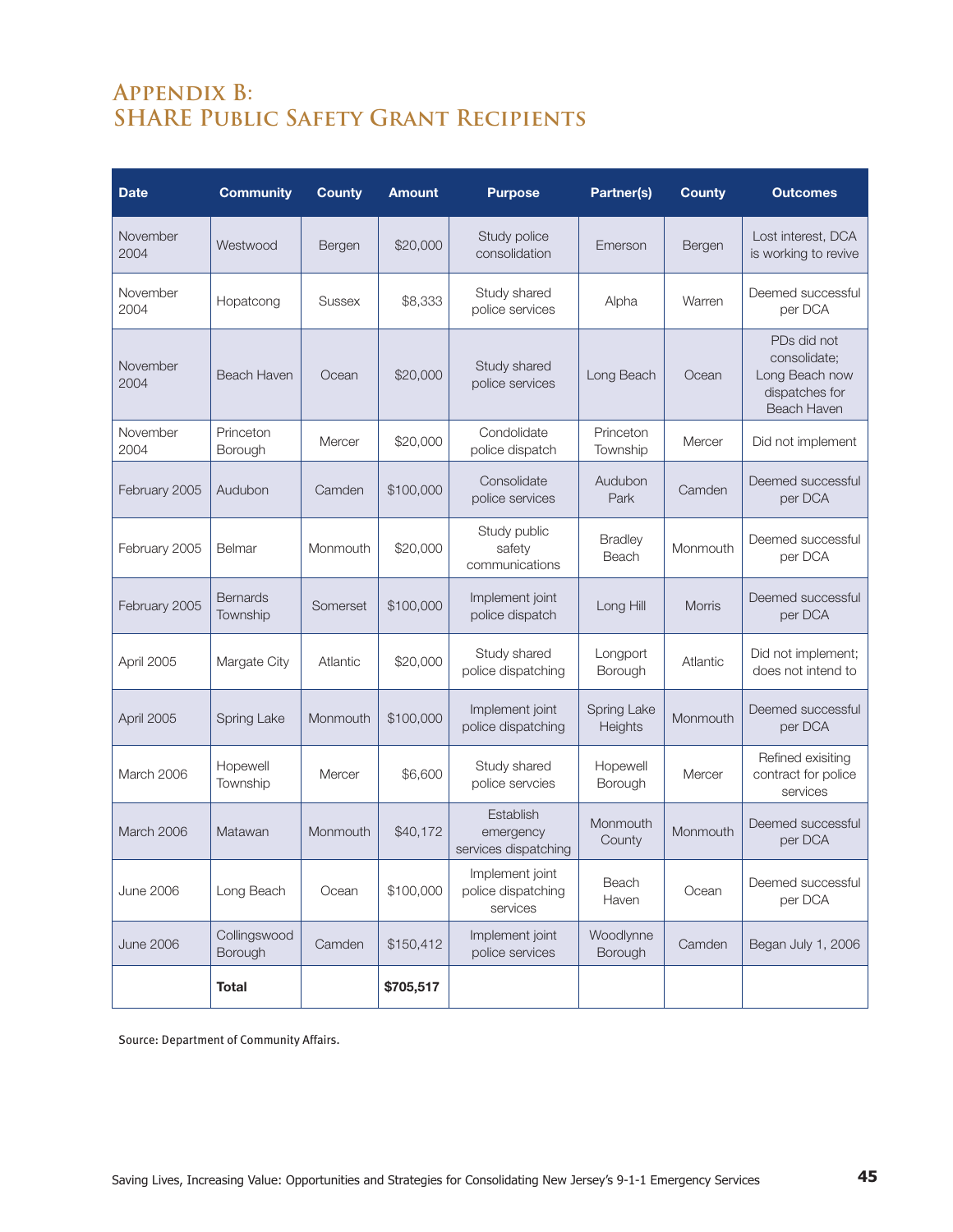# **Appendix C: PSDPs by Call Volume, Number of Positions, and Equipment Costs**

| <b>County</b> | <b>PSDP</b>          | <b>Annual</b><br><b>ALI dip</b><br><b>Calls</b> | <b>ALI dip</b><br><b>Calls/Day</b> | <b>Number of</b><br><b>Positions</b> | <b>ALI dip Calls/</b><br><b>Position/Day</b> | <b>Equipment</b><br><b>Costs</b> | <b>Equipment</b><br><b>Cost/Call</b> |
|---------------|----------------------|-------------------------------------------------|------------------------------------|--------------------------------------|----------------------------------------------|----------------------------------|--------------------------------------|
| Atlantic      | Atlantic Cty Med Ctr | 13,889                                          | 38                                 | 2                                    | 19                                           |                                  |                                      |
|               |                      |                                                 |                                    |                                      |                                              |                                  |                                      |
| Bergen        | Ridgefield PD        |                                                 |                                    | $\mathbf{1}$                         |                                              | \$160,602                        | \$160,602                            |
| Bergen        | Haworth PD           | 46                                              | $\mathbf 0$                        | $\mathbf{1}$                         | 0                                            | \$160,602                        | \$3,470                              |
| Bergen        | <b>Teaneck Fire</b>  | 178                                             | $\mathbf 0$                        | $\mathbf{1}$                         | 0                                            |                                  |                                      |
| Bergen        | South Hackensack PD  | 216                                             | 1                                  | $\mathbf{1}$                         | 1                                            | \$160,602                        | \$744                                |
| Bergen        | Ho-Ho-Kus PD         | 259                                             | 1                                  | $\mathbf{1}$                         | 1                                            | \$160,602                        | \$620                                |
| Bergen        | Oradell PD           | 363                                             | 1                                  | $\mathbf{1}$                         | $\mathbf{1}$                                 | \$160,602                        | \$442                                |
| Bergen        | Hillsdale PD         | 410                                             | 1                                  | $\mathbf{1}$                         | 1                                            | \$160,602                        | \$392                                |
| Bergen        | Bogota PD            | 441                                             | 1                                  | $\mathbf{1}$                         | $\mathbf{1}$                                 | \$160,602                        | \$365                                |
| Bergen        | Waldwick PD          | 459                                             | 1                                  | $\mathbf{1}$                         | 1                                            | \$160,602                        | \$350                                |
| Bergen        | Wood-Ridge PD        | 489                                             | 1                                  | $\mathbf{1}$                         | $\mathbf{1}$                                 | \$160,602                        | \$329                                |
| Bergen        | Rochelle Park PD     | 513                                             | 1                                  | $\mathbf{1}$                         | 1                                            | \$160,602                        | \$313                                |
| Bergen        | Franklin Lakes PD    | 543                                             | 1                                  | $\mathbf{1}$                         | $\mathbf{1}$                                 | \$160,602                        | \$296                                |
| Bergen        | River Edge PD        | 547                                             | $\mathbf{1}$                       | $\mathbf{1}$                         | 1                                            |                                  |                                      |
| Bergen        | Upper Saddle PD      | 573                                             | $\overline{2}$                     | $\mathbf{1}$                         | $\overline{2}$                               | \$160,602                        | \$280                                |
| Bergen        | East Rutherford PD   | 583                                             | $\overline{2}$                     | $\mathbf{1}$                         | $\mathbf{2}$                                 | \$160,602                        | \$276                                |
| Bergen        | Little Ferry PD      | 609                                             | $\overline{2}$                     | $\mathbf{1}$                         | $\mathbf{2}$                                 | \$160,602                        | \$264                                |
| Bergen        | Wallington PD        | 687                                             | $\overline{2}$                     | $\mathbf{1}$                         | $\mathbf{2}$                                 | \$160,602                        | \$234                                |
| Bergen        | <b>Tenafly PD</b>    | 706                                             | $\mathbf{2}$                       | $\mathbf{1}$                         | $\overline{2}$                               | \$160,602                        | \$227                                |
| Bergen        | Oakland PD           | 722                                             | $\overline{2}$                     | $\mathbf{1}$                         | $\mathbf{2}$                                 | \$160,602                        | \$223                                |
| Bergen        | Englewood Fire       | 758                                             | $\mathbf{2}$                       | $\mathbf{1}$                         | $\mathbf{2}$                                 | \$160,602                        | \$212                                |
| Bergen        | Edgewater PD         | 759                                             | $\overline{2}$                     | $\overline{2}$                       | 1                                            | \$160,602                        | \$211                                |
| Bergen        | Ridgefield Park PD   | 780                                             | $\sqrt{2}$                         | $\mathbf{1}$                         | $\overline{c}$                               | \$160,602                        | \$206                                |
| Bergen        | Ramsey PD            | 845                                             | $\sqrt{2}$                         | $\mathbf{1}$                         | $\mathbf{2}$                                 | \$160,602                        | \$190                                |
| Bergen        | New Milford PD       | 871                                             | $\sqrt{2}$                         | $\mathbf{1}$                         | $\mathbf{2}$                                 | \$160,602                        | \$184                                |
| Bergen        | Palisades Park PD    | 958                                             | $\ensuremath{\mathsf{3}}$          | $\mathbf{1}$                         | 3                                            | \$160,602                        | \$168                                |
| Bergen        | Fairview PD          | 969                                             | $\ensuremath{\mathsf{3}}$          | $\mathbf{1}$                         | 3                                            | \$160,602                        | \$166                                |
| Bergen        | Saddle River PD      | 987                                             | $\ensuremath{\mathsf{3}}$          | $\mathbf{1}$                         | 3                                            | \$160,602                        | \$163                                |
| Bergen        | Rutherford PD        | 1,107                                           | $\ensuremath{\mathsf{3}}$          | 1                                    | 3                                            | \$160,602                        | \$145                                |
| Bergen        | Wyckoff PD           | 1,171                                           | $\ensuremath{\mathsf{3}}$          | $\overline{c}$                       | $\mathbf{2}$                                 | \$160,602                        | \$137                                |
| Bergen        | North Arlington PD   | 1,365                                           | $\overline{4}$                     | $\mathbf 1$                          | $\overline{4}$                               | \$160,602                        | \$118                                |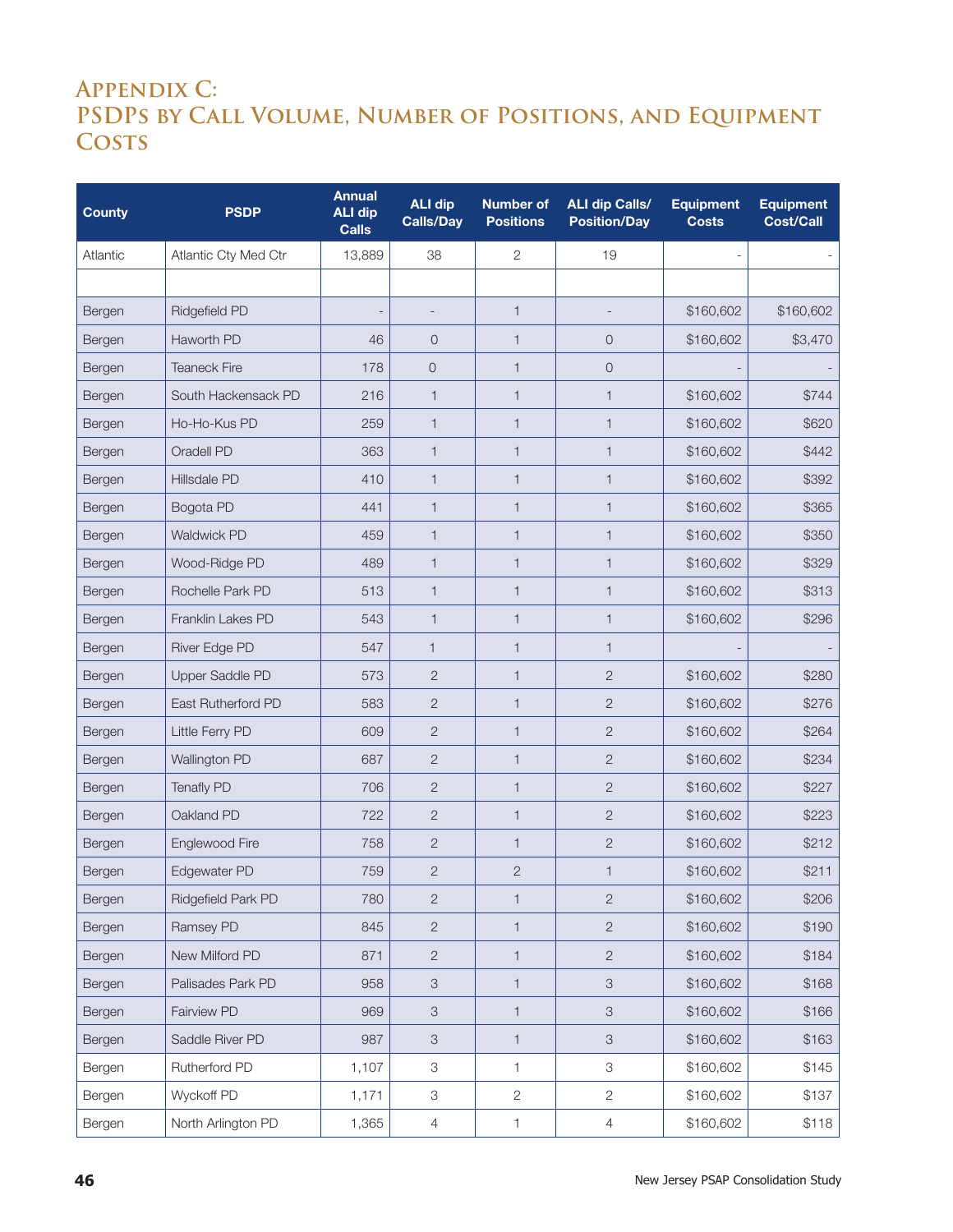| Bergen       | Lyndhurst PD                            | 1,402  | $\overline{4}$ | $\overline{c}$            | $\overline{c}$      | \$160,602 | \$115   |
|--------------|-----------------------------------------|--------|----------------|---------------------------|---------------------|-----------|---------|
| Bergen       | Cliffside Park PD                       | 1,416  | $\overline{4}$ | 1                         | 4                   | \$160,602 | \$113   |
| Bergen       | Moonachie PD                            | 1,570  | $\overline{4}$ | $\mathbf{1}$              | 4                   | \$160,602 | \$102   |
| Bergen       | Cresskill PD                            | 1,774  | 5              | $\mathbf{1}$              | 5                   | \$160,602 | \$91    |
| Bergen       | Lodi PD                                 | 2,179  | 6              | $\overline{4}$            | 1                   | \$212,997 | \$98    |
|              |                                         |        |                |                           |                     |           |         |
| Burlington   | Florence PD                             | 1,243  | 3              | $\mathbf{1}$              | 3                   | \$160,602 | \$129   |
| Burlington   | Bordentown PD                           | 1,666  | 5              | 1                         | 5                   | \$160,602 | \$96    |
| Burlington   | Cinnaminson PD                          | 2,954  | 8              | $\mathbf{2}$              | 4                   | \$160,602 | \$54    |
| Burlington   | Moorestown PD                           | 3,015  | 8              | $\mathbf{1}$              | 8                   | \$160,602 | \$53    |
| Burlington   | Maple Shade PD                          | 3,134  | $\hbox{9}$     | $\mathbf{1}$              | $\hbox{9}$          | \$160,602 | \$51    |
| Burlington   | Mount Laurel PD                         | 9,674  | 27             | $\mathbf{1}$              | 27                  | \$160,602 | \$17    |
|              |                                         |        |                |                           |                     |           |         |
| Camden       | <b>Rutgers PD</b>                       | 57     | $\mathsf O$    | $\mathbf{1}$              | $\overline{0}$      | \$160,602 | \$2,839 |
|              |                                         |        |                |                           |                     |           |         |
| Cape May     | Cape May Comm Ctr                       | 369    | $\mathbf{1}$   | $\ensuremath{\mathsf{3}}$ | $\mathsf O$         | \$160,602 | \$436   |
|              |                                         |        |                |                           |                     |           |         |
| Cumberland   | Millville PD                            | 4,323  | 12             | $\mathbf{1}$              | 12                  | \$186,600 | \$43    |
|              |                                         |        |                |                           |                     |           |         |
| <b>Essex</b> | <b>MONC</b>                             | 477    | $\mathbf{1}$   | 12                        | $\mathsf{O}\xspace$ | N/A       | N/A     |
| Essex        | East Orange Fire                        | 2,335  | 6              | 3                         | $\overline{c}$      | \$186,600 | \$80    |
| Essex        | Essex Valley Med                        | 7,464  | 20             | 3                         | 7                   | \$186,600 | \$25    |
| Essex        | NJ Transit PD                           |        |                |                           |                     |           |         |
|              |                                         | 13,512 | 37             | $\overline{4}$            | 9                   | N/A       | N/A     |
| Essex        | University of Medicine<br>and Dentristy | 38,098 | 104            | 10                        | 10                  | \$388,975 | \$10    |
|              |                                         |        |                |                           |                     |           |         |
| Hudson       | Guttenberg PD                           | 507    | $\mathbf{1}$   | $\mathbf{1}$              | $\mathbf{1}$        | \$160,602 | \$317   |
| Hudson       | Harrison PD                             | 670    | $\overline{c}$ | $\mathbf{2}$              | $\mathbf{1}$        | \$160,602 | \$240   |
| Hudson       | Weehawken PD                            | 1,041  | 3              | 1                         | $\mbox{3}$          | \$160,602 | \$154   |
| Hudson       | Kearny PD                               | 1,488  | $\overline{4}$ | $\mathbf{1}$              | $\overline{4}$      | \$160,602 | \$108   |
| Hudson       | Jersey City Fire                        | 2,198  | 6              | $\overline{c}$            | 3                   |           |         |
| Hudson       | North Hudson Reg Fire                   | 2,319  | 6              | $\overline{2}$            | 3                   | \$160,602 | \$69    |
| Hudson       | Hoboken PD                              | 2,554  | $\overline{7}$ | $\overline{c}$            | 3                   | \$160,602 | \$63    |
| Hudson       | McCabe Ambu                             | 3,159  | $\hbox{9}$     | 1                         | $\hbox{9}$          |           |         |
| Hudson       | West New York PD                        | 3,657  | 10             | 3                         | 3                   | \$186,600 | \$51    |
| Hudson       | North Bergen PD                         | 3,994  | 11             | $\overline{c}$            | 5                   | \$160,602 | \$40    |
| Hudson       | Union City PD                           | 4,563  | 13             | $\overline{c}$            | 6                   | \$160,602 | \$35    |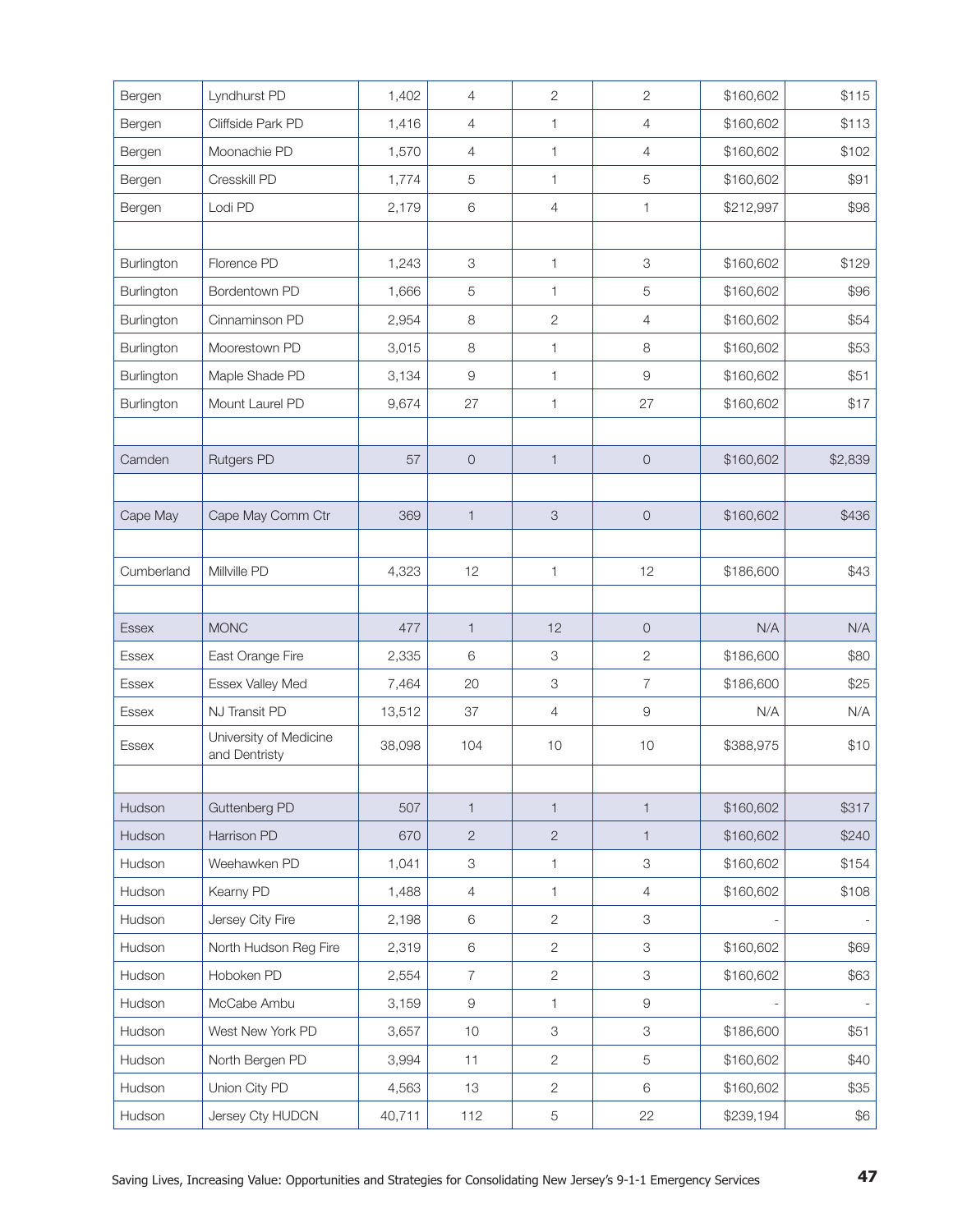| Mercer    | Mercer Co Emergency        | 1,442  | $\overline{4}$                                                                                         | 3                         | 1                         | \$186,600 | \$129   |
|-----------|----------------------------|--------|--------------------------------------------------------------------------------------------------------|---------------------------|---------------------------|-----------|---------|
| Mercer    | Mercer County<br>Emergency | 1,442  | 4                                                                                                      | 3                         | 1                         | \$186,600 | \$129   |
| Mercer    | LIFECOMM                   | 18,881 | 52                                                                                                     | 1                         | 52                        | \$160,602 | \$9     |
|           |                            |        |                                                                                                        |                           |                           |           |         |
| Middlesex | Woodbridge FD              | 122    | $\mathsf O$                                                                                            | $\mathbf{1}$              | $\mathsf O$               | \$160,602 | \$1,320 |
| Middlesex | Milltown PD                | 605    | $\overline{c}$                                                                                         | $\mathbf{1}$              | $\overline{c}$            | \$160,602 | \$265   |
| Middlesex | <b>RWJ Medical</b>         | 2,590  | $\overline{7}$                                                                                         | $\mathbf{2}$              | 4                         | \$160,602 | \$62    |
|           |                            |        |                                                                                                        |                           |                           |           |         |
| Morris    | Jefferson PD               | 3,034  | $\,8\,$                                                                                                | 1                         | $\,8\,$                   |           |         |
|           |                            |        |                                                                                                        |                           |                           |           |         |
| Ocean     | Beach Haven PD             | 274    | $\mathbf{1}$                                                                                           | $\mathbf{1}$              | $\mathbf{1}$              | N/A       | N/A     |
| Ocean     | Seaside Park PD            | 312    | 1                                                                                                      | $\mathbf{1}$              | 1                         |           |         |
| Ocean     | Lavallette PD              | 317    | $\mathbf{1}$                                                                                           | $\mathbf{2}$              | $\mathsf O$               | \$160,602 | \$506   |
| Ocean     | Seaside Heights PD         | 531    | $\mathbf{1}$                                                                                           | $\mathbf{2}$              | $\mathbf{1}$              |           |         |
| Ocean     | Ocean Twp PD               | 756    | $\overline{c}$                                                                                         | $\mathbf{2}$              | 1                         |           |         |
| Ocean     | <b>Brick Twp PD</b>        | 807    | $\overline{c}$                                                                                         | $\ensuremath{\mathsf{3}}$ | 1                         |           |         |
| Ocean     | Point Pleasant Beach PD    | 849    | $\overline{c}$                                                                                         | $\mathbf{2}$              | 1                         |           |         |
| Ocean     | Point Pleasant Boro PD     | 1,500  | $\overline{4}$                                                                                         | 1                         | $\overline{4}$            | \$160,602 | \$107   |
| Ocean     | Long Beach PD              | 2,794  | 8                                                                                                      | $\mathbf{2}$              | 4                         |           |         |
| Ocean     | Stafford PD                | 3,115  | $\hbox{9}$                                                                                             | $\sqrt{2}$                | 4                         | \$160,602 | \$52    |
| Ocean     | Little Egg Harbor PD       | 3,497  | 10                                                                                                     | $\mathbf{2}$              | 5                         |           |         |
| Ocean     | Jackson Twp                | 4,407  | 12                                                                                                     | $\overline{c}$            | $\,$ 6 $\,$               | \$160,602 | \$36    |
| Ocean     | Manchester Twp PD          | 6,329  | 17                                                                                                     | 3                         | 6                         |           |         |
| Ocean     | Lakewood Twp PD            | 6,449  | 18                                                                                                     | 3                         | 6                         |           |         |
| Ocean     | Lacey PD                   | 6,581  | 18                                                                                                     | $\mathbf{2}$              | $\Theta$                  |           |         |
| Ocean     | Berkeley Twp PD            | 7,872  | 22                                                                                                     | $\mathbf{2}$              | 11                        |           |         |
| Ocean     | Dover Twp                  | 26,158 | 72                                                                                                     | $\overline{4}$            | 18                        | \$212,997 | \$8     |
|           |                            |        |                                                                                                        |                           |                           |           |         |
| Passaic   | <b>MICCOM</b>              | 396    | $\mathbf{1}$                                                                                           | $\overline{4}$            | $\mathsf O$               | \$212,997 | \$538   |
| Passaic   | North Haledon PD           | 398    | $\mathbf{1}$                                                                                           | $\mathbf{1}$              | 1                         |           |         |
| Passaic   | Haledon PD                 | 466    | $\mathbf{1}$                                                                                           | $\mathbf{1}$              | $\mathbf{1}$              |           |         |
| Passaic   | Ringwood                   | 615    | $\overline{2}$                                                                                         | $\mathbf{1}$              | $\mathbf{2}$              |           |         |
| Passaic   | Passaic Fire               | 615    | $\overline{2}$                                                                                         | $\sqrt{2}$                | $\mathbf{1}$              |           |         |
| Passaic   | West Paterson PD           | 694    | $\overline{2}$                                                                                         | $\mathbf{1}$              | $\mathbf{2}$              |           |         |
| Passaic   | Totowa PD                  | 924    | $\mathfrak{S}% _{A}^{\ast}=\mathfrak{S}_{A}\!\left( A;B\right) ,\ \mathfrak{S}_{A}\!\left( A;B\right)$ | $\mathbf{1}$              | $\ensuremath{\mathsf{3}}$ |           |         |
| Passaic   | Paterson Fire              | 12,847 | 35                                                                                                     | $\mbox{3}$                | 12                        | \$186,600 | \$15    |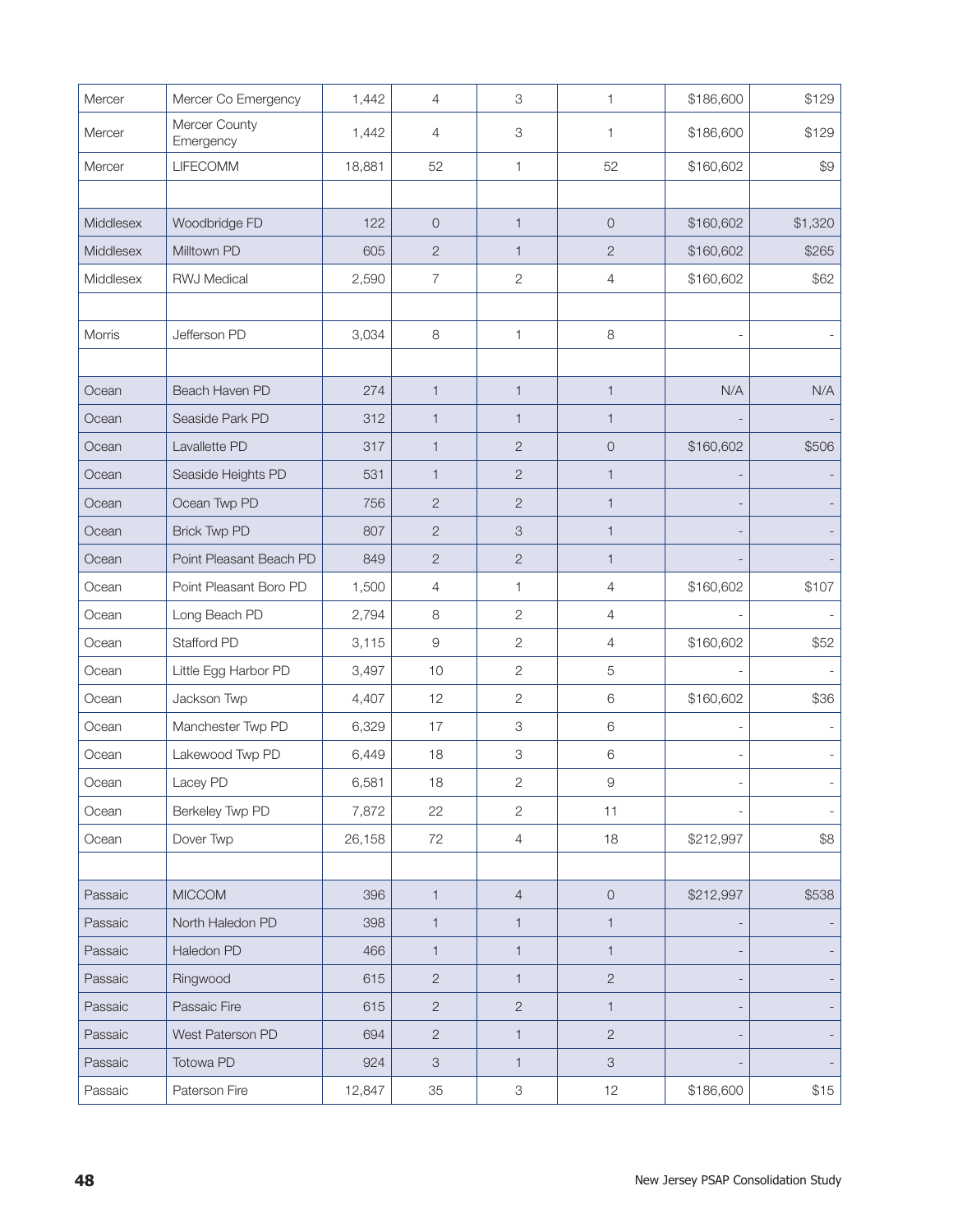| Salem    | Lower Alloways Creek                 | 75     | $\Omega$       |                | $\Omega$       |                          |       |
|----------|--------------------------------------|--------|----------------|----------------|----------------|--------------------------|-------|
| Salem    | Carneys Point PD                     | 201    |                |                |                | $\overline{\phantom{0}}$ |       |
| Salem    | Salem City PD                        | 307    |                |                |                |                          |       |
|          |                                      |        |                |                |                |                          |       |
| Somerset | Bernardsville PD                     | 245    |                |                | 1              | \$160,602                | \$655 |
| Somerset | Green Brook PD                       | 639    | 2              |                | $\overline{2}$ |                          |       |
| Somerset | Watchung                             | 816    | 2              | $\overline{2}$ |                | \$160,602                | \$197 |
| Somerset | Hillsborough PD                      | 1,205  | 3              | $\overline{2}$ | $\overline{2}$ |                          |       |
|          |                                      |        |                |                |                |                          |       |
| Union    | Union Co PD                          | 168    | $\overline{O}$ | $\overline{2}$ | $\overline{0}$ | \$160,602                | \$956 |
| Union    | <b>Roselle Fire</b>                  | 543    |                | $\overline{2}$ | 1              | \$160,602                | \$296 |
| Union    | Summit                               | 1,217  | 3              |                | 3              |                          |       |
| Union    | Overbrook Hospital/<br><b>CENCOM</b> | 21,363 | 59             | 4              | 15             |                          |       |

Source: Verizon and OETS, 2005

= PSDPs receiving less than 1,000 calls per year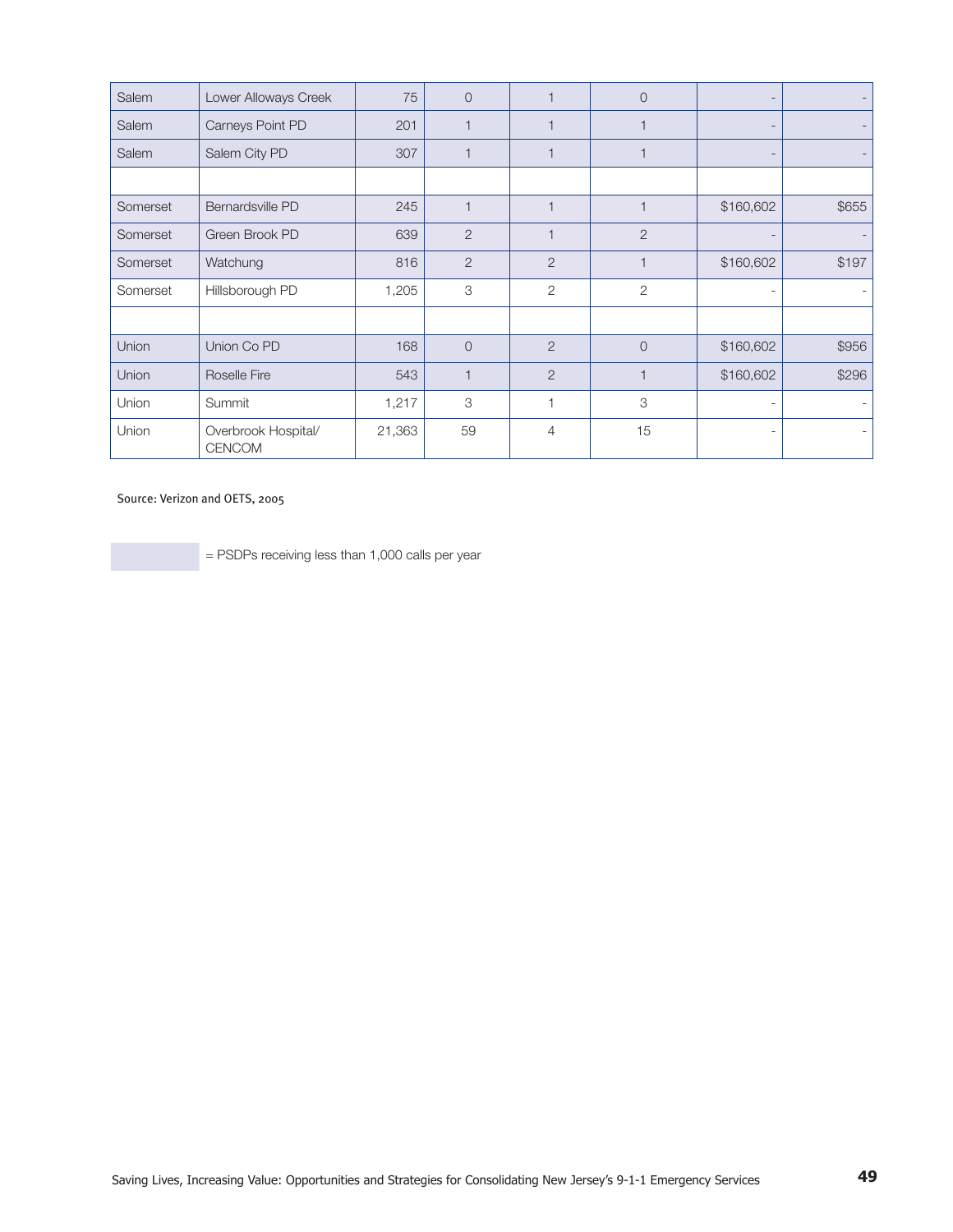# **Appendix D: PSAPs by Call Volume, Number of Positions, and Equipment Costs**

| <b>County</b> | <b>PSAP Name</b>        | Pop    | <b>Annual</b><br><b>Ali Dip</b><br><b>Calls</b> | <b>Ali Dip</b><br>Calls/<br><b>Day</b> | <b>Number</b><br>of<br><b>Positions</b> | Calls/<br><b>Position</b> | <b>Equipment</b><br><b>Costs</b> | <b>Equipment</b><br><b>Cost/Call</b> |
|---------------|-------------------------|--------|-------------------------------------------------|----------------------------------------|-----------------------------------------|---------------------------|----------------------------------|--------------------------------------|
| Atlantic      | Longport                | 1,083  | 819                                             | $\mathbf{2}$                           | $\mathbf 1$                             | 819                       |                                  |                                      |
| Atlantic      | Linwood                 | 7,415  | 2,403                                           | $\overline{7}$                         | $\mathbf{1}$                            | 2,403                     |                                  |                                      |
| Atlantic      | Absecon                 | 7,905  | 3,727                                           | 10                                     | $\mathbf{2}$                            | 1,863                     | \$160,602                        | \$43.09                              |
| Atlantic      | Margate City            | 8.627  | 3,874                                           | 11                                     | $\mathbf{2}$                            | 1,937                     |                                  |                                      |
| Atlantic      | <b>Brigantine</b>       | 12,769 | 4,918                                           | 13                                     | $\overline{2}$                          | 2,459                     |                                  |                                      |
| Atlantic      | <b>Somers Point</b>     | 11,731 | 5,203                                           | 14                                     | $\mathbf{1}$                            | 5,203                     |                                  |                                      |
| Atlantic      | Egg Harbor City         | 44,654 | 5,333                                           | 15                                     | $\overline{2}$                          | 2,667                     | \$160,602                        | \$30.11                              |
| Atlantic      | <b>Buena</b>            | 15,729 | 5,621                                           | 15                                     | $\mathbf{1}$                            | 5,621                     |                                  |                                      |
| Atlantic      | Ventnor                 | 12,831 | 6,276                                           | 17                                     | $\overline{2}$                          | 3,138                     |                                  |                                      |
| Atlantic      | Hammonton               | 13,280 | 7,438                                           | 20                                     | $\mathbf{1}$                            | 7,438                     |                                  |                                      |
| Atlantic      | Galloway Twp. PD        | 36,198 | 13,464                                          | 37                                     | $\mathbf{2}$                            | 6,732                     |                                  |                                      |
| Atlantic      | Hamilton                | 23,669 | 13,783                                          | 38                                     | $\ensuremath{\mathsf{3}}$               | 4,594                     |                                  |                                      |
| Atlantic      | Pleasantville           | 19,113 | 14,004                                          | 38                                     | $\overline{2}$                          | 7,002                     | \$160,602                        | \$11.47                              |
| Atlantic      | Egg Harbor Township     | 12,554 | 18,377                                          | 50                                     | $\overline{4}$                          | 4,594                     | \$212,997                        | \$11.59                              |
| Atlantic      | <b>Atlantic City PD</b> | 40,580 | 85,755                                          | 235                                    | $\overline{7}$                          | 12,251                    | \$305,134                        | \$3.56                               |
|               |                         |        |                                                 |                                        |                                         |                           |                                  |                                      |
| Bergen        | Emerson PD              | 7,339  | 1,018                                           | 3                                      | $\mathbf{1}$                            | 1,018                     | \$160,602                        | \$157.72                             |
| Bergen        | Leonia PD               | 8,911  | 1,077                                           | 3                                      | $\mathbf{2}$                            | 538                       | \$160,602                        | \$149.18                             |
| Bergen        | Washington Township     | 9,623  | 1,411                                           | $\overline{4}$                         | $\mathbf{1}$                            | 1,411                     |                                  |                                      |
| Bergen        | <b>River Vale PD</b>    | 15,681 | 1,529                                           | $\overline{4}$                         | $\mathbf{1}$                            | 1,529                     | \$160,602                        | \$105.03                             |
| Bergen        | Carlstadt PD            | 6,019  | 1,642                                           | $\overline{4}$                         | $\mathbf{2}$                            | 821                       | \$160,602                        | \$97.79                              |
| Bergen        | Maywood PD              | 9,505  | 1,689                                           | 5                                      | $\mathbf{1}$                            | 1,689                     |                                  |                                      |
| Bergen        | Englewood Cliffs PD     | 5,655  | 1,694                                           | 5                                      | 1                                       | 1,694                     |                                  |                                      |
| Bergen        | Westwood PD             | 11,051 | 1,985                                           | $\sqrt{5}$                             | $\ensuremath{\mathsf{3}}$               | 662                       | \$186,600                        | \$94.01                              |
| Bergen        | Dumont PD               | 17,571 | 2,030                                           | 6                                      | $\sqrt{2}$                              | 1,015                     | \$160,602                        | \$79.13                              |
| Bergen        | Saddle Brook PD         | 13,236 | 2,705                                           | 7                                      | $\mathbf{2}$                            | 1,353                     | \$160,602                        | \$59.37                              |
| Bergen        | Hasbrouck Heights PD    | 11,679 | 3,677                                           | 10                                     | $\sqrt{2}$                              | 1,839                     | \$160,602                        | \$43.68                              |
| Bergen        | Elmwood Park PD         | 19,005 | 3,797                                           | 10                                     | $\mathbf{2}$                            | 1,899                     | \$160,602                        | \$42.30                              |
| Bergen        | <b>Bergenfield PD</b>   | 26,210 | 5,040                                           | 14                                     | $\mathbf{2}$                            | 2,520                     |                                  |                                      |
| Bergen        | Park Ridge PD           | 22,177 | 5,280                                           | 14                                     | $\mathbf{2}$                            | 2,640                     | \$160,602                        | \$30.42                              |
| Bergen        | <b>Closter PD</b>       | 35,405 | 6,062                                           | 17                                     | $\ensuremath{\mathsf{3}}$               | 2,021                     | \$186,600                        | \$30.78                              |
| Bergen        | Fairlawn                | 31,613 | 6,881                                           | 19                                     | $\mathbf{2}$                            | 3,441                     |                                  |                                      |
| Bergen        | Garfield                | 29,833 | 6,905                                           | 19                                     | $\mathbf{2}$                            | 3,453                     |                                  |                                      |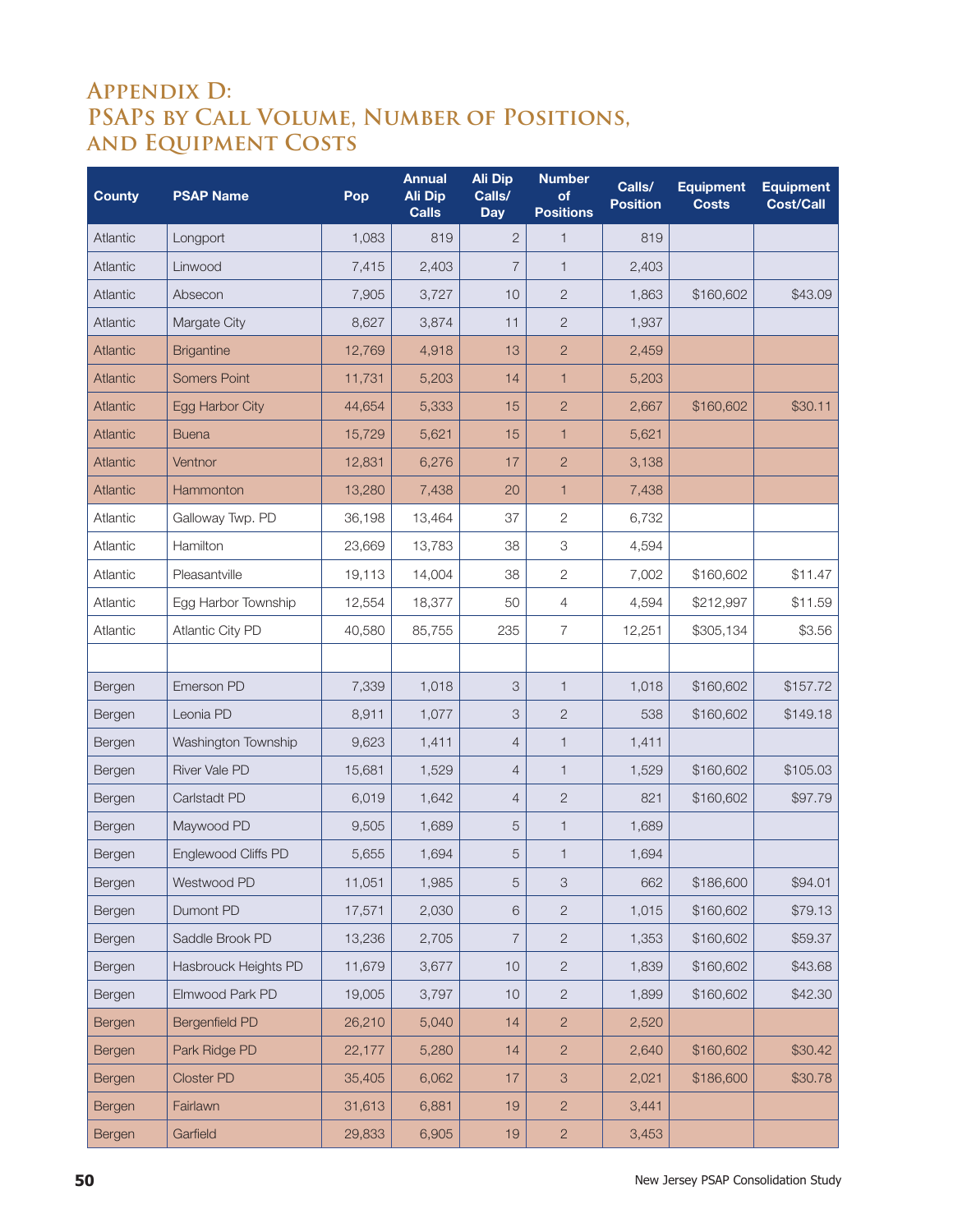| Bergen            | Mahwah                                     | 47,681  | 7,500   | 21             | $\overline{2}$            | 3,750  | \$160,602 | \$21.41  |
|-------------------|--------------------------------------------|---------|---------|----------------|---------------------------|--------|-----------|----------|
| Bergen            | Fort Lee                                   | 37,310  | 8,539   | 23             | 3                         | 2,846  | \$186,600 | \$21.85  |
| Bergen            | Englewood PD                               | 26,353  | 8,544   | 23             | $\overline{2}$            | 4,272  | \$160,602 | \$18.80  |
| Bergen            | <b>Teaneck</b>                             | 39,853  | 10,697  | 29             | $\overline{c}$            | 5,349  |           |          |
| Bergen            | Paramus                                    | 80,869  | 16,886  | 46             | 3                         | 5,629  | \$186,600 | \$11.05  |
| Bergen            | Ridgewood Pub Safety                       | 157,462 | 20,239  | 55             | 4                         | 5,060  | \$212,997 | \$10.52  |
| Bergen            | Hackensack PD                              | 69,408  | 31,500  | 86             | 3                         | 10,500 | \$186,600 | \$5.92   |
| Bergen            | Bergen County PD                           | 163,549 | 164,842 | 452            | 4                         | 41,211 | \$597,000 | \$3.62   |
|                   |                                            |         |         |                |                           |        |           |          |
| <b>Burlington</b> | Medford                                    | 23,568  | 4,685   | 13             | $\overline{c}$            | 2,343  | \$160,602 | \$34.28  |
| Burlington        | <b>Burlington County</b><br>Communications | 426,117 | 234,444 | 642            | 10                        | 23,444 | \$780,000 | \$3.33   |
|                   |                                            |         |         |                |                           |        |           |          |
| Camden            | Voorhees Twp PD                            | 28,742  | 8,846   | 24             | $\overline{2}$            | 4,423  | \$160,602 | \$18.16  |
| Camden            | Winslow Twp PD                             | 36,061  | 17,270  | 47             | 2                         | 8,635  | \$160,602 | \$9.30   |
| Camden            | Gloucester Twp PD                          | 11,608  | 17,457  | 48             | $\overline{4}$            | 4,364  |           |          |
| Camden            | Pennsauken                                 | 35,625  | 21,051  | 58             | 3                         | 7,017  | \$186,600 | \$8.86   |
| Camden            | Cherry Hill PD                             | 71,929  | 28,867  | 79             | $\overline{4}$            | 7,217  | \$212,997 | \$7.38   |
| Camden            | Camden City PD                             | 79,948  | 137,333 | 376            | 5                         | 27,467 | \$239,194 | \$1.74   |
| Camden            | Camden County                              | 252,369 | 348,230 | 954            | 15                        | 23,215 | \$528,354 | \$1.52   |
|                   |                                            |         |         |                |                           |        |           |          |
| Cape May          | Stone Harbor                               | 1,087   | 1,006   | 3              | $\mathbf{2}$              | 503    | \$160,602 | \$159.60 |
| Cape May          | Wildwood Crest                             | 4,282   | 2,460   | $\overline{7}$ | $\overline{2}$            | 1,230  | \$160,602 | \$65.29  |
| Cape May          | Sea Isle City                              | 2,976   | 2,727   | $\overline{7}$ | $\overline{2}$            | 1,364  | \$160,602 | \$58.88  |
| Cape May          | Avalon PD                                  | 2,164   | 2,973   | 8              | $\mathbf{2}$              | 1,486  | \$160,602 | \$54.03  |
| Cape May          | North Wildwood PD                          | 4,801   | 4,178   | 11             | 3                         | 1,393  | \$186,600 | \$44.67  |
| Cape May          | Cape May City                              | 5,162   | 4,179   | 11             | $\overline{c}$            | 2,090  | \$160,602 | \$38.43  |
| Cape May          | Wildwood PD                                | 5,211   | 8,011   | 22             | $\mathbf{2}$              | 4,005  | \$160,602 | \$20.05  |
| Cape May          | Lower Township                             | 22,019  | 9,651   | 26             | 3                         | 3,217  | \$186,600 | \$19.33  |
| Cape May          | Middle Township                            | 25,565  | 14,676  | 40             | $\ensuremath{\mathsf{3}}$ | 4,892  | \$186,600 | \$12.71  |
| Cape May          | Ocean City PD                              | 28,016  | 15,475  | 42             | $\ensuremath{\mathsf{3}}$ | 5,158  | \$186,600 | \$12.06  |
|                   |                                            |         |         |                |                           |        |           |          |
| Cumberland        | Vineland                                   | 58,009  | 30,123  | 83             | $\,8\,$                   | 3,765  | \$239,194 | \$7.94   |
| Cumberland        | <b>Cumberland County</b><br>Communications | 93,174  | 78,819  | 216            | $\boldsymbol{7}$          | 11,260 | \$305,134 | \$3.87   |
|                   |                                            |         |         |                |                           |        |           |          |
| Essex             | <b>Essex Fells</b>                         | 2,130   | 317     | $\mathbf{1}$   | $\sqrt{2}$                | 159    | \$160,602 | \$506.40 |
| Essex             | North Caldwell                             | 7,354   | 941     | 3              | $\mathbf{1}$              | 941    | \$160,602 | \$170.65 |
| <b>Essex</b>      | Glen Ridge                                 | 7,123   | 1,392   | $\overline{4}$ | $\sqrt{2}$                | 696    | \$160,602 | \$115.38 |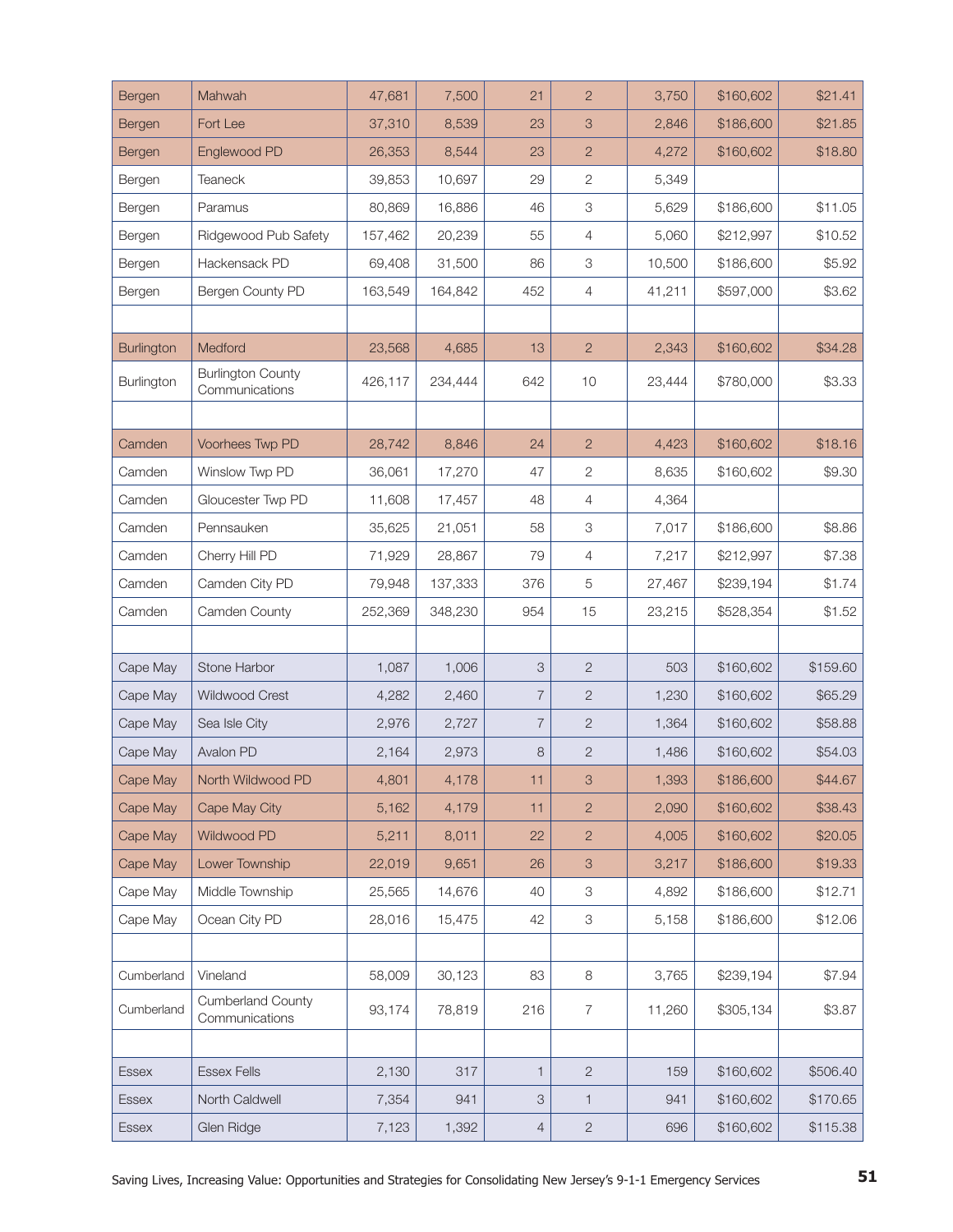| <b>Essex</b> | Roseland                            | 5,341   | 1,882   | 5     | $\overline{2}$            | 941    | \$160,602 | \$85.32 |
|--------------|-------------------------------------|---------|---------|-------|---------------------------|--------|-----------|---------|
| <b>Essex</b> | Cedar Grove                         | 12,565  | 2,943   | 8     | $\mathbf{1}$              | 2,943  | \$160,602 | \$54.56 |
| <b>Essex</b> | Fairfield PD                        | 7,827   | 3,171   | 9     | $\overline{2}$            | 1,586  | \$160,602 | \$50.64 |
| <b>Essex</b> | Verona PD                           | 13,315  | 3,454   | 9     | $\overline{2}$            | 1,727  | \$160,602 | \$46.49 |
| <b>Essex</b> | <b>West Caldwell PD</b>             | 18,690  | 4,531   | 12    | $\mathbf{1}$              | 4,531  | \$160,602 | \$35.45 |
| <b>Essex</b> | South Orange                        | 16,788  | 4,646   | 13    | $\overline{c}$            | 2,323  | \$160,602 | \$34.57 |
| <b>Essex</b> | <b>Nutley</b>                       | 27,875  | 5,745   | 16    | $\overline{c}$            | 2,872  | \$160,602 | \$27.96 |
| <b>Essex</b> | Millburn                            |         | 6,669   | 18    | $\ensuremath{\mathsf{3}}$ | 2,223  | \$186,600 | \$27.98 |
| <b>Essex</b> | Maplewood PD                        | 23,450  | 8,422   | 23    | $\mathcal{S}$             | 2,807  | \$186,600 | \$22.16 |
| <b>Essex</b> | Livingston                          | 27,861  | 10,258  | 28    | $\sqrt{2}$                | 5,129  | \$160,602 | \$15.66 |
| Essex        | <b>Bloomfield PD</b>                | 46,793  | 12,372  | 34    | $\overline{4}$            | 3,093  | \$212,997 | \$17.22 |
| <b>Essex</b> | Montclair                           | 38,298  | 12,711  | 35    | $\ensuremath{\mathsf{3}}$ | 4,237  | \$186,600 | \$14.68 |
| Essex        | West Orange PD                      | 44,832  | 14,885  | 41    | $\overline{4}$            | 3,721  | \$212,997 | \$14.31 |
| <b>Essex</b> | <b>Belleville PD</b>                | 35,399  | 18,801  | 52    | $\ensuremath{\mathsf{3}}$ | 6,267  |           |         |
| Essex        | Orange PD                           | 32,388  | 22,027  | 60    | $\ensuremath{\mathsf{3}}$ | 7,342  | \$186,600 | \$8.47  |
| <b>Essex</b> | East Orange PD                      | 68,930  | 42,255  | 116   | $\overline{7}$            | 6,036  | \$305,134 | \$7.22  |
| Essex        | Irvington                           | 59,689  | 44,045  | 121   | $\,6\,$                   | 7,341  | \$273,966 | \$6.22  |
| <b>Essex</b> | Newark                              | 280,451 | 394,815 | 1,082 | 15                        | 26,321 | \$521,933 | \$1.32  |
|              |                                     |         |         |       |                           |        |           |         |
| Gloucester   | Gloucester County<br>Communications | 271,806 | 151,299 | 415   | $10$                      | 15,130 | \$450,000 | \$2.97  |
|              |                                     |         |         |       |                           |        |           |         |
| Hudson       | Secaucus PD                         | 15,663  | 9,350   | 26    | $\mathcal{S}$             | 3,117  | \$186,600 | \$19.96 |
| Hudson       | Bayonne PD                          | 60,748  | 22,575  | 62    | $\overline{5}$            | 4,515  | \$239,194 | \$10.60 |
| Hudson       | Jersey City PD                      | 239,079 | 173,717 | 476   | 12                        | 14,476 | \$440,170 | \$2.53  |
| Hudson       | Hudson County 9-1-1                 | 290,750 | 251,412 | 689   | $\,8\,$                   | 31,427 | \$331,331 | \$1.32  |
|              |                                     |         |         |       |                           |        |           |         |
| Hunterdon    | Hunterdon County<br>Communications  | 129,746 | 31,810  | 87    | $\,8\,$                   | 3,976  | \$331,331 | \$10.42 |
|              |                                     |         |         |       |                           |        |           |         |
| Mercer       | Washington Township                 | 11,445  | 2,942   | 8     | $\mathbf{2}$              | 1,471  | \$160,602 | \$54.59 |
| Mercer       | Hightstown PD                       | 9,048   | 3,082   | 8     | $\mathbf{2}$              | 1,541  |           |         |
| Mercer       | Princeton Borough PD                | 13,590  | 3,470   | 10    | $\mathbf{2}$              | 1,735  |           |         |
| Mercer       | Princeton Township                  | 17,349  | 5,198   | 14    | $\mathbf{2}$              | 2,599  | \$160,602 | \$30.90 |
| Mercer       | Hopewell Township                   | 22,346  | 5,631   | 15    | $\overline{2}$            | 2,816  |           |         |
| Mercer       | East Windsor Twp PD                 | 26,872  | 7,473   | 20    | $\mathbf{2}$              | 3,736  |           |         |
| Mercer       | West Windsor                        | 24,458  | 11,386  | 31    | $\overline{2}$            | 5,693  |           |         |
| Mercer       | Lawrence Twp PD                     | 31,391  | 12,084  | 33    | $\sqrt{2}$                | 6,042  |           |         |
| Mercer       | Ewing Township                      | 37,057  | 13,785  | 38    | $\ensuremath{\mathsf{3}}$ | 4,595  |           |         |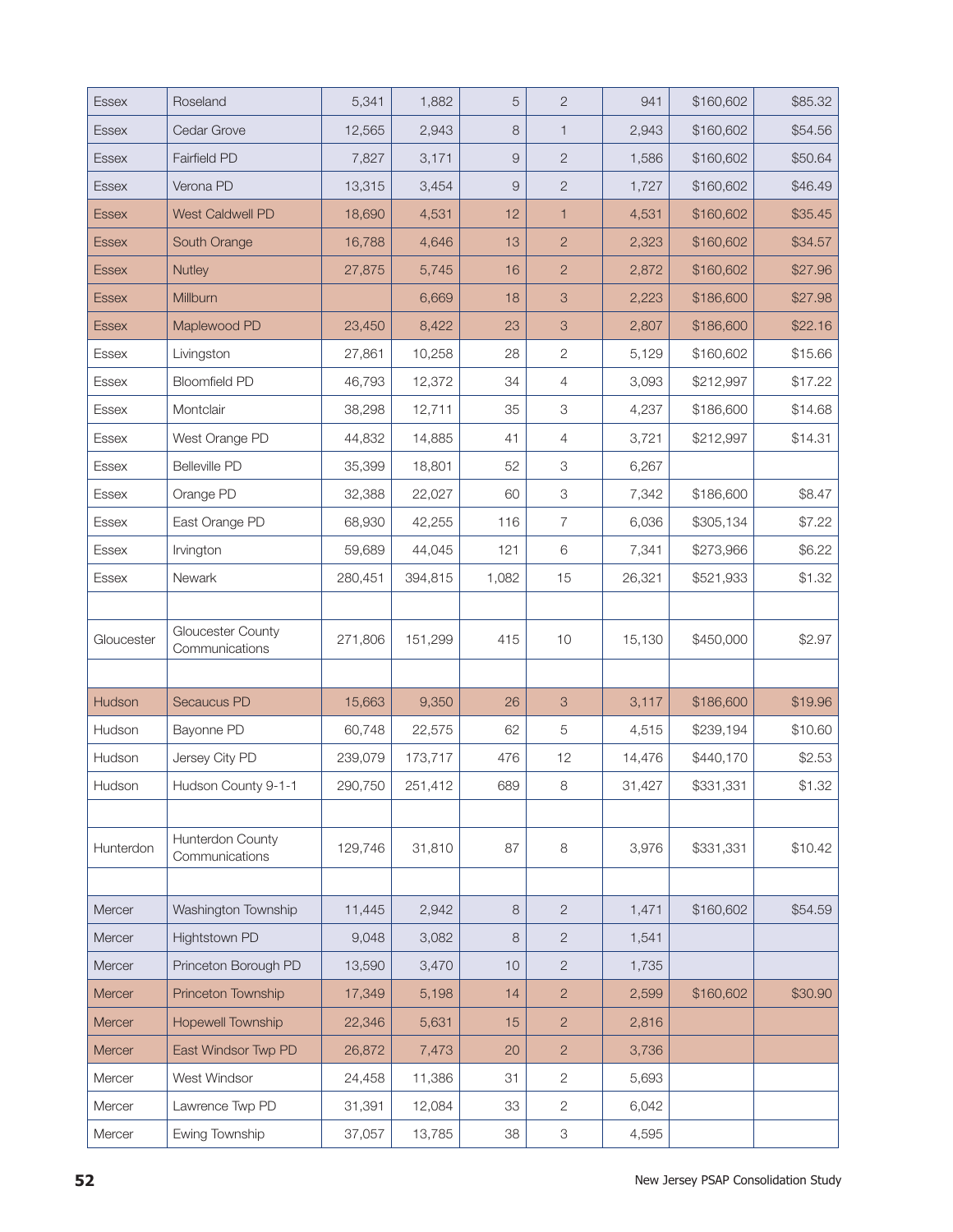| Mercer    | Hamilton Twp PD                   | 90,058  | 26,205  | 72             | 6                         | 4,367  | \$273,966 | \$10.45  |
|-----------|-----------------------------------|---------|---------|----------------|---------------------------|--------|-----------|----------|
| Mercer    | Trenton                           | 85,379  | 100,438 | 275            | 10                        | 10,044 | \$388,975 | \$3.87   |
|           |                                   |         |         |                |                           |        |           |          |
| Middlesex | Dunellen PD                       | 6,995   | 1,641   | $\overline{4}$ | $\mathbf{1}$              | 1,641  | \$160,602 | \$97.89  |
| Middlesex | Metuchen PD                       | 13,335  | 1,687   | 5              | 1                         | 1,687  |           |          |
| Middlesex | Spotswood PD                      | 10,238  | 1,798   | 5              | 1                         | 1,798  |           |          |
| Middlesex | Jamesburg PD                      | 13,672  | 2,115   | 6              | 1                         | 2,115  |           |          |
| Middlesex | South Amboy PD                    | 8,008   | 2,258   | 6              | $\mathbf{2}$              | 1,129  | \$160,602 | \$71.13  |
| Middlesex | Middlesex Borough PD              | 13,967  | 2,321   | 6              | 1                         | 2,321  | \$160,602 | \$69.19  |
| Middlesex | South River                       | 16,025  | 2,877   | 8              | $\overline{2}$            | 1,439  | \$160,602 | \$55.82  |
| Middlesex | <b>Highland Park</b>              | 14,172  | 3,156   | $\overline{9}$ | $\overline{2}$            | 1,578  | \$160,602 | \$50.89  |
| Middlesex | Plainsboro Twp PD                 | 21,300  | 5,625   | 15             | $\overline{c}$            | 2,812  |           |          |
| Middlesex | South Plainfield                  | 23,034  | 6,554   | 18             | $\mathbf{2}$              | 3,277  |           |          |
| Middlesex | Carteret PD                       | 21,523  | 6,962   | 19             | $\overline{c}$            | 3,481  |           |          |
| Middlesex | Sayreville PD                     | 42,663  | 7,846   | 21             | $\overline{4}$            | 1,962  | \$212,997 | \$27.15  |
| Middlesex | Monroe Township                   | 32,621  | 7,960   | 22             | $\overline{c}$            | 3,980  | \$160,602 | \$20.18  |
| Middlesex | South Brunswick Twp<br>PD         | 40,318  | 8,846   | 24             | $\overline{4}$            | 2,211  | \$212,997 | \$24.08  |
| Middlesex | East Brunswick PD                 | 48,317  | 9,645   | 26             | 3                         | 3,215  | \$186,600 | \$19.35  |
| Middlesex | North Brunswick                   | 38,872  | 10,584  | 29             | 3                         | 3,528  | \$186,600 | \$17.63  |
| Middlesex | Piscataway                        | 52,412  | 10,649  | 29             | 2                         | 5,325  | \$160,602 | \$15.08  |
| Middlesex | Old Bridge PD                     | 64,151  | 12,379  | 34             | 3                         | 4,126  | \$186,600 | \$15.07  |
| Middlesex | Perth Amboy                       | 48,823  | 16,443  | 45             | 4                         | 4,111  | \$212,997 | \$12.95  |
| Middlesex | Edison Township                   | 100,142 | 21,151  | 58             | 8                         | 2,644  | \$331,331 | \$15.67  |
| Middlesex | Woodbridge                        | 100,775 | 25,887  | 71             | 6                         | 4,315  | \$273,966 | \$10.58  |
| Middlesex | New Brunswick                     | 50,010  | 26,991  | 74             | 5                         | 5,398  | \$239,194 | \$8.86   |
|           |                                   |         |         |                |                           |        |           |          |
| Monmouth  | Belmar                            | 7,829   | 2,301   | 6              | $\mathbf{2}$              | 1,151  |           |          |
| Monmouth  | Hazlet                            | 21,226  | 5,580   | 15             | $\overline{2}$            | 2,790  | \$160,602 | \$28.78  |
| Monmouth  | Marlborough Twp PD                | 39,780  | 8,309   | 23             | $\ensuremath{\mathsf{3}}$ | 2,770  | \$186,600 | \$22.46  |
| Monmouth  | Freehold Twp PD                   | 33,853  | 11,517  | 32             | $\ensuremath{\mathsf{3}}$ | 3,839  | \$186,600 | \$16.20  |
| Monmouth  | Middletown PD                     | 68,185  | 14,081  | 39             | 3                         | 4,694  | \$186,600 | \$13.25  |
| Monmouth  | Neptune Twp PD                    | 32,752  | 15,334  | 42             | $\ensuremath{\mathsf{3}}$ | 5,111  | \$186,600 | \$12.17  |
| Monmouth  | Howell Twp PD                     | 50,320  | 16,733  | 46             | $\mathbf{2}$              | 8,367  | \$160,602 | \$9.60   |
| Monmouth  | Monmouth County<br>Communications | 382,353 | 188,558 | 517            | 8                         | 23,570 | \$531,545 | \$2.82   |
|           |                                   |         |         |                |                           |        |           |          |
| Morris    | Morris Plains                     | 5,563   | 1,114   | 3              | $\mathbf{2}$              | 557    | \$160,602 | \$144.13 |
| Morris    | <b>Butler</b>                     | 8,118   | 1,260   | 3              | $\sqrt{2}$                | 630    |           |          |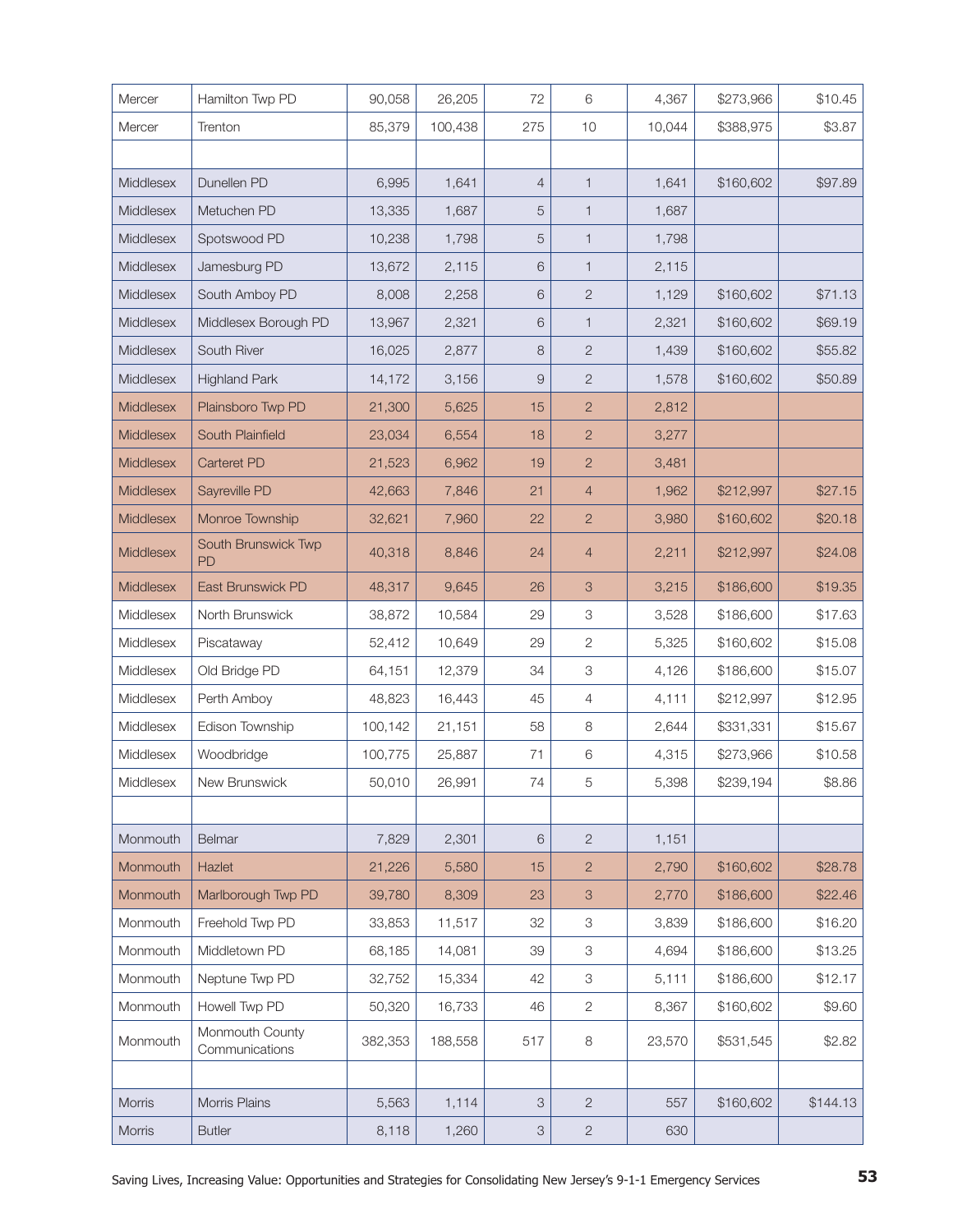| Morris        | Mountain Lakes PD               | 4,359   | 1,546   | $\overline{4}$ | $\mathbf{1}$              | 1,546  | \$160,602 | \$103.88 |
|---------------|---------------------------------|---------|---------|----------------|---------------------------|--------|-----------|----------|
| Morris        | <b>Boonton</b>                  | 8,468   | 1,862   | 5              | $\mathbf{2}$              | 931    |           |          |
| Morris        | Chatham Borough                 | 8,428   | 1,985   | 5              | $\mathbf{2}$              | 993    | \$160,602 | \$80.91  |
| Morris        | Pequannock Twp PD               | 15,192  | 2,145   | 6              | $\overline{2}$            | 1,072  | \$160,602 | \$74.89  |
| Morris        | Chatham Township                | 13,454  | 2,155   | 6              | $\mathbf{2}$              | 1,077  | \$160,602 | \$74.53  |
| Morris        | Florham Park                    | 12,556  | 2,763   | 8              | $\mathbf{1}$              | 2,763  | \$160,602 | \$58.12  |
| Morris        | Madison PD                      | 16,005  | 3,051   | 8              | $\mathbf{2}$              | 1,526  | \$160,602 | \$52.63  |
| Morris        | Morris Twp PD                   | 21,412  | 3,602   | 10             | $\overline{2}$            | 1,801  | \$160,602 | \$44.59  |
| <b>Morris</b> | Rockaway Township               | 25,244  | 4,073   | 11             | $\ensuremath{\mathsf{3}}$ | 1,358  | \$186,600 | \$45.81  |
| <b>Morris</b> | Denville PD                     | 16,188  | 4,116   | 11             | $\overline{2}$            | 2,058  | \$160,602 | \$39.02  |
| <b>Morris</b> | Hanover Twp PD                  | 13,556  | 4,191   | 11             | $\overline{2}$            | 2,096  | \$160,602 | \$38.32  |
| <b>Morris</b> | Washington Township             | 33,065  | 4,212   | 12             | $\overline{2}$            | 2,106  | \$160,602 | \$38.13  |
| Morris        | Randolph Twp PD                 | 25,734  | 4,380   | 12             | $\overline{2}$            | 2,190  | \$160,602 | \$36.67  |
| <b>Morris</b> | Montville                       | 21,368  | 4,488   | 12             | $\overline{2}$            | 2,244  | \$160,602 | \$35.78  |
| Morris        | Roxbury Township                | 23,854  | 4,538   | 12             | $\overline{2}$            | 2,269  | \$160,602 | \$35.39  |
| <b>Morris</b> | Mount Olive Twp PD              | 25,718  | 6,118   | 17             | $\overline{2}$            | 3,059  | \$160,602 | \$26.25  |
| Morris        | Morristown PD                   | 18,842  | 7,224   | 20             | $\overline{2}$            | 3,612  | \$160,602 | \$22.23  |
| Morris        | Morris County<br>Communications | 110,623 | 17,249  | 47             | 6                         | 2,875  | \$273,996 | \$15.88  |
| Morris        | Parsippany-Troy Hills           | 51,639  | 17,381  | 48             | $\ensuremath{\mathsf{3}}$ | 5,794  |           |          |
|               |                                 |         |         |                |                           |        |           |          |
| Ocean         | Ocean County<br>Communications  | 553,251 | 217,992 | 597            | 16                        | 13,625 | \$552,500 | \$2.53   |
|               |                                 |         |         |                |                           |        |           |          |
| Passaic       | <b>Little Falls</b>             | 11,946  | 1,971   | 5              | $\sqrt{2}$                | 986    | \$160,602 | \$81.46  |
| Passaic       | Hawthorne                       | 18,378  | 3,939   | 11             | $\mathbf{1}$              | 3,939  | \$160,602 | \$40.77  |
| Passaic       | Pompton Lakes PD                | 29,528  | 5,554   | 15             | $\overline{2}$            | 2,777  |           |          |
| Passaic       | West Milford Twp PD             | 28,217  | 7,070   | 19             | $\ensuremath{\mathsf{3}}$ | 2,357  | \$186,600 | \$26.39  |
| Passaic       | Passaic County Sheriff          | 57,481  | 18,711  | 51             | 3                         | 6,237  |           |          |
| Passaic       | Wayne PD                        | 55,402  | 18,924  | 52             | $\mathbf 5$               | 3,785  | \$239,194 | \$12.64  |
| Passaic       | Passaic PD                      | 68,662  | 25,509  | 70             | $\overline{4}$            | 6,377  | \$212,997 | \$8.35   |
| Passaic       | Clifton                         | 79,994  | 33,909  | 93             | 6                         | 5,652  | \$273,996 | \$8.08   |
| Passaic       | Paterson                        | 150,869 | 124,255 | 340            | $\overline{7}$            | 17,751 | \$305,134 | \$2.46   |
|               |                                 |         |         |                |                           |        |           |          |
| Salem         | Salem County<br>Communications  | 65,346  | 36,763  | 101            | $\,6$                     | 6,127  |           |          |
|               |                                 |         |         |                |                           |        |           |          |
| Somerset      | Warren Twp PD                   | 15,531  | 2,781   | 8              | $\mathbf{1}$              | 2,781  |           |          |
| Somerset      | Montgomery                      | 22,952  | 3,470   | 10             | $\sqrt{2}$                | 1,735  |           |          |
| Somerset      | Bernards Twp PD                 | 35,691  | 5,830   | 16             | $\sqrt{2}$                | 2,915  |           |          |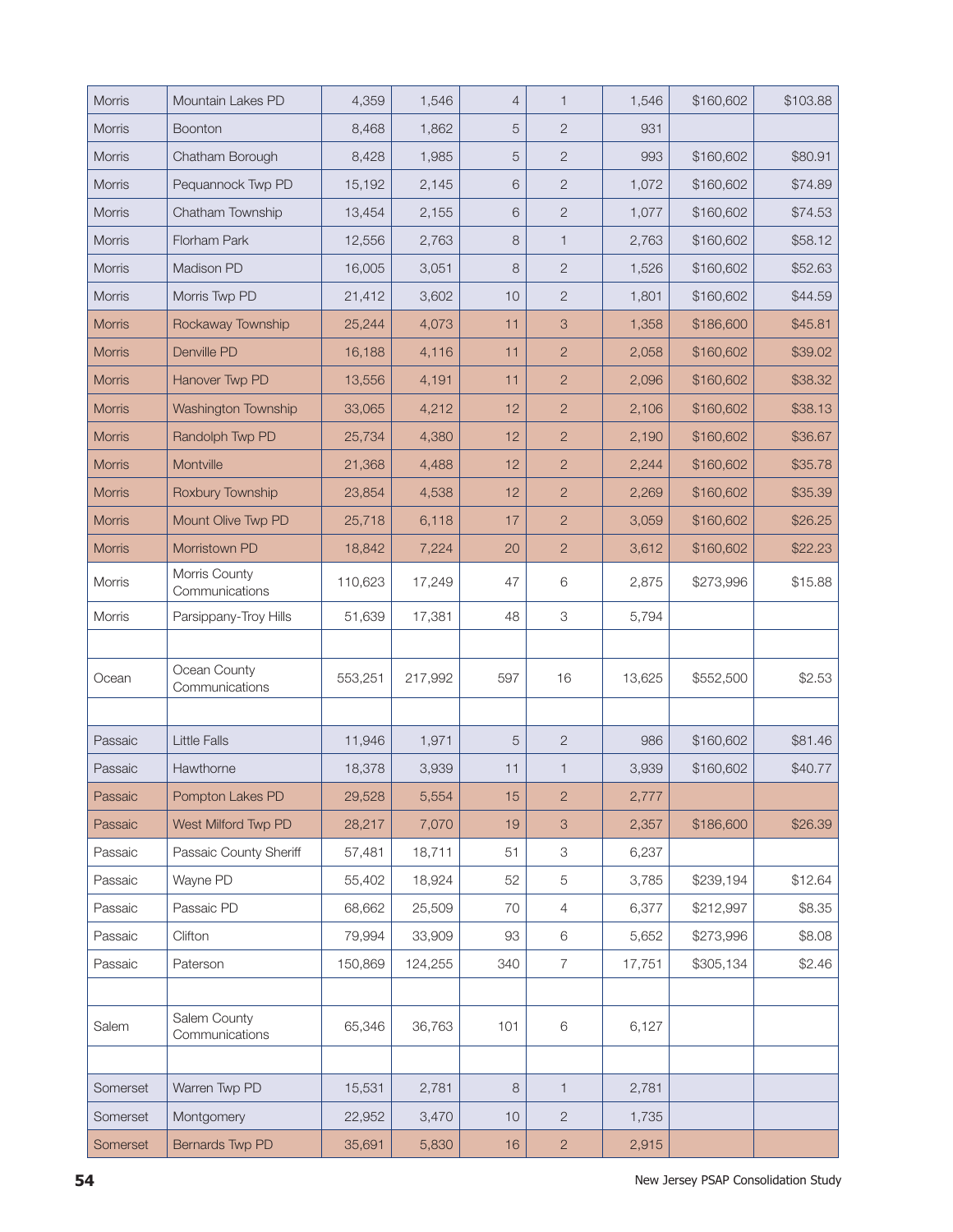| Somerset      | Bridgewater Twp PD                | 44,370  | 10,855 | 30             | 3                         | 3,618  |           |         |
|---------------|-----------------------------------|---------|--------|----------------|---------------------------|--------|-----------|---------|
| Somerset      | Franklin Twp PD                   | 56,863  | 14,530 | 40             | 4                         | 3,633  |           |         |
| Somerset      | Somerset County<br>Communications | 150,130 | 50,676 | 139            | 8                         | 6,335  | \$392,000 | \$7.74  |
|               |                                   |         |        |                |                           |        |           |         |
| <b>Sussex</b> | Hardyston Twp PD                  | 11,119  | 1,690  | 5              | $\overline{c}$            | 845    |           |         |
| <b>Sussex</b> | Andover Twp PD                    | 10,652  | 2,391  | $\overline{7}$ | $\overline{2}$            | 1,196  |           |         |
| <b>Sussex</b> | <b>Hopatcong PD</b>               | 28,406  | 4,344  | 12             | $\overline{2}$            | 2,172  |           |         |
| <b>Sussex</b> | Sparta Twp PD                     | 27,132  | 4,932  | 14             | $\overline{2}$            | 2,466  |           |         |
| <b>Sussex</b> | Vernon Twp PD                     | 39,054  | 5,637  | 15             | $\overline{2}$            | 2,818  | \$160,602 | \$28.49 |
| <b>Sussex</b> | Newton                            | 35,855  | 12,024 | 33             | 2                         | 6,012  |           |         |
|               |                                   |         |        |                |                           |        |           |         |
| Union         | Fanwood PD                        | 7,255   | 1,382  | $\overline{4}$ | $\mathbf{1}$              | 1,382  |           |         |
| Union         | Garwood                           | 4,166   | 1,750  | 5              | $\mathbf{1}$              | 1,750  |           |         |
| Union         | Kenilworth PD                     | 7,764   | 1,838  | 5              | $\mathbf{1}$              | 1,838  |           |         |
| Union         | New Providence                    | 11,981  | 2,016  | 6              | $\overline{2}$            | 1,008  | \$160,602 | \$79.66 |
| Union         | Mountainside PD                   | 6,660   | 2,714  | $\overline{7}$ | $\mathbf{1}$              | 2,714  | \$160,602 | \$59.18 |
| Union         | Clark Township                    | 14,709  | 2,928  | 8              | $\overline{2}$            | 1,464  | \$160,602 | \$54.85 |
| Union         | <b>Berkeley Heights</b>           | 13,619  | 3,122  | $\overline{9}$ | $\overline{2}$            | 1,561  | \$160,602 | \$51.45 |
| Union         | Roselle Park                      | 13,296  | 3,862  | 11             | $\mathbf{1}$              | 3,862  |           |         |
| Union         | Springfield PD                    | 14,788  | 4,185  | 11             | $\mathbf{2}$              | 2,092  | \$160,602 | \$38.38 |
| Union         | Cranford                          | 24,128  | 5,772  | 16             | $\ensuremath{\mathsf{3}}$ | 1,924  |           |         |
| Union         | <b>Scotch Plains</b>              | 23,027  | 6,326  | 17             | $\mathbf{2}$              | 3,163  | \$160,602 | \$25.39 |
| Union         | <b>Summit Fire</b>                | 21,267  | 6,466  | 18             | $\overline{2}$            | 3,233  | \$160,602 | \$24.84 |
| Union         | <b>Westfield PD</b>               | 30,062  | 6,900  | 19             | $\overline{c}$            | 3,450  | \$160,602 | \$23.28 |
| Union         | Hillside PD                       | 21,891  | 9,274  | 25             | $\overline{4}$            | 2,319  | \$212,997 | \$22.97 |
| Union         | Roselle PD                        | 21,415  | 12,559 | 34             | $\ensuremath{\mathsf{3}}$ | 4,186  | \$186,600 | \$14.86 |
| Union         | Linden PD                         | 40,004  | 13,063 | 36             | $\overline{4}$            | 3,266  | \$212,997 | \$16.31 |
| Union         | Rahway                            | 27,578  | 13,817 | 38             | 3                         | 4,606  |           |         |
| Union         | Union PD                          | 55,636  | 20,895 | 57             | 5                         | 4,179  | \$239,194 | \$11.45 |
| Union         | Plainfield PD                     | 47,987  | 36,717 | 101            | 5                         | 7,343  | \$239,194 | \$6.51  |
| Union         | Elizabeth                         | 124,724 | 77,157 | 211            | 5                         | 15,431 | \$239,194 | \$3.10  |
|               |                                   |         |        |                |                           |        |           |         |
| Warren        | Phillipsburg                      | 15,070  | 4,586  | 13             | $\overline{2}$            | 2,293  |           |         |
| Warren        | Warren County<br>Communications   | 94,948  | 27,034 | 74             | 13                        | 2,080  | \$469,610 | \$17.37 |

Source: Verizon and OETS, 2005.

= PSAPs receiving less than 4,000 calls per year

= PSAPs receiving more than 4,000 and less than 10,000 calls per year